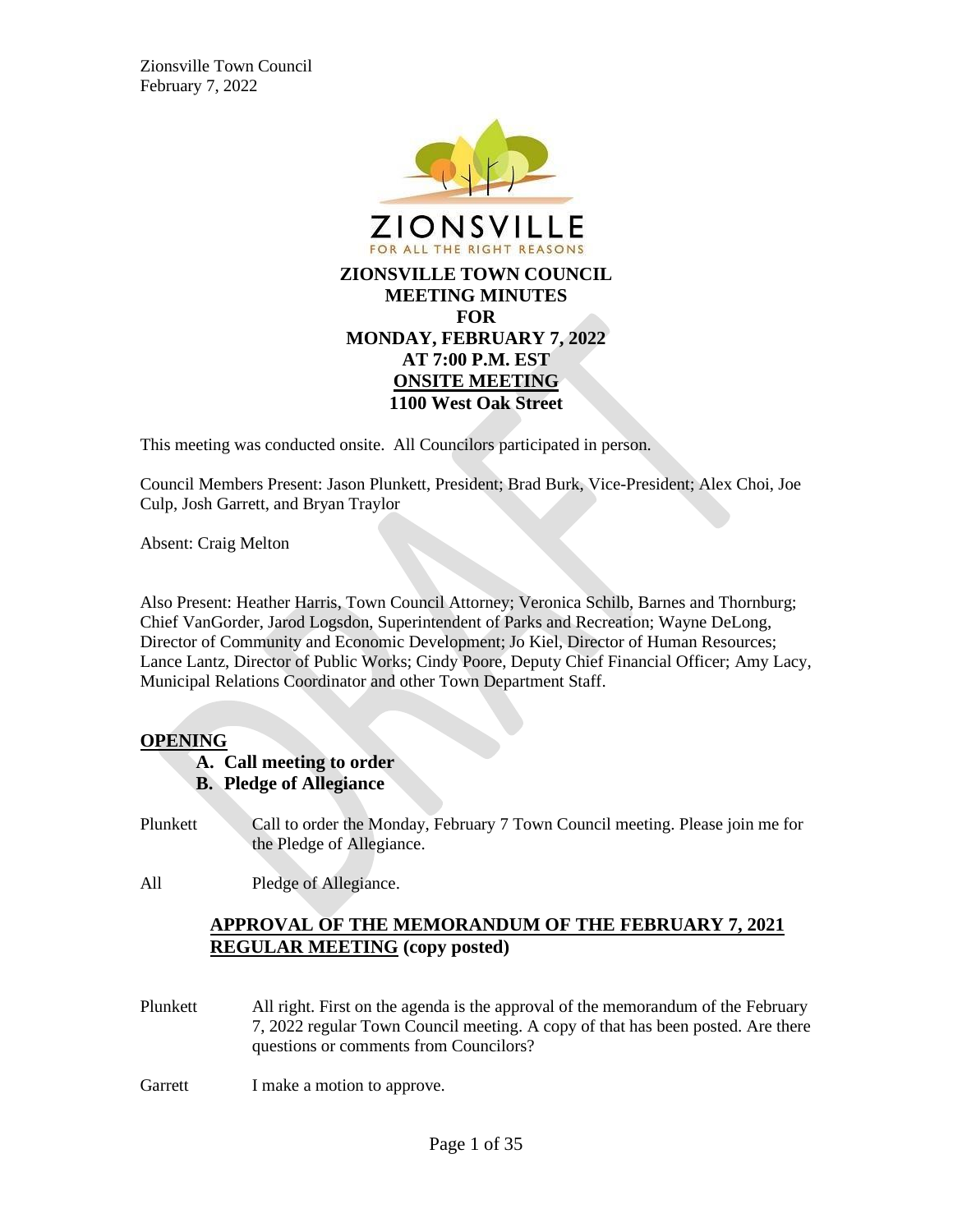| Culp     | Second.                                                                                    |
|----------|--------------------------------------------------------------------------------------------|
| Plunkett | First by Councilor Garrett, second by Councilor Culp. All those in favor?                  |
| All      | Aye.                                                                                       |
| Plunkett | All opposed?<br>[No response.]                                                             |
| Plunkett | Motion passes 6-0.                                                                         |
|          | <b>REQUEST TO SPEAK ON AGENDA ITEM</b>                                                     |
| Plunkett | Up next is a request to speak on agenda item. Amy, other than the tentative, are<br>$we-?$ |

Lacy That was the only one. We have no others.

## **MAYOR/ADMINISTRATION UPDATE**

Plunkett Okay, very good. We'll move on to the Mayor/administration update. Amy, is there a Mayor or administration update?

Lacy No, there is not.

- Traylor Ah, Mr. President?
- Plunkett Yes?
- Traylor I've got two things. I know the Mayor is not here but two things I just want to put on the record as having asked and I'll get a response hopefully at some point but one is I would like to know if we have engaged Crowe to do a full audit of our financials since they've been reengaged with the Town. I think it's important that that gets done. The other is there was some ambiguity in the Mayor's statement today about the appeal ruling. I would just simply like to ask her straight up if she intends to be done suing the Town Council.
- Garrett Can I add to the question list? I would love to know now that we don't have a CFO, when that's going to be done? I would also like to know how OpenGov is going? And, basically, I'd like to know when we're going to get some financials. That would be great. I think the other thing I'd like to hear from is this Council in May of 2021 approved 145,000 dollars for Winterfest which was supposed to be self-sustaining. It was sort of the seed funding and I would love to hear a report on how that went. I got a lot of positive feedback on the event but I'd like to know financially, you know. Is it self-sustaining? What's going to happen next year, things like that, so we'll add that to the list of things we'd like to get answered.

Plunkett Very good. Anything else from anybody?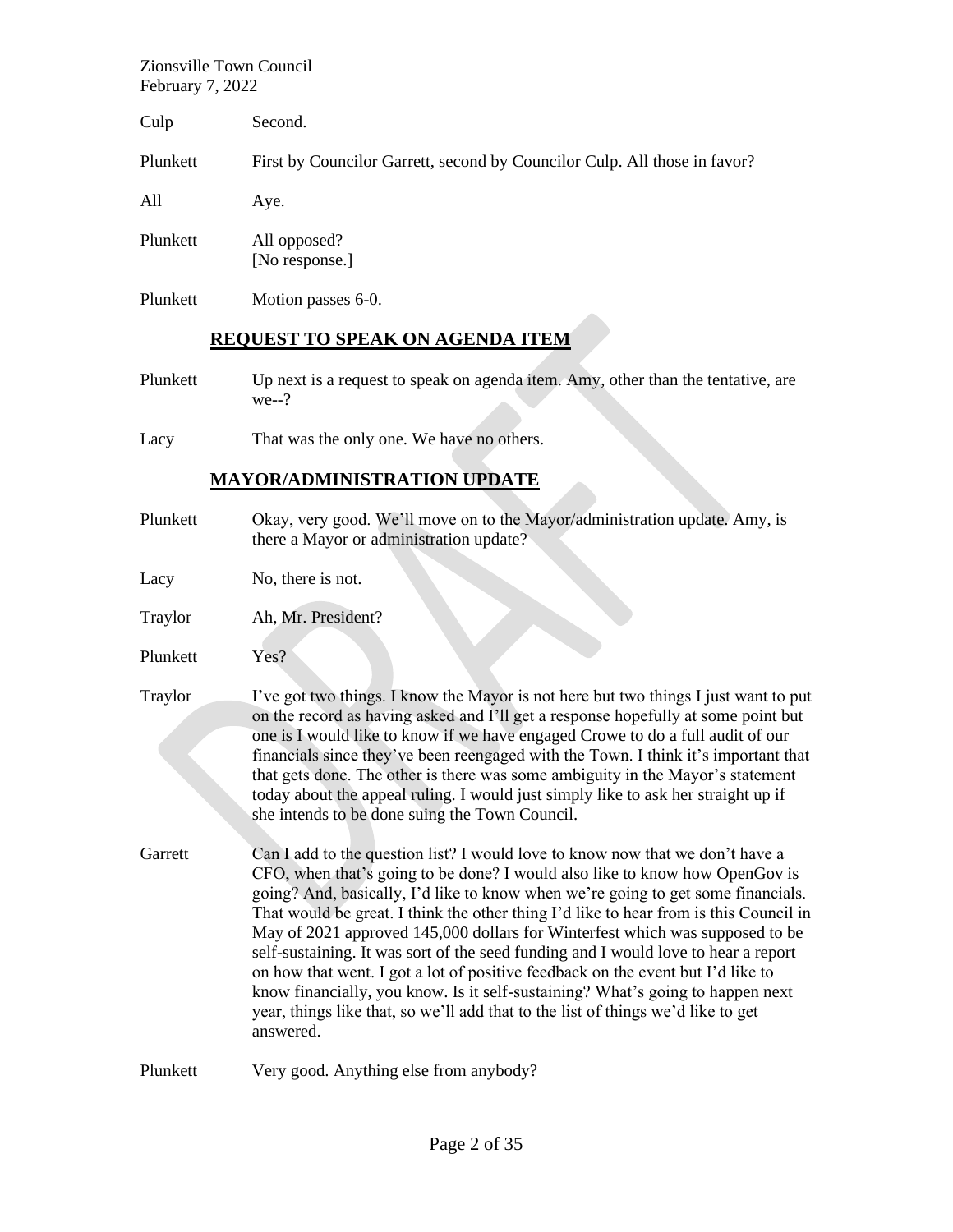# **OLD BUSINESS**

## **A. Consideration of an Ordinance Establishing the People of Zionsville for the Aesthetics of Zionsville (PZAZ) Ordinance 2022-01 (Final Reading)**

| Plunkett    | Up next is a consideration for the ordinance establishing the People for Zionsville<br>for the Aesthetics of Zionsville, also known as PZAZ. This is Ordinance #2022-<br>01. This is a final reading. Heather, I believe, you'll be presenting on this?                                                                                                                                                                                                                                                                                                                                                                                                                                                     |
|-------------|-------------------------------------------------------------------------------------------------------------------------------------------------------------------------------------------------------------------------------------------------------------------------------------------------------------------------------------------------------------------------------------------------------------------------------------------------------------------------------------------------------------------------------------------------------------------------------------------------------------------------------------------------------------------------------------------------------------|
| Harris      | Yes. Thank you, Mr. President. As you indicated, this is the second reading of<br>this ordinance establishing the People for Zionsville for the Aesthetics of<br>Zionsville, PZAZ committee. This has been a committee that's been in effect,<br>just to remind you, since December 4, 1995. Their leadership came to us a few<br>months back and asked to expand the number of members from five current<br>members appointed by the Town Council to a total of seven members and that is<br>the action you have before you tonight.                                                                                                                                                                       |
| Plunkett    | Thank you. Heather, just to be clear, you mentioned in there that their leadership,<br>the folks on PZAZ requested this?                                                                                                                                                                                                                                                                                                                                                                                                                                                                                                                                                                                    |
| Harris      | Correct.                                                                                                                                                                                                                                                                                                                                                                                                                                                                                                                                                                                                                                                                                                    |
| Plunkett    | This is not something that's been initiated from the Town Council.                                                                                                                                                                                                                                                                                                                                                                                                                                                                                                                                                                                                                                          |
| Harris      | Correct, yes. It was during a presentation, I believe they made in October or<br>November, just talking about the work of PZAZ and then asking for additional<br>leadership. They had two members they had identified that they felt would bring<br>some additional expertise to PZAZ and wanted to see that codified into statute.<br>When we started researching just to add the additional two members, we learned<br>that this ordinance or this committee had never really been established formally<br>by ordinance so that is the point of making sure we now have that as an official<br>body of the Town of Zionsville and then we're including the two additional<br>members that were requested. |
| Plunkett    | Great, thank you. Any other questions from Council or any discussion?                                                                                                                                                                                                                                                                                                                                                                                                                                                                                                                                                                                                                                       |
| <b>Burk</b> | Move to adopt.                                                                                                                                                                                                                                                                                                                                                                                                                                                                                                                                                                                                                                                                                              |
| Plunkett    | I got a first by Councilor Burk.                                                                                                                                                                                                                                                                                                                                                                                                                                                                                                                                                                                                                                                                            |
| Garrett     | Second.                                                                                                                                                                                                                                                                                                                                                                                                                                                                                                                                                                                                                                                                                                     |
| Plunkett    | Second by Councilor Garrett. I'm sorry, Vice-President Burk, second by<br>Councilor Garrett. All those in favor signify by saying aye?                                                                                                                                                                                                                                                                                                                                                                                                                                                                                                                                                                      |
| All         | Aye.                                                                                                                                                                                                                                                                                                                                                                                                                                                                                                                                                                                                                                                                                                        |
| Plunkett    | All opposed?<br>[No response.]                                                                                                                                                                                                                                                                                                                                                                                                                                                                                                                                                                                                                                                                              |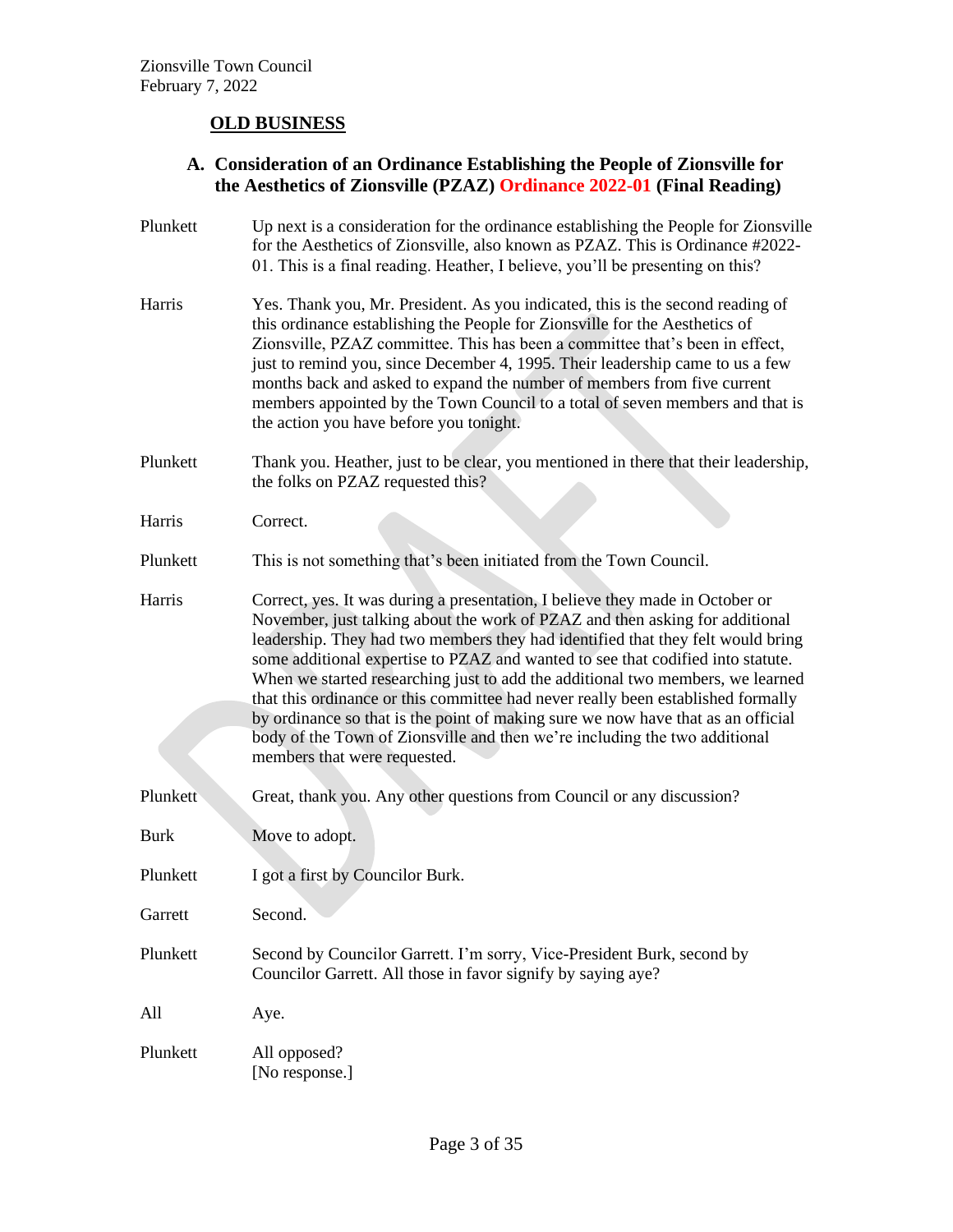Plunkett Motion passes, 6 in favor, 0 opposed.

### **B. Consideration of a Resolution Amending the Zionsville Master Development Plan (Park Impact Fees) Resolution 2022-01**

- Plunkett Up next is a consideration of a resolution amending the Zionsville Master Development Park Plan, impact fees. This is Resolution #2022-01. Jarod, I believe, you're presenting for this? Great, thank you.
- Logsdon All right. In 2020, the Parks Department in collaboration with the Parks Board sought out establishing a new updated park impact fee to reflect the changes in the census data and our growth and better accommodate that. So, a park impact fee is just another tool that a park system can use to keep up with growth and establish green infrastructure and park amenities. It is not a fee to our current residents but it is a component of the building permit application process. It is established with that. So, truly, this is development funding development. so in 2012, the original impact fee was established at 1221 dollars per single-family unit and 733 dollars per multifamily apartment unit. In 2020, a committee was formed with Park Board members, planning members and residents to review the calculation process for this updated 2021 calculation. Again, that calculation is based on population, estimated housing for a forecast of up to 2030, the year 2030. It also establishes a level of ser—service and a target service ratio per resident. So, what that means is for every thousand residents in Zionsville, we would like to see 16 acres and for every 5000 residents that's one sports field. So, then we utilize that level of service and extrapolate kind of what the need for park amenities is going to be as the population continues to grow. So, by 2030, we will generate a need for park amenities just under 7.5 million dollars. So, quite the growth in our segment. Um, and after some credits, this fee is reduced to around 3.8 million dollars and that is divided between the estimated new housing units entering our community in those 10 years.

So, the new 2021 calculation before you tonight within the resolution is for a single family to be at 2,045 dollars and for multifamily apartments to be at 941 dollars. So, again in 2012, that was established at 1221 dollars for single family and 733 dollars for multifamily. So, over that 10-year period, for a single family, it's about an 824-dollar difference and for multifamily units, that's 208. Um, so, once the calculation was completed and the study finalized by Baker Tilley municipal advisors, we proceeded to the Parks Board in September and presented the information and then presented before the Plan Commission of the December 20, 2021 meeting and received a favorable recommendation 7 in favor, 0 opposed to be before you tonight. So, the resolution is to establish the new 2021 calculation for single family at 2045 dollars and multifamily apartments for 941 dollars. Happy to answer any questions.

- Garrett Jarod, is that multifamily apartment fee per door? 100-unit apartment would pay 100 fees basically?
- Logsdon Yes.
- Garrett Yep.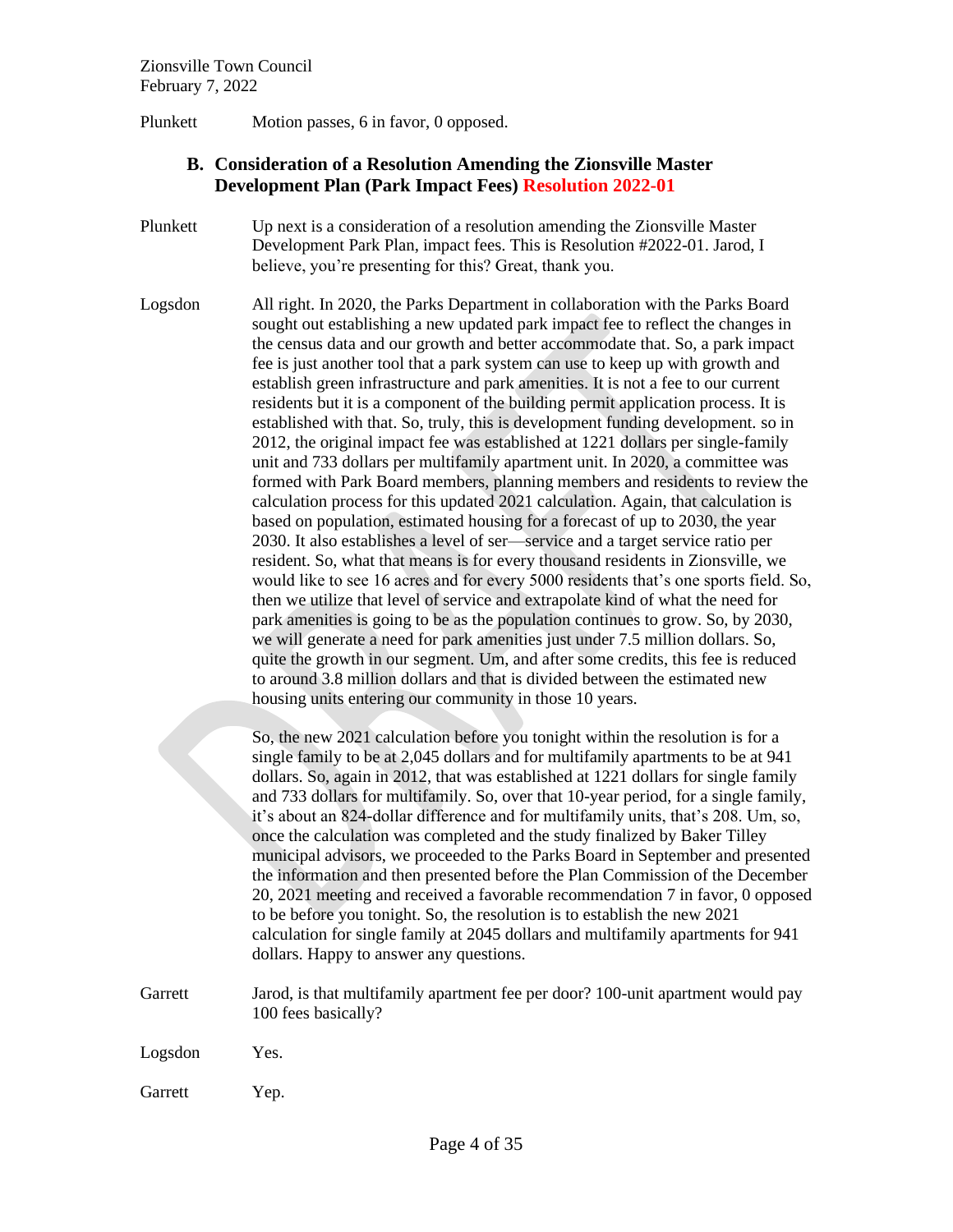| Logsdon     | So, in that data, you know, a single family is going to have a larger impact on<br>park amenities because there's usually more people living within a house than an<br>apartment complex. So, all of that information is calculated within this new<br>adjusted calculation fee as well. Just a little more context, there's not really a<br>park system around us that doesn't utilize park impact fees. Brownsburg,<br>Whitestown, Westfield, Noblesville, Fishers, Carmel. And, our fee heads toward<br>the top of that. It would be just above Fishers but less than half of Carmel's<br>impact fee so still utilizing a responsible calculation for our level of service.                                                                                                                                       |
|-------------|----------------------------------------------------------------------------------------------------------------------------------------------------------------------------------------------------------------------------------------------------------------------------------------------------------------------------------------------------------------------------------------------------------------------------------------------------------------------------------------------------------------------------------------------------------------------------------------------------------------------------------------------------------------------------------------------------------------------------------------------------------------------------------------------------------------------|
| <b>Burk</b> | How are these fees assessed or acquired?                                                                                                                                                                                                                                                                                                                                                                                                                                                                                                                                                                                                                                                                                                                                                                             |
| Logsdon     | So, in the building permit application process, the developer would pay per unit<br>those established fees and then those are retained in a separate fund and can only<br>be utilized for those level of service/target service ratios that are identified in the<br>current park impact fee resolution. So, these funds can only be used to meet us up<br>with our inventory that we would want; it can't go beyond. So, for instance, we<br>can't utilize these funds to build more paved trail because Zionsville has a lot of<br>paved trails—we're doing really well in that department—but the new inventory<br>target for residents would be 16.5 acres per one thousand residents so as we<br>continue to grow, we need to meet that deficit and these funds help with land<br>acquisition in that instance. |
| <b>Burk</b> | Thank you.                                                                                                                                                                                                                                                                                                                                                                                                                                                                                                                                                                                                                                                                                                                                                                                                           |
| Garrett     | Are these fees ever calculated—are they always a fixed fee per dwelling versus a<br>percentage of the home cost? So, a 500,000-dollar home is paying the same fee<br>as a 3 million-dollar home?                                                                                                                                                                                                                                                                                                                                                                                                                                                                                                                                                                                                                     |
| Logsdon     | Yes, so it is per occupancy average. So it is a standard rate, 1.5% inflation is<br>factored into that over the 10-year period but that is why these plans are to be<br>updated every five years, so in five years, we'll be before you again with a new<br>calculation actually.                                                                                                                                                                                                                                                                                                                                                                                                                                                                                                                                    |
| Plunkett    | Can they be altered in between now and then if for whatever reason we felt like<br>we needed to increase them or lower them, could we--?                                                                                                                                                                                                                                                                                                                                                                                                                                                                                                                                                                                                                                                                             |
| Logsdon     | If we see, you know, exponential growth or we think that that is no longer a<br>relevant calculation, we can, at any time within that five-year period, readdress<br>the situation and perform a new calculation.                                                                                                                                                                                                                                                                                                                                                                                                                                                                                                                                                                                                    |
| <b>Burk</b> | To answer Josh's question, the reason it's a flat fee as opposed to assess by the<br>value of the home is because it's just a matter of heads in the house, right? So, it<br>doesn't really matter if someone's got a family of four or five, that's people using<br>the parks, so it doesn't-                                                                                                                                                                                                                                                                                                                                                                                                                                                                                                                       |
| Logsdon     | Yep, so a family of four, regardless of their home, still utilizes the same amount<br>of trashcans or playgrounds or sports fields.                                                                                                                                                                                                                                                                                                                                                                                                                                                                                                                                                                                                                                                                                  |
| <b>Burk</b> | Right.                                                                                                                                                                                                                                                                                                                                                                                                                                                                                                                                                                                                                                                                                                                                                                                                               |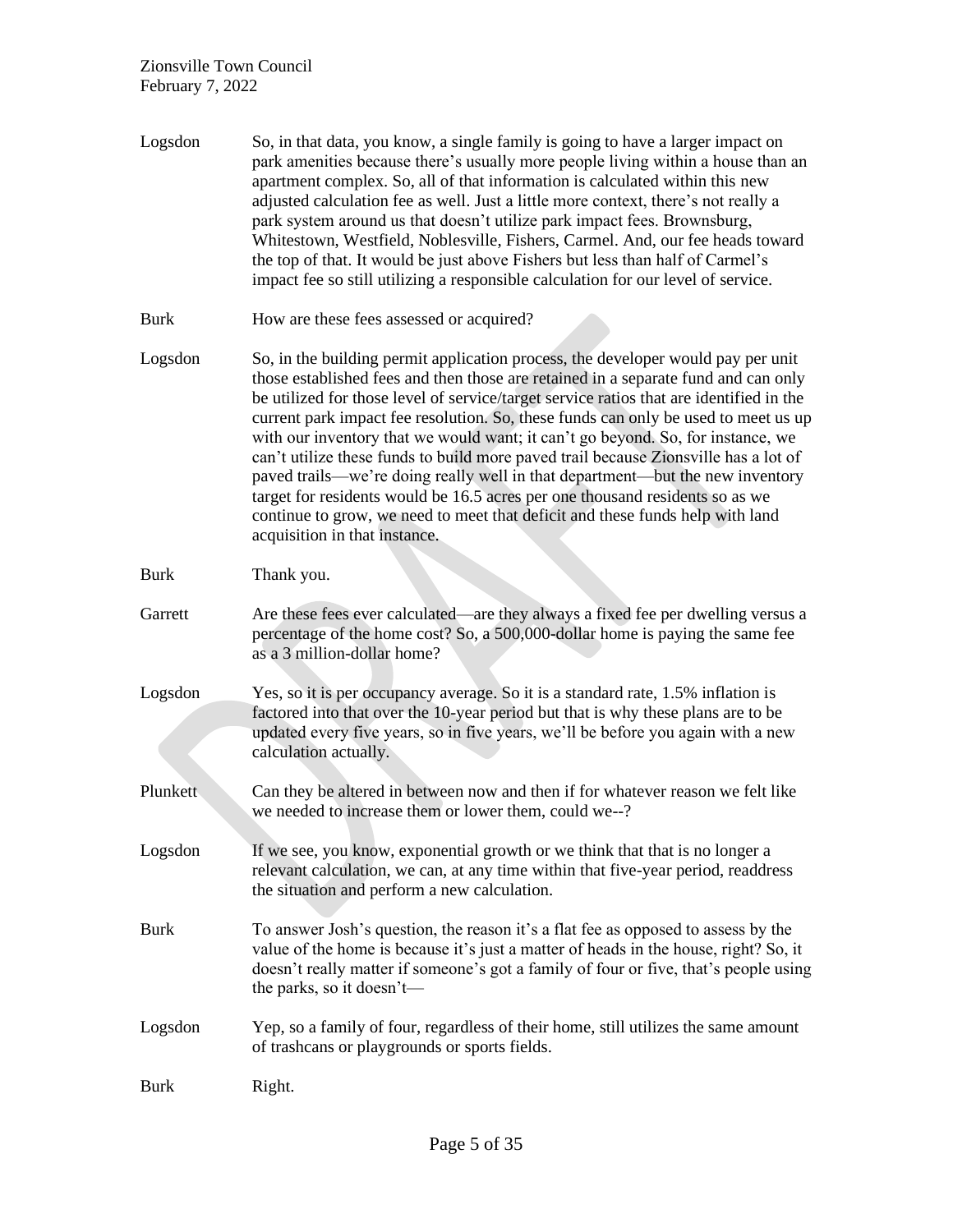| Plunkett    | Any other questions from Council? Otherwise, I would entertain a motion.                                                                                                                                                                                                                                                                                                                                                                                |
|-------------|---------------------------------------------------------------------------------------------------------------------------------------------------------------------------------------------------------------------------------------------------------------------------------------------------------------------------------------------------------------------------------------------------------------------------------------------------------|
| Garrett     | Move to approve.                                                                                                                                                                                                                                                                                                                                                                                                                                        |
| Choi        | Second.                                                                                                                                                                                                                                                                                                                                                                                                                                                 |
| Plunkett    | First by Councilor Garrett, second by Councilor Choi. All those in favor, say<br>aye?                                                                                                                                                                                                                                                                                                                                                                   |
| All         | Aye.                                                                                                                                                                                                                                                                                                                                                                                                                                                    |
| Plunkett    | All those opposed?<br>[No response.]                                                                                                                                                                                                                                                                                                                                                                                                                    |
| Plunkett    | Motion passes, ordinance passes. Motion passes I should say, 6 in favor, 0<br>opposed.                                                                                                                                                                                                                                                                                                                                                                  |
|             | C. Consideration of an Ordinance to Establish an Equitable Impact Fee for<br>the Purpose of Planning and Financing Park and Recreational<br><b>Infrastructure to Serve New Developments in the Town of Zionsville,</b><br><b>Indiana Ordinance 2022-02 (First Reading)</b>                                                                                                                                                                              |
| Plunkett    | Up next is a consideration of an ordinance to establish equitable impact fee for<br>the purpose of planning and financing park and recreational infrastructure to<br>serve new developments in the Town of Zionsville. Ordinance #2022-02. This is<br>a first reading. And, Jarod, I believe you're up for this one as well.                                                                                                                            |
| Logsdon     | So, the name information and we kind of already poked at that this is an equitable<br>charge, not even a charge, an equitable fee that goes along with new development<br>across Zionsville so regardless of size of home, it will be flat rate for our new<br>residents coming in to contribute to the infrastructure that's in place. So, this<br>truly allows us to better keep up with development and growth as Zionsville<br>continues to expand. |
| Plunkett    | Very good. Any questions here? Otherwise, I'd entertain a motion.                                                                                                                                                                                                                                                                                                                                                                                       |
| Traylor     | I make a motion to introduce on the first reading.                                                                                                                                                                                                                                                                                                                                                                                                      |
| <b>Burk</b> | Second.                                                                                                                                                                                                                                                                                                                                                                                                                                                 |
| Plunkett    | First by Councilor Traylor, second by Vice-President Burk. All in favor?                                                                                                                                                                                                                                                                                                                                                                                |
| All         | Aye.                                                                                                                                                                                                                                                                                                                                                                                                                                                    |
| Plunkett    | All those opposed, same sign?<br>[No response.]                                                                                                                                                                                                                                                                                                                                                                                                         |
| Plunkett    | Motion passes, 6 in favor, 0 opposed. Thanks, Jarod.                                                                                                                                                                                                                                                                                                                                                                                                    |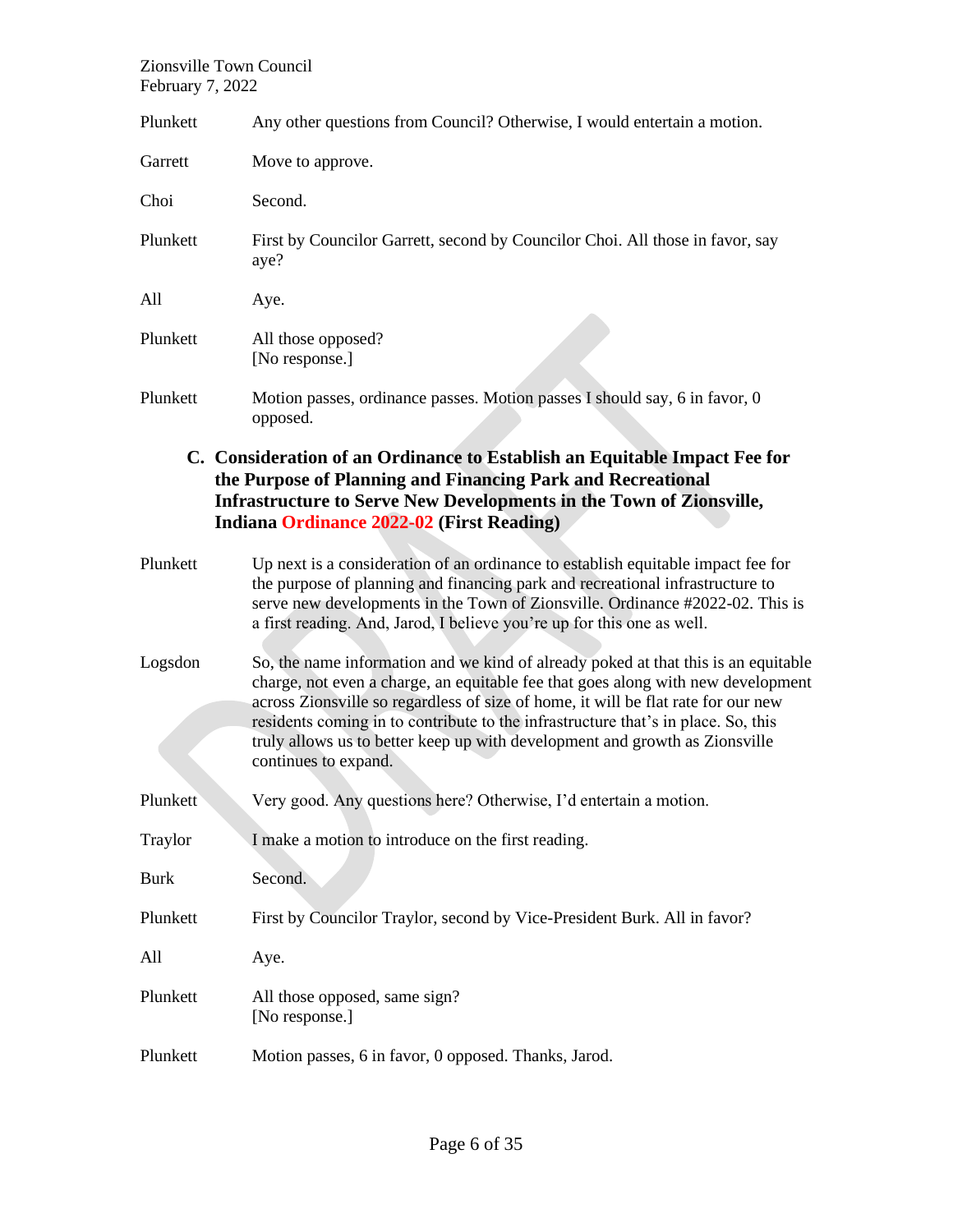## **NEW BUSINESS**

**A. Consideration of an Ordinance to Amend the Town of Zionsville Zoning Ordinance Ordinance 2022-03**

| Plunkett | First item up on new business is consideration of an ordinance to amend the<br>Town of Zionsville Zoning Ordinance, Ordinance #2022-03. Wayne DeLong, I<br>believe you're going to present on this?                                                                                                                                                                                                 |
|----------|-----------------------------------------------------------------------------------------------------------------------------------------------------------------------------------------------------------------------------------------------------------------------------------------------------------------------------------------------------------------------------------------------------|
| DeLong   | Thank you. Good evening. What is brought to you this evening is a<br>recommendation from your Plan Commission related to property on 700 East.<br>This is brought to you with a favorable recommendation 5-1 for rezoning of 2.25<br>acres from the RSF-1 classification to the RSF-2, I'm sorry, R1 classification to<br>R2 classification, this is rural, to provide for residential development. |
| Garrett  | Why?                                                                                                                                                                                                                                                                                                                                                                                                |
| DeLong   | The classification provides, the current classification provides for a density of<br>half an acre if on sewer. This new density would allow for a zoning classification<br>that would support 1.75 units an acre, ultimately supporting future residential<br>development of the parcel.                                                                                                            |
| Garrett  | Who wants this done?                                                                                                                                                                                                                                                                                                                                                                                |
| DeLong   | This is a filing by administration, so the Town of Zionsville. Certainly supporting<br>as you recall, the presentation to the Town Council a few months back related to<br>Habitat for Humanity.                                                                                                                                                                                                    |
| Garrett  | This is the Habitat stuff?                                                                                                                                                                                                                                                                                                                                                                          |
| DeLong   | I'm sorry?                                                                                                                                                                                                                                                                                                                                                                                          |
| Garrett  | This is the Habitat for Humanity, is that right?                                                                                                                                                                                                                                                                                                                                                    |
| DeLong   | Right. As presented to this body a few months back, there is an organization that<br>is proposing a project and certainly this rezoning is a direct result of that<br>conversation, correct. Certainly, any transaction is a future conversation and is<br>unrelated to the zoning petition that was filed with the Plan Commission.                                                                |
| Traylor  | It's not unrelated if that's the plan.                                                                                                                                                                                                                                                                                                                                                              |
| Garrett  | Correct.                                                                                                                                                                                                                                                                                                                                                                                            |
| DeLong   | Well, that decision is from ultimately the Town Council for that donation or any<br>sort of transaction that would be tied to that.                                                                                                                                                                                                                                                                 |
| Traylor  | So, it would come back to us for donation, right?                                                                                                                                                                                                                                                                                                                                                   |
| DeLong   | Correct. The only action tonight is, is the legislative action of changing the<br>zoning from one classification to another within compliance with the                                                                                                                                                                                                                                              |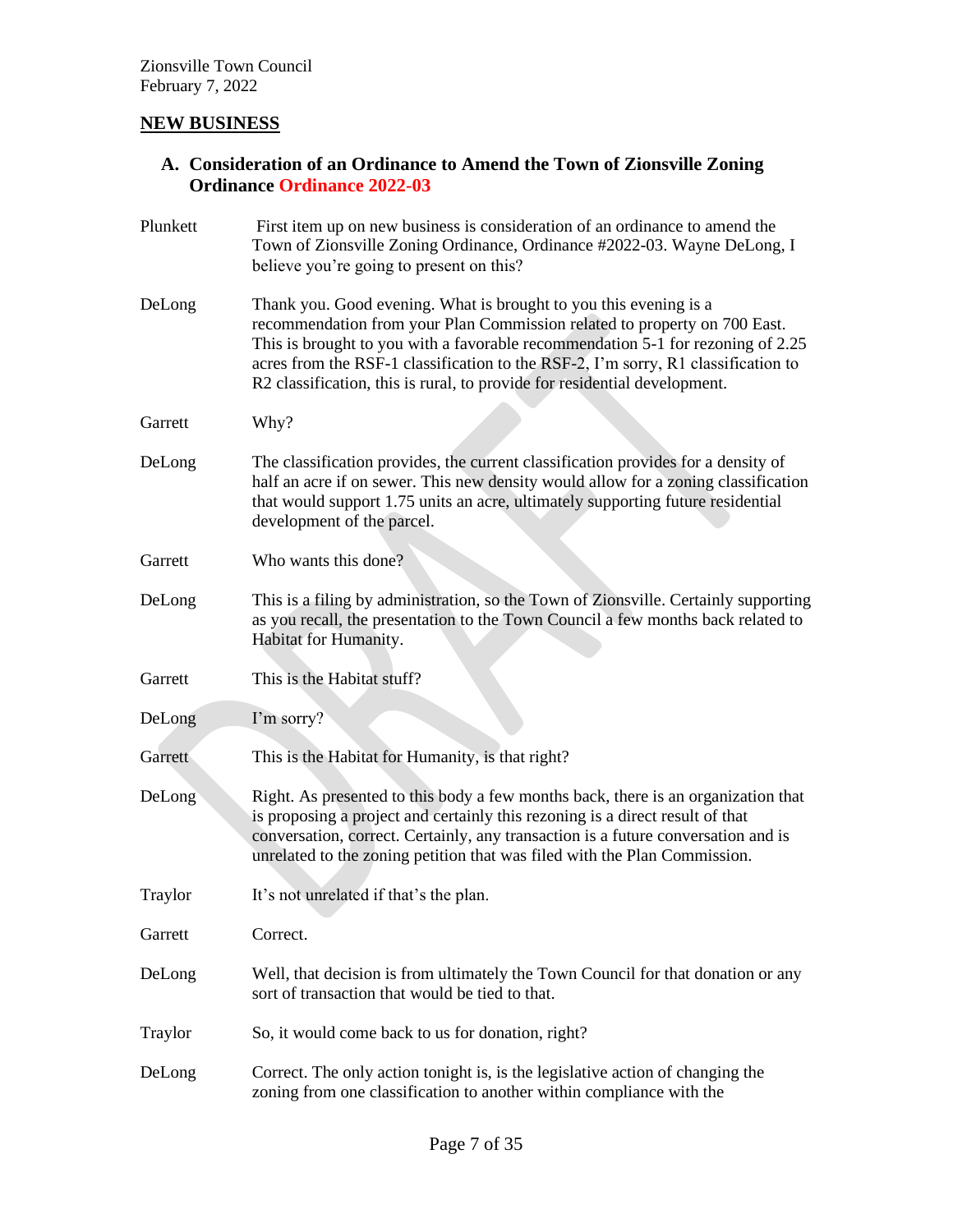Comprehensive Plan which is only one of several metrics, measuring points related to that conversation. Certainly, zoning in Indiana is at the pleasure of the legislative body.

Garrett Hard sometimes to isolate these decisions because they, they sort of domino effect down, right? So, we had the presentation from Habitat. I think it's an excellent organization. The end goal is to donate the land. I got a bunch of letters in support of Habitat this week but the decision really has nothing to do with Habitat. I think my problem with these things that come in front of us right now is I feel we would making a decision that would impact a decision that is being made in a vacuum because we don't have all the information and the information we don't have is that financial information. I know we keep harping at it, Wayne, this is nothing for you, but, you know, that land has value. I don't have any idea what the Town's finances are right now. Eventually, we would have to donate, donate that land that has value that we may need to sell to support finances but again, we don't know. So, it's so hard to make these decisions in a vacuum. We don't have the systems giving us the reports. We don't have a CFO to give us the financials. I, I get more and more frustrated as I feel that lack of financials is holding this town back. I would like to donate this land if I had a good sense that we could afford to do it. But, until I have good sense that we can afford to do anything, it's hard to make any decision. And, that's just where I'm at right now. It's nothing against Habitat. It's nothing against this rezone but it's everything against not having the information that I feel I need to do my job to represent the people that I represent. So, I'm not voting, I'm going to vote no for this. It has nothing to do with Habitat, it has nothing to do with the ask. It has everything to do with I don't have the information I need to do my job. And, that is frustrating.

- Plunkett Yes, I mean, I share in your frustration, not just from that perspective but even understanding this is a petition that comes from the administration requesting that data a month and a half ago or a month ago, I should say, requesting financial data. You know, we, we mention, we heard by the Plan Commission meeting, the Fire Department still uses this for training. They used it over 700 hours last year. They used it for 1000 hours or more over the last few years and I, I had sent a request just asking to kind of pump the brakes on this until we get financial information, until we find a training facility for the Fire Department. I mean, I'm with Josh. I get, I get frustrated because it sounds like we're beating a dead horse here. I mean, we've been asking about financial information for the better part of two years. It seems like the only way we get any information is if we continue to do it and something comes up and it doesn't move forward because we don't have financial information. Then, suddenly, it'll show up. So.
- Choi Do we have alternate training facilities for the Fire Department earmarked, planned, thought about, any kind of alternative site contemplated at all? So, if this gets donated, what's the timeline for any process to relocate this?
- Plunkett I would say if Wayne had that information, he would share that information with us. I mean, I don't know that. I mean, I feel like this was—we got the presentation at the December Council meeting and the request was is it okay if we move forward with communication and the Council was like, sure, it's okay to move forward with communication. The next thing you know is a rezone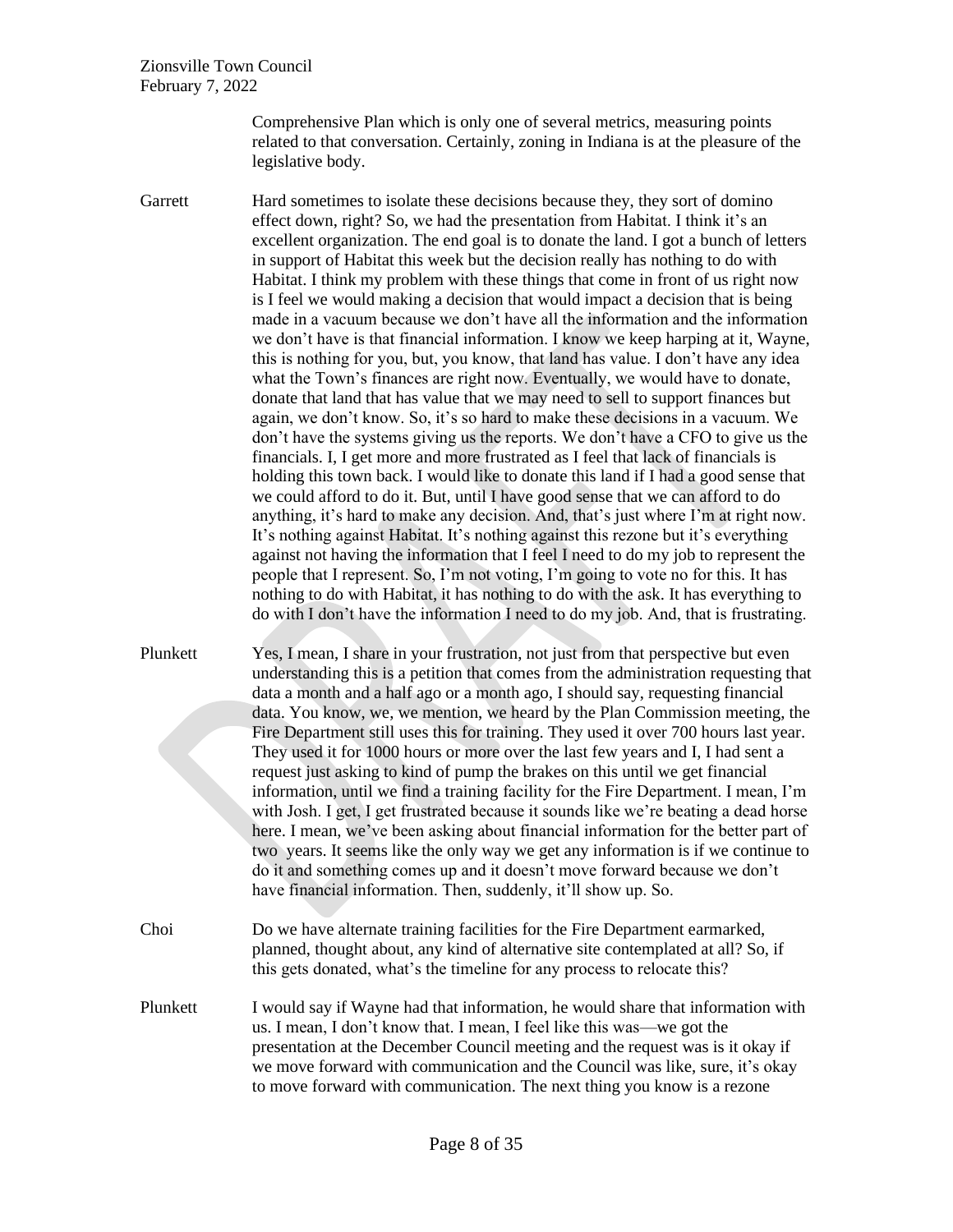|             | request comes through which is somewhat expected, I guess, at this point but it's<br>frustrating because we went from continue to talk about to let's execute the plan.                                                                                                                                                                                                                                                                                                                                                                                                                                                                                                                                                                                                                                                                                                                                                                                                                                                                                                               |
|-------------|---------------------------------------------------------------------------------------------------------------------------------------------------------------------------------------------------------------------------------------------------------------------------------------------------------------------------------------------------------------------------------------------------------------------------------------------------------------------------------------------------------------------------------------------------------------------------------------------------------------------------------------------------------------------------------------------------------------------------------------------------------------------------------------------------------------------------------------------------------------------------------------------------------------------------------------------------------------------------------------------------------------------------------------------------------------------------------------|
| Garrett     | Well, then, again, that's why it's hard to make a decision as an individual<br>decision because there are all these other pieces that get impacted and if you<br>don't have the information for that, it's hard to make that one decision.                                                                                                                                                                                                                                                                                                                                                                                                                                                                                                                                                                                                                                                                                                                                                                                                                                            |
| <b>Burk</b> | Wayne, is there other land owned by Zionsville that could be used currently for<br>the Fire Department?                                                                                                                                                                                                                                                                                                                                                                                                                                                                                                                                                                                                                                                                                                                                                                                                                                                                                                                                                                               |
| DeLong      | So, backing up a step, this is a single-family dwelling that the Town purchased in<br>2016 on 2.25 acres. This ground has been utilized by the Fire Department for<br>their training purposes much like they utilize the Old Town Hall and other<br>structures as they become available. I'm not in a position to answer as to what the<br>plan is to facilitate the Fire Department's future use of town assets for training<br>purposes more than what you see today. Certainly, the Fire Department is here in<br>the room if you wish to speak to them about what their needs are.                                                                                                                                                                                                                                                                                                                                                                                                                                                                                                |
| Traylor     | So, if we do approve the zoning change and subsequently do not approve the<br>donation to Habitat with the new zoning, nothing would change for the Fire<br>Department essentially, right? They could use it the same way they're using it<br>today?                                                                                                                                                                                                                                                                                                                                                                                                                                                                                                                                                                                                                                                                                                                                                                                                                                  |
| DeLong      | Again, the property is approved for single-family dwelling. The new information<br>to this Board or to this body would be that the R1 classification or the R2<br>classification would support governmental use of property. So, certainly, the<br>future use of that property or today's use of property by the government is<br>certainly supported. Certainly, any building code, public improvements, other<br>things that would be necessary to facilitate the ongoing use or even current use is<br>beyond this conversation.                                                                                                                                                                                                                                                                                                                                                                                                                                                                                                                                                   |
| Garrett     | So, when we bought that land three years ago, four years ago? You know, when<br>that was brought before this Council, I had full financial information on the<br>Town, I had a full picture of what land would cost, I had a full plan of what the<br>use of that land was going to be would which was to basically connect the<br>pathway so that Z West could have people walking to it. So, I sort of had, here's<br>where we are, here's where we're going to end up, here's kind of the whole<br>strategic idea. There were some nice side benefits, like the training that came on.<br>You know, my votes, until they full financial information, are going to be leaning<br>towards saying no to things, not because I don't believe in them but just because<br>I don't have the information. And, so, if that's a wakeup call to start getting us<br>the information, great. I would love to start doing these things if I had this<br>information but, you know, we can't necessarily make a decision in a vacuum<br>because it has implications potentially down the road. |
| Choi        | So, I just want to be clear. We're rezoning so we're not approving the donation at<br>this point?                                                                                                                                                                                                                                                                                                                                                                                                                                                                                                                                                                                                                                                                                                                                                                                                                                                                                                                                                                                     |
| Plunkett    | No, right, correct.                                                                                                                                                                                                                                                                                                                                                                                                                                                                                                                                                                                                                                                                                                                                                                                                                                                                                                                                                                                                                                                                   |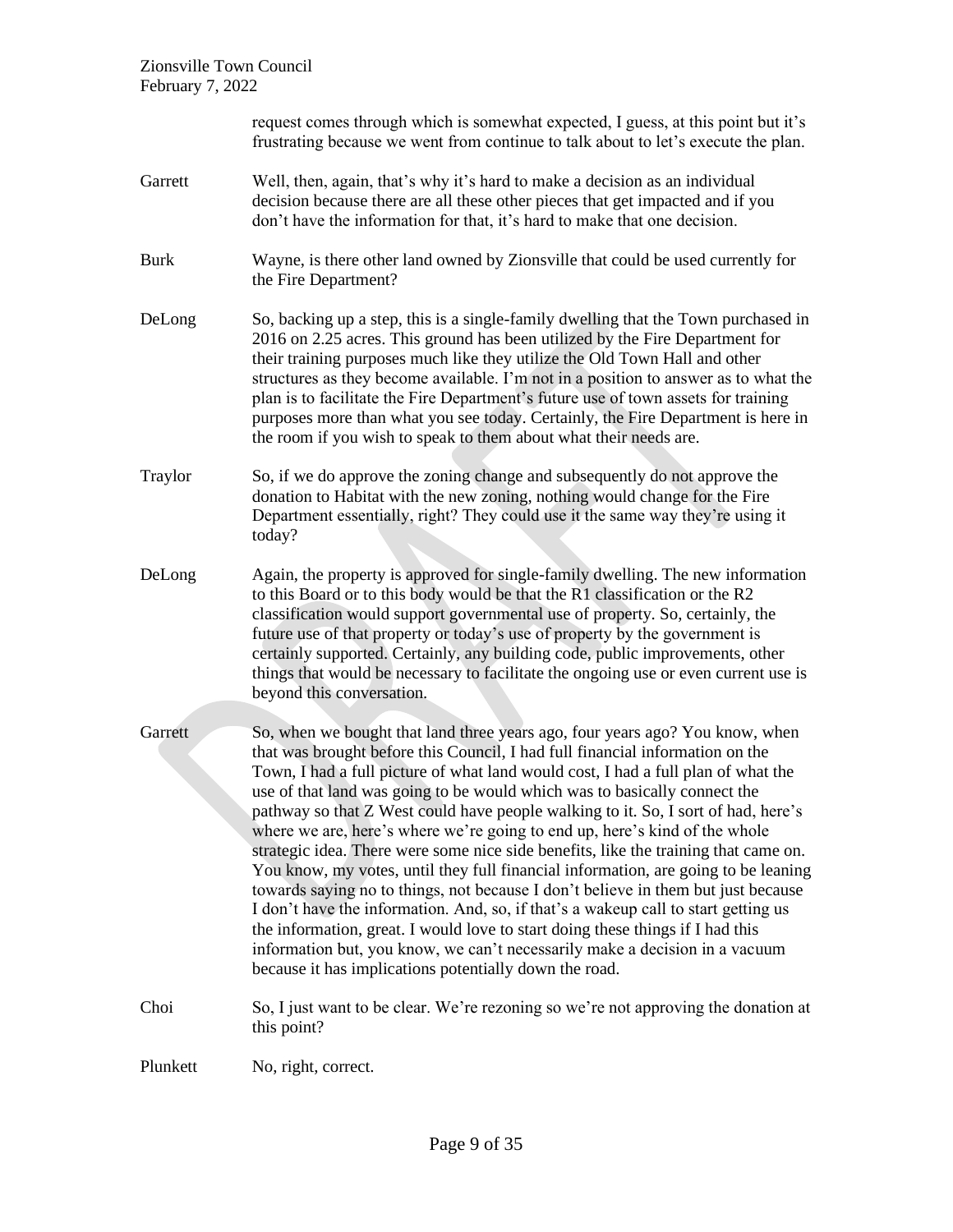| Traylor     | So, my—another issue I have here, I hate for Habitat that they're kind of being<br>caught in the middle of something that has nothing to do with them,<br>unfortunately. But the fact that the person, you know, this was the Mayor's idea<br>and she's not here to state her case. That's not helping. I don't know. It's just—I<br>support Habitat. I want to do this. I, you know, I'll end up probably voting yes<br>for the rezone but it'll be hard to do the donation, and I'm looking at you,<br>Wayne, just because you're standing there, but it will be hard to do the donation<br>without some commitment from the administration for the financials and<br>specifically for the Crowe audit that the Town Council has requested. It's hard to<br>make any decision when we don't know where we stand on a month-to-month<br>basis.                                                                                                                                                                                                                                                                                                                                                   |
|-------------|---------------------------------------------------------------------------------------------------------------------------------------------------------------------------------------------------------------------------------------------------------------------------------------------------------------------------------------------------------------------------------------------------------------------------------------------------------------------------------------------------------------------------------------------------------------------------------------------------------------------------------------------------------------------------------------------------------------------------------------------------------------------------------------------------------------------------------------------------------------------------------------------------------------------------------------------------------------------------------------------------------------------------------------------------------------------------------------------------------------------------------------------------------------------------------------------------|
| Culp        | I'm actually with Councilor Traylor on that. If the Fire Department can still use it<br>until—even if we rezone it, until something else happens, I don't have any<br>problem with the zone changing but if the property is going to be sold, we<br>definitely need financials. There's just no doubt about it. But, I also don't want<br>us to hold through one more loophole if we can get this rezoned and then they<br>can give us the financials, then it's one day sooner that Habitat gets what they<br>need.                                                                                                                                                                                                                                                                                                                                                                                                                                                                                                                                                                                                                                                                              |
| Traylor     | Right. And that's exactly—                                                                                                                                                                                                                                                                                                                                                                                                                                                                                                                                                                                                                                                                                                                                                                                                                                                                                                                                                                                                                                                                                                                                                                        |
| Choi        | I tend to agree. But, there are a lot of things that are unanswered in this whole<br>process that we really, I mean, the Fire Department, the financials, I mean, we<br>keep harping on all this, right? So, we've been asking these questions for weeks<br>now, for years.                                                                                                                                                                                                                                                                                                                                                                                                                                                                                                                                                                                                                                                                                                                                                                                                                                                                                                                       |
| Plunkett    | Is there, Heather, I know we've obviously got this American Rescue Plan Act<br>presentation that you're going to do later. Is there anything in the American<br>Rescue Plan Act that allows for this 6.4 million dollars, some of that money to be<br>donated to not-for-profits or?                                                                                                                                                                                                                                                                                                                                                                                                                                                                                                                                                                                                                                                                                                                                                                                                                                                                                                              |
| Harris      | Yes.                                                                                                                                                                                                                                                                                                                                                                                                                                                                                                                                                                                                                                                                                                                                                                                                                                                                                                                                                                                                                                                                                                                                                                                              |
| <b>Burk</b> | I guess I'm thinking like, you know, if there's something there that we can<br>identify that might make sense as opposed to, you know, going this route.                                                                                                                                                                                                                                                                                                                                                                                                                                                                                                                                                                                                                                                                                                                                                                                                                                                                                                                                                                                                                                          |
| Harris      | There is a lot of flexibility. We are going to do a presentation on it and talk a<br>little bit specifically about premium pay but there's a number of things that the<br>Town can use their American Rescue Plan Act funds for, including one broad<br>category, Veronica, this is my colleague Schilb, who is going to join me later.<br>One broad category is that you can use it for lost revenue. And, in the interim<br>final roll, which we'll talk about, sort of the nuances between the two, there was<br>some limitations on that. Now, in the new final rule, there's sort of a broad<br>threshold that you can use up to 10 million dollars. So, there is some way in<br>which the Town could sweep some portion of our 6.4 million dollars into, you<br>know, a bucket called lost revenue and then basically it allows us to use that<br>money for any sort of permissible government service. So it's a pretty key<br>flexibility that was in the final rule that wasn't in the interim final rule. It needs<br>to be part of a plan which I know is something the Town Council's interested in.<br>I know the Mayor also, you know, it's something we'll do in consultation with |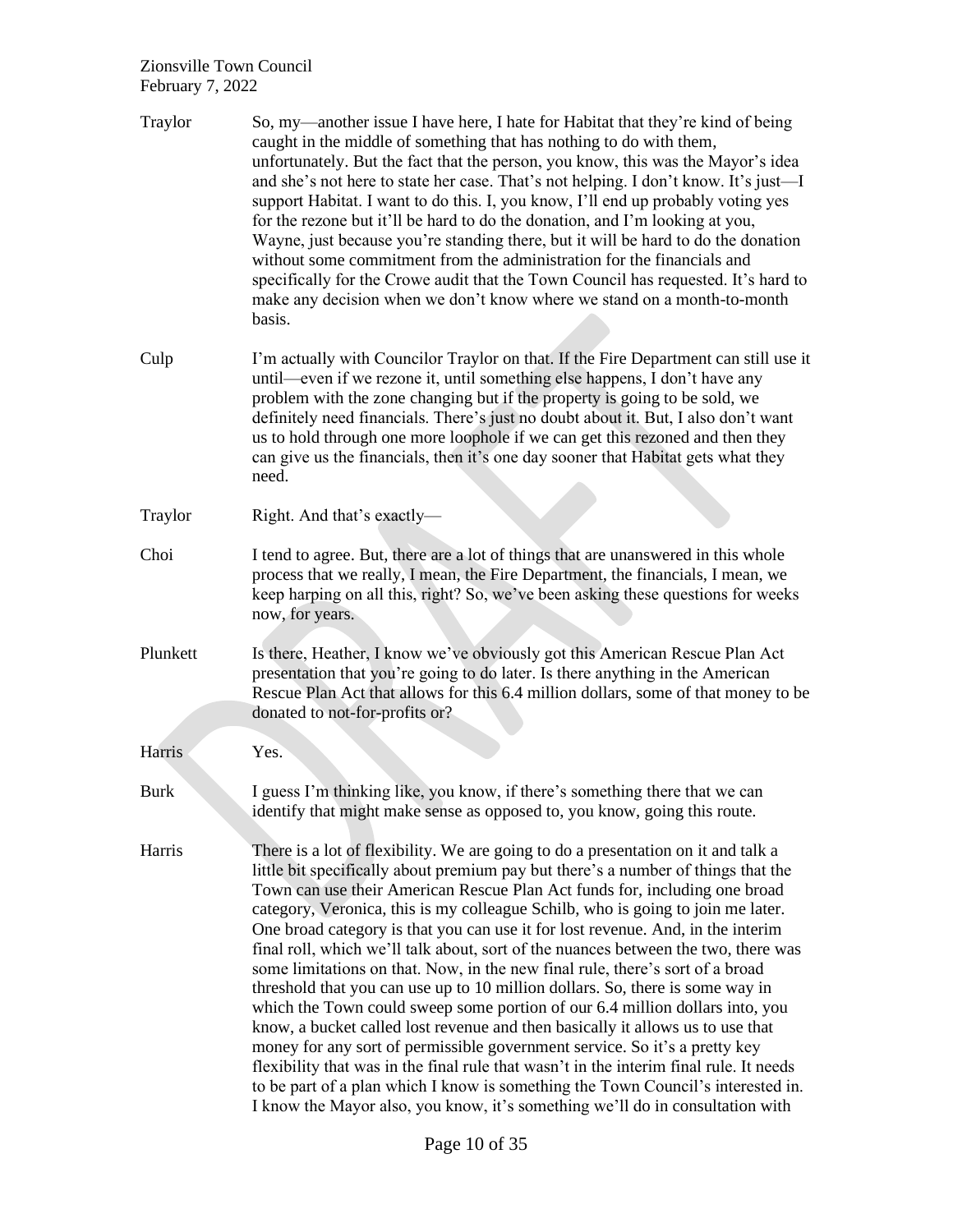|             | the Mayor. But there's a number of different ways that you could spend it. I think<br>an organization like Habitat, you could make a case, would be a permissible use<br>because you're looking at the impact of the pandemic on individuals,<br>particularly, low-income individuals which is a lot of what ARPA is focusing in<br>on and things like, you know, lost jobs, lost revenues to be able to support<br>sustainable housing. So, I think we could probably get to some rationale if there<br>was an intent to maybe give a grant or, you know, some sort of incentive to<br>organizations looking at low-income housing as part of ARPA. I think we'd want<br>be thoughtful in the context of a broad spending plan and, obviously, do that in<br>consultation with the Mayor who needs to be involved in that process but I think<br>there's definitely a case we could make.                                                                                                                                                                                                                                                                                                                                                                                                                                                                                                                                                                                                                                                                                                                               |
|-------------|--------------------------------------------------------------------------------------------------------------------------------------------------------------------------------------------------------------------------------------------------------------------------------------------------------------------------------------------------------------------------------------------------------------------------------------------------------------------------------------------------------------------------------------------------------------------------------------------------------------------------------------------------------------------------------------------------------------------------------------------------------------------------------------------------------------------------------------------------------------------------------------------------------------------------------------------------------------------------------------------------------------------------------------------------------------------------------------------------------------------------------------------------------------------------------------------------------------------------------------------------------------------------------------------------------------------------------------------------------------------------------------------------------------------------------------------------------------------------------------------------------------------------------------------------------------------------------------------------------------------------|
| <b>Burk</b> | Well, I'm certainly encouraged by that answer. I guess the first time we heard a<br>lot of detail about this. Are you fairly confident?                                                                                                                                                                                                                                                                                                                                                                                                                                                                                                                                                                                                                                                                                                                                                                                                                                                                                                                                                                                                                                                                                                                                                                                                                                                                                                                                                                                                                                                                                  |
| Harris      | Well, yes. I think so because and I'm looking at Veronica because she's been like<br>my ARPA expert. But, you know, there are, there's categories by which you can<br>already spend that are specifically enumerated in ARPA. One is for public health<br>and other economic impacts. Economic impacts could be things like grants to<br>small businesses in the Village, grants to restaurant owners who stayed open<br>during the pandemic to serve the community, grants to local restaurants or<br>businesses that supported essential services, things like launderers, laundry use<br>and grocers, and you know, those sorts of things. So, you've got some flexibility<br>there. The key is ARPA is really focusing on what is the impact for folks who<br>suffered from the coronavirus and particularly for the lower income, lower, you<br>know, economic thresholds that people live in where they are really on the<br>precipice of losing their home or losing their job or losing their business because<br>of the impact of the pandemic. So, I definitely think and, Veronica, you can<br>shake your head if you think I'm going off course. But, this is a little bit unique<br>and we'd want to think it through. I don't want to promise the Habitat people<br>who I see in the audience but I think it's definitely something that we could<br>explore as one of the potential uses. That new rule definitely gives a lot more<br>flexibility than it did in the interim rule. So, we, I think are already feeling good<br>as local governments, there's a lot more flexibility with the final rule. |
| <b>Burk</b> | Yes, I think if that were to happen and I, I guess the way it would play out is if<br>they got a donation, you're saying they would get a donation, to purchase<br>something that would be and if I even remember correctly, like that land was a<br>little bit too large for what they were even wanting to do. So, maybe, there's<br>another situation that-                                                                                                                                                                                                                                                                                                                                                                                                                                                                                                                                                                                                                                                                                                                                                                                                                                                                                                                                                                                                                                                                                                                                                                                                                                                           |
| Harris      | Yes or so other-                                                                                                                                                                                                                                                                                                                                                                                                                                                                                                                                                                                                                                                                                                                                                                                                                                                                                                                                                                                                                                                                                                                                                                                                                                                                                                                                                                                                                                                                                                                                                                                                         |
| <b>Burk</b> | Who knows? I mean, land's not super cheap.                                                                                                                                                                                                                                                                                                                                                                                                                                                                                                                                                                                                                                                                                                                                                                                                                                                                                                                                                                                                                                                                                                                                                                                                                                                                                                                                                                                                                                                                                                                                                                               |
| Harris      | Yes, I remember in the presentation, I think, the Habitat folks really stressed two<br>things. One, the cost of land and the fact that they're not currently building in<br>Zionsville. I think I recall the other thing they stressed is the availability of land<br>which we all know is a hot—regardless of where you are in Indiana, that's a hot<br>topic. So, they're nodding yes, so I feel I said that appropriately, so that's good.                                                                                                                                                                                                                                                                                                                                                                                                                                                                                                                                                                                                                                                                                                                                                                                                                                                                                                                                                                                                                                                                                                                                                                            |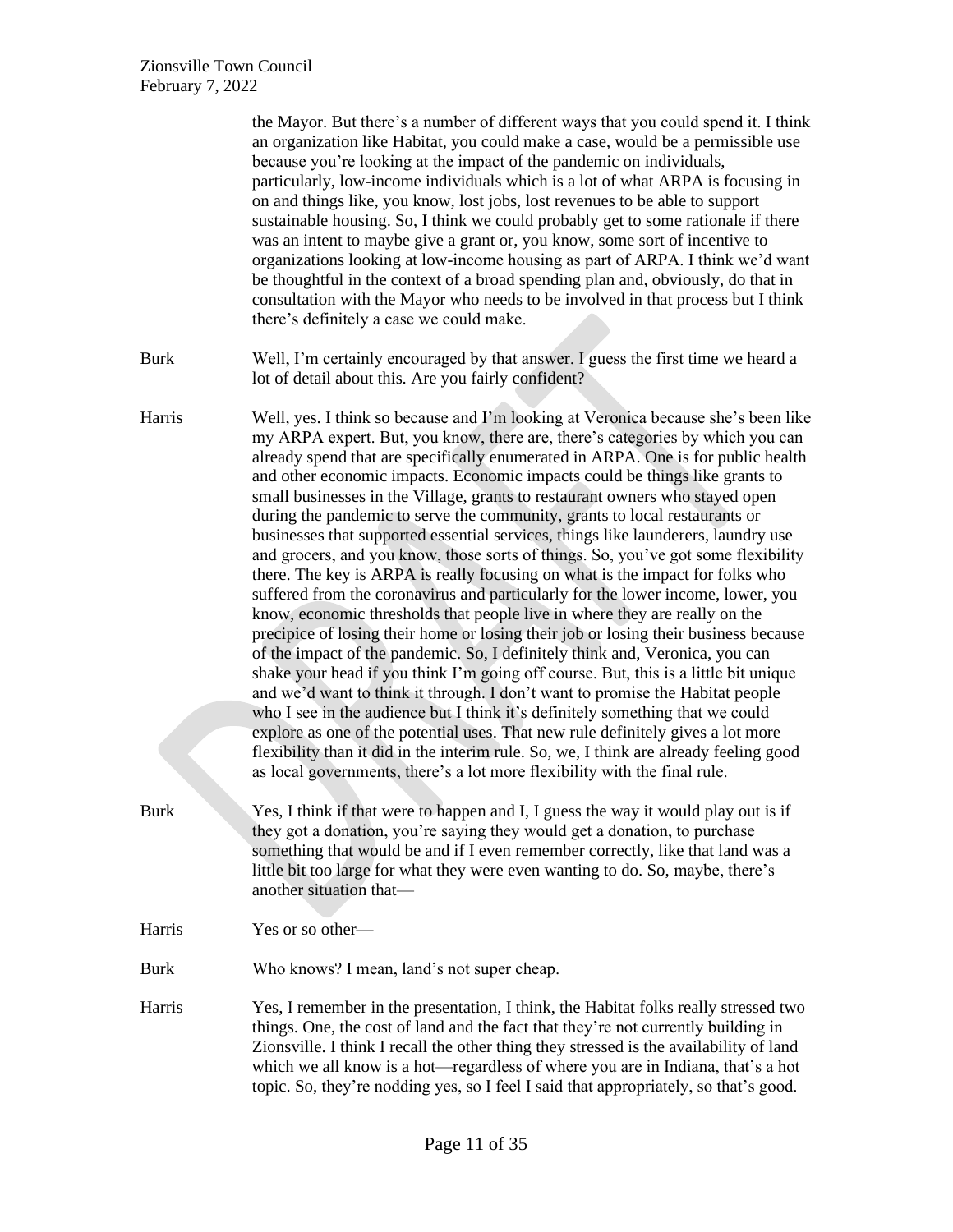| Plunkett    | Any other questions for Wayne? I mean, from my perspective, I know we talked<br>about, the rezone is separate from the donation, I mean, the two are tied at the hip<br>in my mind in that if this, then that, right? So, if this gets done, then the next step<br>is to come back with an attempt to donate the land. And quite frankly, I just don't<br>have personally the belief that we're going to get everything we need when we<br>need it to make the decision and with that, we'll be in the same position we're in<br>right now.                                                                                                                                                                                                                                                                                                                                                                                                                                                                                                                                                                    |
|-------------|----------------------------------------------------------------------------------------------------------------------------------------------------------------------------------------------------------------------------------------------------------------------------------------------------------------------------------------------------------------------------------------------------------------------------------------------------------------------------------------------------------------------------------------------------------------------------------------------------------------------------------------------------------------------------------------------------------------------------------------------------------------------------------------------------------------------------------------------------------------------------------------------------------------------------------------------------------------------------------------------------------------------------------------------------------------------------------------------------------------|
| Traylor     | I do think that this land is better zoned, better rezoned than it is currently even if<br>we end up not donating it. That's just my opinion that it, the rezone would<br>benefit us if we were to sell it outright. Just my. So, I'm, I'm leaning towards,<br>you know, going with the rezone. I do wish and, and I don't understand—you<br>know, anybody else that has a request comes to the Council to present their case.<br>And, we've got the one person that, you know, I think this is a pretty daggone<br>worthwhile cause, why isn't the Mayor here to pitch her idea? Because as I<br>understand it, this was her idea. So, I don't, I don't understand that.                                                                                                                                                                                                                                                                                                                                                                                                                                       |
| Plunkett    | All right, any other discussion, questions for Wayne or anybody else?                                                                                                                                                                                                                                                                                                                                                                                                                                                                                                                                                                                                                                                                                                                                                                                                                                                                                                                                                                                                                                          |
| <b>Burk</b> | I guess I am curious, I mean, he said the Fire Department was here. I know I<br>asked this, I think, last time and I think maybe Steve mentioned this, not in our<br>meeting but in a different meeting, I guess, we've already kind of said, there's<br>not any other land available but, this land wasn't purchased with the idea initially<br>that it was going to be used for the Fire Department which has become<br>convenient. And, I always thought it was because it's right next door to the fire<br>station. So, I'm just curious, if you didn't have this for some period of time or we<br>had to go buy land, I mean, is this a critical place that you guys really use this or<br>is it kind of like, "Yes, we have it because we could use, but we have other<br>options to do all the training we need to do if this wasn't available currently." It<br>just seems like that's an important. I know it wasn't the intent of the purchase but<br>we're using it and if we didn't have it, we might have to purchase something<br>else.                                                          |
| Traylor     | What's the life expectancy of it being suitable for training purposes?                                                                                                                                                                                                                                                                                                                                                                                                                                                                                                                                                                                                                                                                                                                                                                                                                                                                                                                                                                                                                                         |
| VanGorder   | I think there were several questions you asked. First and foremost, you are<br>correct. It was not acquired for the Fire Department. It was something that came<br>along the way. It has been of benefit to the Fire Department since the Town<br>acquired it. The plan that the Fire Department has talked about for the past four<br>years has been eventually developing the property into a safety Village with<br>Vince Randolph, our pubic education officer, as we look to try and add fire<br>stations in the future. As the community is growing, we will be adding fire<br>stations. There will be needs in western Zionsville as we look to address facility<br>needs for the Perry Township fire station that is well undersized. So, there could<br>be future needs but to answer your question directly, there is no current plan<br>behind the use of that site right now. We do not have any other structures to use<br>except for those that we use before they're demolished for active projects and<br>those are very timely and have to moved on very quickly for development to<br>occur. |

Culp But, changing, the zone isn't going to impact where you guys can use it or not?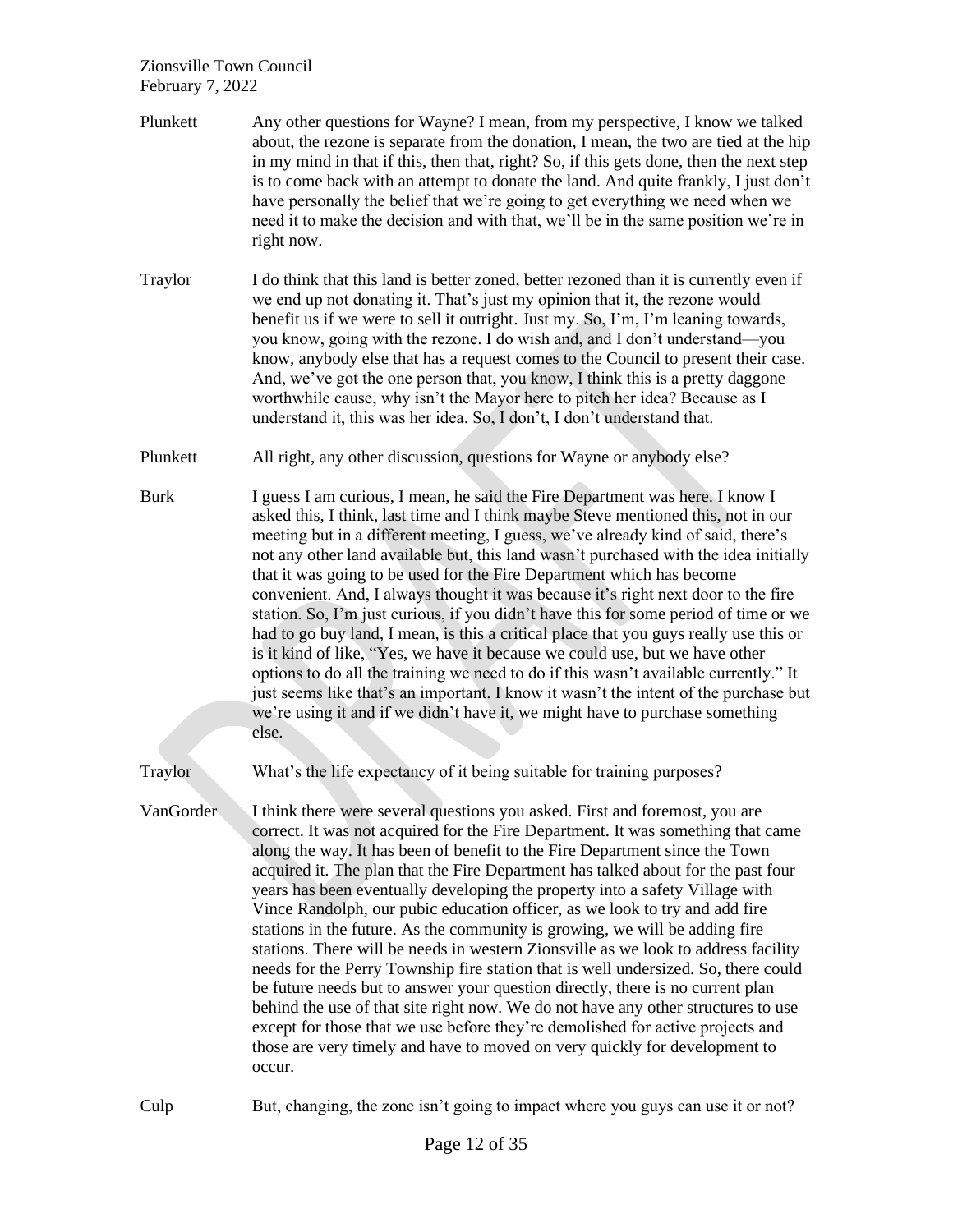| VanGorder | Not that I'm aware of.                                                                                                                                                                                                                                                                                                                                    |
|-----------|-----------------------------------------------------------------------------------------------------------------------------------------------------------------------------------------------------------------------------------------------------------------------------------------------------------------------------------------------------------|
| Culp      | Yes, if the decision was later for you to make this safe village thing, you could<br>still do it with the new zone if it's approved, right?                                                                                                                                                                                                               |
| VanGorder | That is correct. Or, if Habitat were to move forward and get the information you<br>need and we need to try to find other land for that intended purpose. So, there're<br>a lot of questions, not many answers.                                                                                                                                           |
| Culp      | So, I don't know if Wayne can answer this, since it is, correct me if I'm wrong,<br>5-1/2 acres? Is that correct?                                                                                                                                                                                                                                         |
| Garrett   | It's 2.2 acres.                                                                                                                                                                                                                                                                                                                                           |
| Culp      | Oh, how many acres?                                                                                                                                                                                                                                                                                                                                       |
| DeLong    | The property is 2.25 acres.                                                                                                                                                                                                                                                                                                                               |
| Culp      | Okay, and how much does Habitat need if we got to that, got to that next level?                                                                                                                                                                                                                                                                           |
| DeLong    | In speaking with Habitat, their perfect lot is 60x120. So, there's plenty more<br>acreage than what they need so the project would result in platting of two to three<br>lots, possibly not exactly the size that is their ideal situation. So, there's other<br>conversations in terms of another change, a variance, some other development<br>scheme-- |
| Culp      | To split it up.                                                                                                                                                                                                                                                                                                                                           |
| DeLong    | --to make it smaller but ultimately that's beyond any sort of conversation.                                                                                                                                                                                                                                                                               |
| Culp      | So, I mean, even if we approve the zoning change, the Fire Department still<br>could technically get, you know, 3/4 of that acreage and use it like they are now.                                                                                                                                                                                         |
| DeLong    | Possibly through other development relief.                                                                                                                                                                                                                                                                                                                |
| Culp      | Yes.                                                                                                                                                                                                                                                                                                                                                      |
| DeLong    | Yès.                                                                                                                                                                                                                                                                                                                                                      |
| Culp      | I'll make a motion to approve if nobody else has any questions.                                                                                                                                                                                                                                                                                           |
| Choi      | Second.                                                                                                                                                                                                                                                                                                                                                   |
| Plunkett  | First by Councilor Culp, second by Councilor Choi. Amy, would you do a roll<br>call?                                                                                                                                                                                                                                                                      |
| Lacy      | Sure. President Plunkett?                                                                                                                                                                                                                                                                                                                                 |
| Plunkett  | No.                                                                                                                                                                                                                                                                                                                                                       |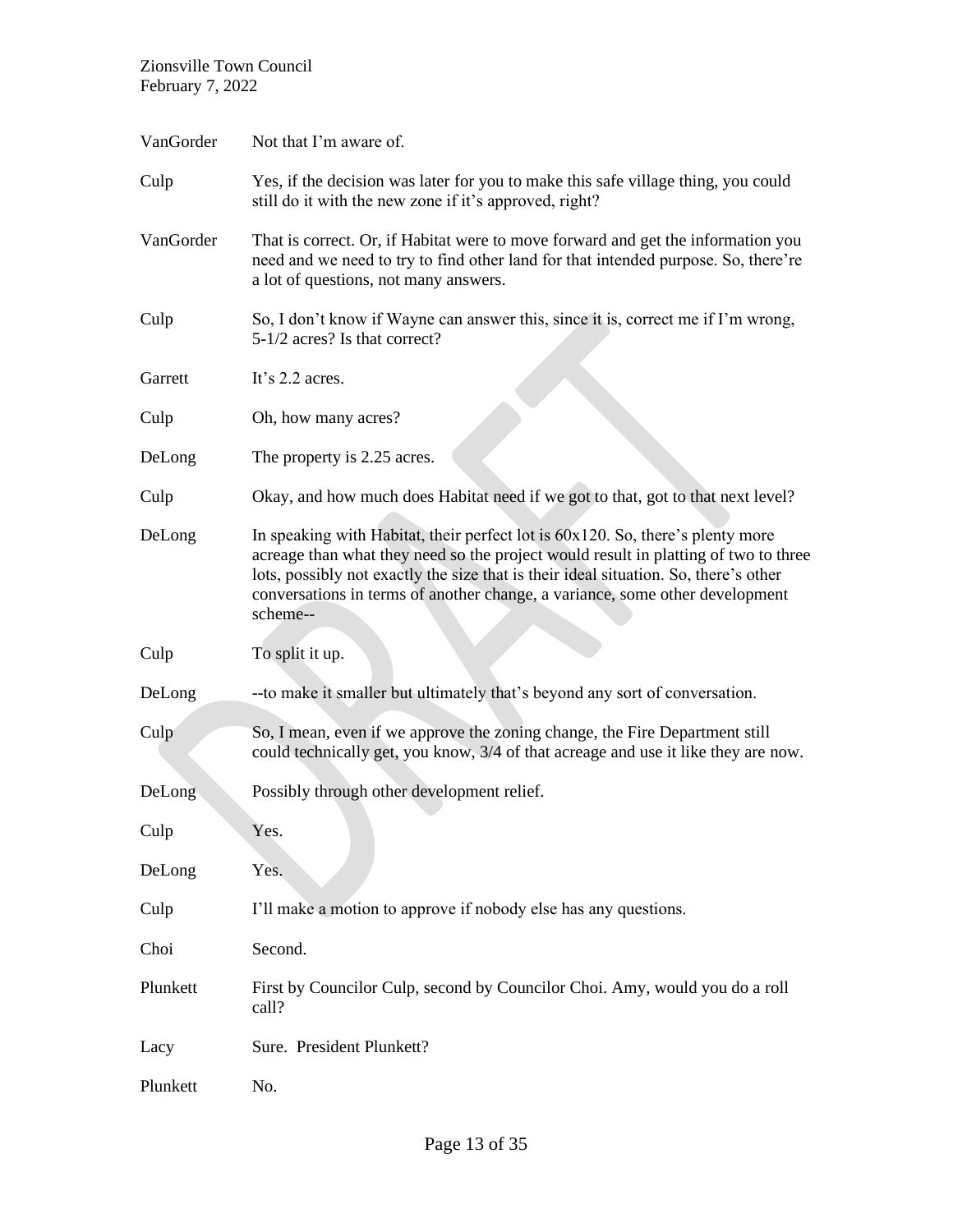| Lacy                                                                                                                                        | Vice-President Burk?                                                                                                                                                                                                                                                                                                                                                                                                                                                                                                                                                                        |  |
|---------------------------------------------------------------------------------------------------------------------------------------------|---------------------------------------------------------------------------------------------------------------------------------------------------------------------------------------------------------------------------------------------------------------------------------------------------------------------------------------------------------------------------------------------------------------------------------------------------------------------------------------------------------------------------------------------------------------------------------------------|--|
| <b>Burk</b>                                                                                                                                 | No.                                                                                                                                                                                                                                                                                                                                                                                                                                                                                                                                                                                         |  |
|                                                                                                                                             |                                                                                                                                                                                                                                                                                                                                                                                                                                                                                                                                                                                             |  |
| Lacy                                                                                                                                        | Councilor Choi?                                                                                                                                                                                                                                                                                                                                                                                                                                                                                                                                                                             |  |
| Choi                                                                                                                                        | Yes.                                                                                                                                                                                                                                                                                                                                                                                                                                                                                                                                                                                        |  |
| Lacy                                                                                                                                        | Councilor Culp?                                                                                                                                                                                                                                                                                                                                                                                                                                                                                                                                                                             |  |
| Culp                                                                                                                                        | Yes.                                                                                                                                                                                                                                                                                                                                                                                                                                                                                                                                                                                        |  |
| Lacy                                                                                                                                        | <b>Councilor Garrett?</b>                                                                                                                                                                                                                                                                                                                                                                                                                                                                                                                                                                   |  |
| Garrett                                                                                                                                     | No.                                                                                                                                                                                                                                                                                                                                                                                                                                                                                                                                                                                         |  |
| Lacy                                                                                                                                        | Councilor Traylor?                                                                                                                                                                                                                                                                                                                                                                                                                                                                                                                                                                          |  |
| Traylor                                                                                                                                     | Yes.                                                                                                                                                                                                                                                                                                                                                                                                                                                                                                                                                                                        |  |
| Plunkett                                                                                                                                    | 3 to 3. It looks like you've got to come back next month.                                                                                                                                                                                                                                                                                                                                                                                                                                                                                                                                   |  |
| Harris                                                                                                                                      | Yes. Just for the public, since we don't have all seven members here, we had<br>three members voting in favor, three members opposed, it will not die. It will just<br>be re-calendared for the next meeting.                                                                                                                                                                                                                                                                                                                                                                               |  |
| Culp                                                                                                                                        | Maybe we'll get some financials for this.                                                                                                                                                                                                                                                                                                                                                                                                                                                                                                                                                   |  |
| Plunkett                                                                                                                                    | Yes.                                                                                                                                                                                                                                                                                                                                                                                                                                                                                                                                                                                        |  |
| Culp                                                                                                                                        | Maybe a pitch for what this is about.                                                                                                                                                                                                                                                                                                                                                                                                                                                                                                                                                       |  |
| Plunkett                                                                                                                                    | And that next meeting, for those in the audience who want to be here, is March 7.<br>We are not having a mid-month meeting. Okay? All right. So, that motion will be<br>moved to the—or that ordinance will be moved to the next meeting.                                                                                                                                                                                                                                                                                                                                                   |  |
| B. Consideration of an Additional Appropriation Resolution (CR 800 E & Oak<br><b>Street Roundabout) Resolution 2022-02 (Public Hearing)</b> |                                                                                                                                                                                                                                                                                                                                                                                                                                                                                                                                                                                             |  |
| Plunkett                                                                                                                                    | Up next on the agenda is a consideration of Additional Appropriation Resolution.<br>This is for County Road 800 East and Oak Street roundabout. This is Resolution<br>#2022-02. Lance, I believe you're presenting?                                                                                                                                                                                                                                                                                                                                                                         |  |
| Lantz                                                                                                                                       | Yes, thank you and good evening. In 2021, this Council approved 1.2 million<br>dollars for the acquisition in the form of property, in the form of new right of<br>way for the roundabout at the intersection you mentioned. In 2021, we will able<br>to close on 12 of the 16 properties that will be affected by this project and that<br>was to the tune of about 315,405 dollars. We have four remaining properties on<br>which yet we have to close and, of course, these are the higher expenses. These<br>are the more complex, these are the properties that are more significantly |  |

impacted by this project. Typically, we would like to use an encumbrance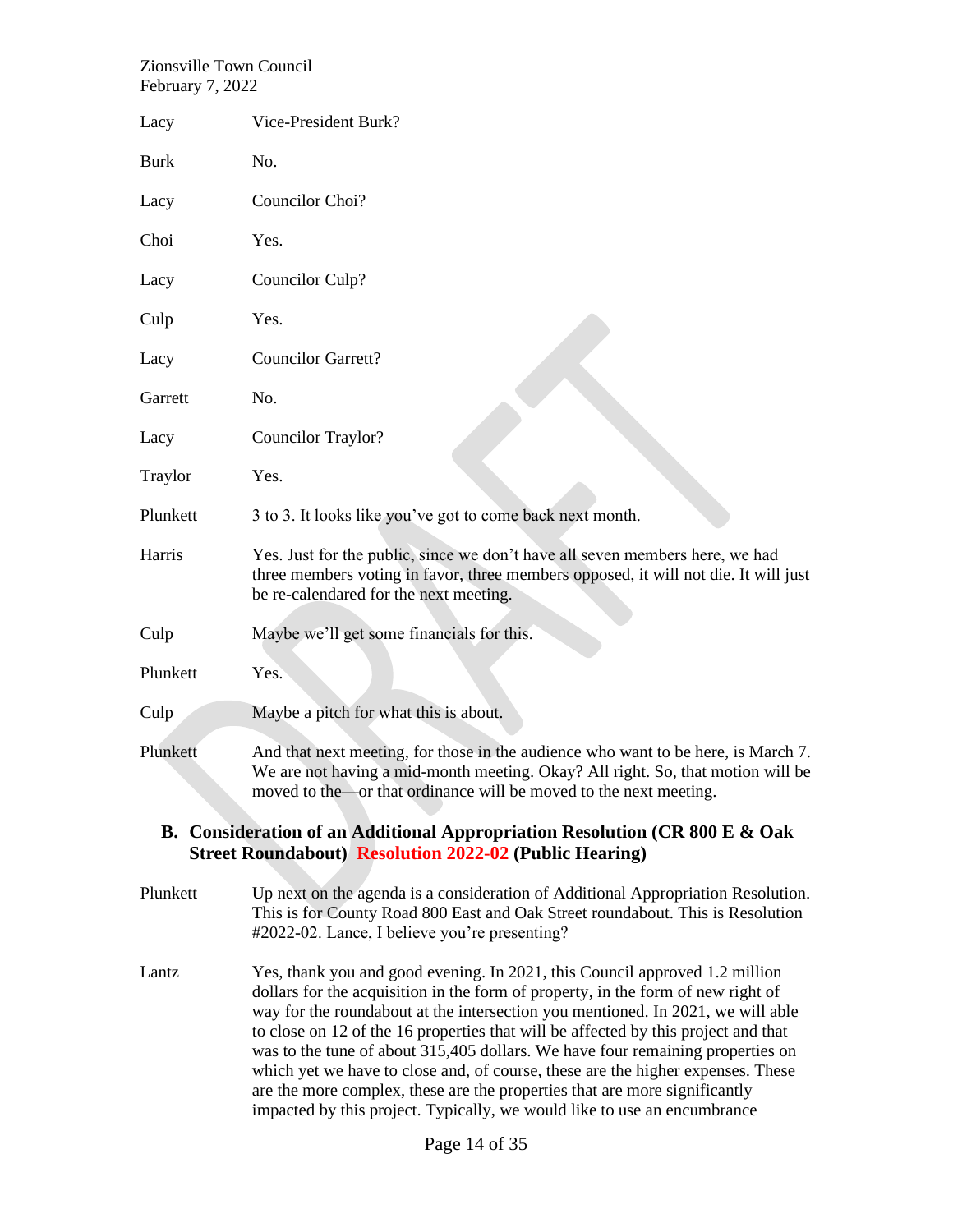|          | process which is an administerial process to carry those funds over from one<br>calendar year to another that you have already approved. However, with the<br>limitations of that process and the lack of specific knowledge we have, i.e., the<br>final settlement prices of these properties, exactly whom we will pay in the cases<br>of condemnation, we would pay the courts and not the property owners<br>themselves. It was deemed that the best way to restore these funds that you have<br>already approved is through this additional appropriation. So, I am seeing<br>600,000 dollars which is our current estimate, my current estimate to finish the<br>acquisition on these four properties and anybody doing the quick math, you<br>should know that we're about 915,000 dollars in our projected expenses for land<br>acquisition which is about 75 percent of the original estimate of 1.2. So, we are<br>tracking under budget. Let's hope that track continues. So, any questions you<br>have, I'm happy to oblige. |
|----------|------------------------------------------------------------------------------------------------------------------------------------------------------------------------------------------------------------------------------------------------------------------------------------------------------------------------------------------------------------------------------------------------------------------------------------------------------------------------------------------------------------------------------------------------------------------------------------------------------------------------------------------------------------------------------------------------------------------------------------------------------------------------------------------------------------------------------------------------------------------------------------------------------------------------------------------------------------------------------------------------------------------------------------------|
| Garrett  | Appreciate being able to see the cash balance, thank you.                                                                                                                                                                                                                                                                                                                                                                                                                                                                                                                                                                                                                                                                                                                                                                                                                                                                                                                                                                                |
| Lantz    | I do what I can.                                                                                                                                                                                                                                                                                                                                                                                                                                                                                                                                                                                                                                                                                                                                                                                                                                                                                                                                                                                                                         |
| Plunkett | Any questions for Lance or anything, Councilors? This is a public hearing and I<br>have proof of publication of notice of public hearing. Open the public hearing.<br>Are there any members from the public who'd like to comment? None. Close<br>public hearing. Any additional discussion? I'll entertain a motion.                                                                                                                                                                                                                                                                                                                                                                                                                                                                                                                                                                                                                                                                                                                    |
| Traylor  | I make a motion to approve.                                                                                                                                                                                                                                                                                                                                                                                                                                                                                                                                                                                                                                                                                                                                                                                                                                                                                                                                                                                                              |
| Plunkett | First by Councilor Traylor.                                                                                                                                                                                                                                                                                                                                                                                                                                                                                                                                                                                                                                                                                                                                                                                                                                                                                                                                                                                                              |
| Garrett  | Second.                                                                                                                                                                                                                                                                                                                                                                                                                                                                                                                                                                                                                                                                                                                                                                                                                                                                                                                                                                                                                                  |
| Plunkett | Second by Councilor Garrett. All those opposed, say aye, or I'm sorry, all those<br>in favor, say aye?                                                                                                                                                                                                                                                                                                                                                                                                                                                                                                                                                                                                                                                                                                                                                                                                                                                                                                                                   |
| All      | Aye.                                                                                                                                                                                                                                                                                                                                                                                                                                                                                                                                                                                                                                                                                                                                                                                                                                                                                                                                                                                                                                     |
| Plunkett | Those opposed, same sign?                                                                                                                                                                                                                                                                                                                                                                                                                                                                                                                                                                                                                                                                                                                                                                                                                                                                                                                                                                                                                |
|          | [No response.]                                                                                                                                                                                                                                                                                                                                                                                                                                                                                                                                                                                                                                                                                                                                                                                                                                                                                                                                                                                                                           |

# **C. ARPA Covid Premium Pay Discussion**

- Plunkett Next on the agenda is a presentation regarding ARPA COVID Premium Pay discussion. Heather is going to be presenting this.
- Harris Yes, thank you. Joe, I'm glad you're technologically savvy. I'm also joined tonight—for members of the public, I'm Heather Harris, I have the pleasure of being a partner at Barnes & Thornburg and serving as the legal counsel for the Town Council of Zionsville. I'm joined today by my colleague, Veronica Schilb. Veronica has sort of become our resident expert at the firm on premium pay and has been following closely the American Rescue Plan Act as well as the interim rule and now final rule implementing the provisions of ARPA.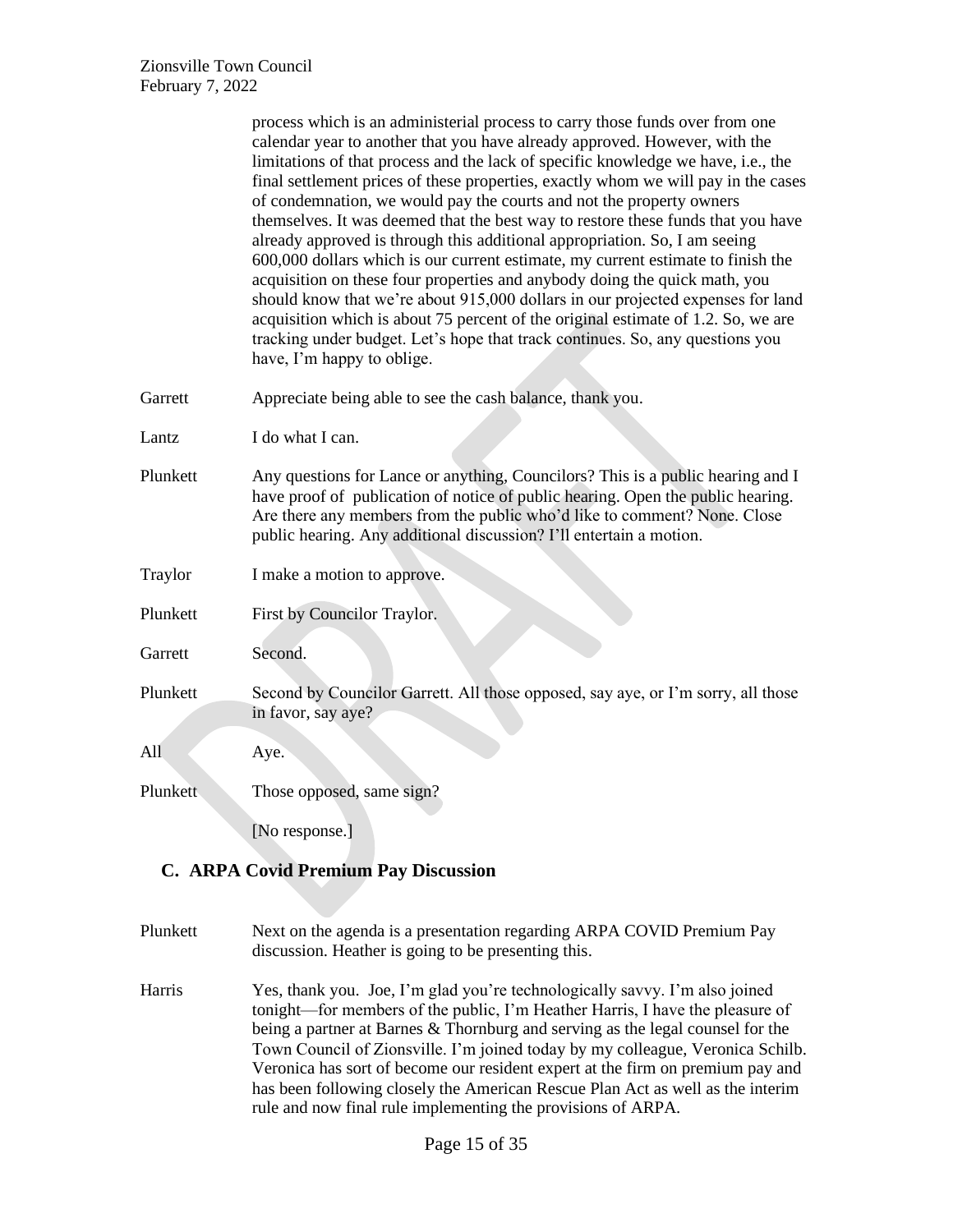So, I want to take a few minutes. I know there's been a lot of questions by members of the Town Council and I was asked by President Plunkett to sort of give a little history of ARPA and share with you a little bit of some of the broad uses that we sort of mentioned earlier but really focus our time on premium pay which we've talked about in the context of potential stipends to our law enforcement officers and our fire department members as well as other essential workers to the Town. For the members of the public, just to be clear, we're not presenting any plan or we're not presenting specific idea to you today nor has the Town Council or the Mayor, I think, formulated any specific plans. We're here only for informational purposes to sort of set the stage for what you might consider and what the Mayor's administration might consider moving forward.

So, one of the things that I want to share just sort of at the outset. You've heard a lot about the American Rescue Plan Act and I'm going to welcome Veronica to jump in, especially since I said she's the expert in case she'd like to share any additional facts but when we look at our bud—you know, this was money by the Federal Government, as I mentioned to provide relief to our communities and our states as well as to many other entities who had been impacted by the COVID-19 pandemic with a specific focus on those who are underemployed or low income individuals who may be hardest hit in our states and in our community. The Town of Zionsville is set to receive 6 million, 402 thousand two hundred and thirty-one dollars and 80 cents from the Federal Government and it is a plan that we must have fully obligated by December 31, 2024. When we say obligated, this means contracts have to be signed, purchase orders have to be signed. We have to have a solid plan of how those dollars are going to be spent. Many communities have already started this process. You've seen communities in our surrounding neighborhoods and around the state who have already awarded premium pay or looked at other investments that they wanted to make in their communities. But, we know that we are working, you know, under some specified obligations that the act requires us to meet as well as a timeline to have all of that money spent and all of these projects completed no later than December 31, 2026. So, while it seems like far, far away and Lance was just up here and he can tell you it takes a while to get contracts signed, get contractors to do the work and so we are working to, you know, be able to move this plan forward as quickly as possible.

You may also remember in the fall, I believe it was in October, we actually had an ordinance before the Town Council where we set up our fund, which would be a fund that we would receipt all of our money received from the Federal Government into and then the Town Council will need to approve expenditures out of that fund through our normal process. There are very specific ways in which we can spend the money and very important compliance requirements to ensure that we don't have to pay the money back or that we don't lose any of the money that's been allocated to the Town. Therefore, as far as what ARPA actually allows and what the final rule actually allows from the Department of Treasury is that the Town should, I think, and could, you know, designate some of the money that you're receiving for legal fees, for compliance fees, for accounting fees, for folks to keep, you know, really tight understanding of how we're spending the money and making sure there's fiscal transparency to really,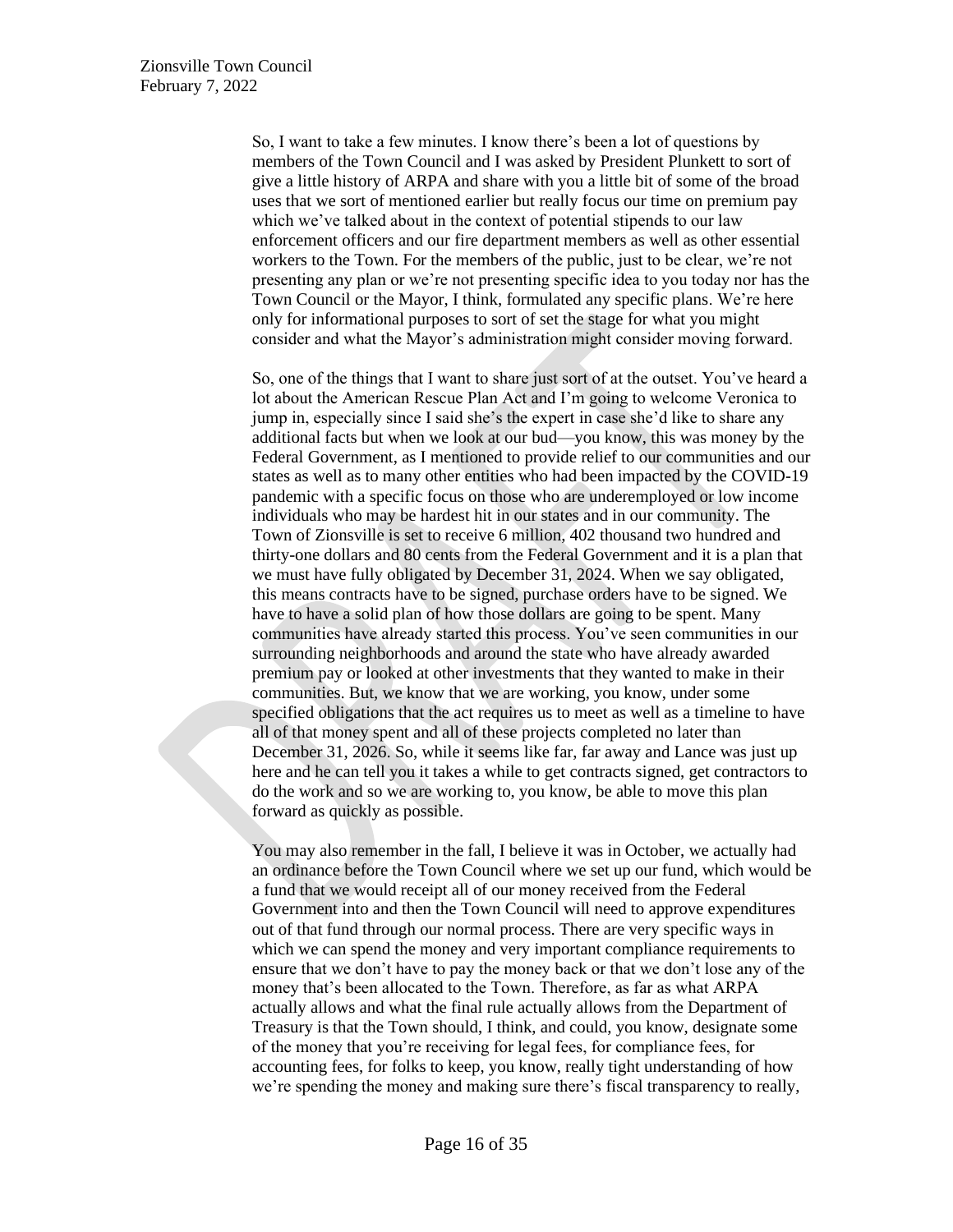you know, guard against having to spend, give any of that money back to the Federal Government at a later date.

So, one of the things you'll see on the next slide is the final rule versus the interim rule. This has caused, I think some confusion in the public and I think the final rule as I mentioned earlier is really giving additional flexibility to state and local governments. The final rule was actually provided by the Department of Treasury on January 6, 2022 so this is very new information. It replaces the interim final rule as implementing regulation and guidance regarding state and local fiscal recovery funds. So, just a quick, you know, tutorial on federal rules. Typically, when a statute is handed down by the Federal Government and/or the State Government, the agency will actually implement a rule. That process, typically what the agency will do is set up an interim rule with interim guidance to those recipients on how they can and should spend the funds. They then notice it to the public and the public is given a comment period where they can go in and make comments or request changes or clarifications to the interim rule before it becomes final. So, we're not dealing with the final rule and we've got some timelines there in which, if we were already spending our dollars, we could still spend under the provisions of the interim rule as long as there was not language that was, you know, less strict than the interim rule and what we're really looking for now is looking ahead at using the new final rule and you'll see in that slide some dates there. That final rule becomes effective April 1. We can actually start using the parameters of the final rule now and moving forward, and so that would be our recommendation to you is to really focus on that final rule so there's no confusion for the public.

On the next slide you'll see there's sort of an overview of permissible uses. There are really a few things that you can use the funds for. The first listed is Public Health and Economic Impacts. Those are some of the things that we mentioned communities have looked at. For example, grants to small businesses, grants to essential workers, grants to restaurant workers, a number of things to support, public health, including, you know, potentially helping fund a clinic or providing grants to a clinic who provided vaccinations or COVID virus treatments so there's a number of opportunities within that first bullet.

The second is Premium Pay for Essential Workers which we're going to focus our time and then Replacing Lost Public Sector Revenue. The key change there which I mentioned previously is that in the final rule it allows for a community to designate up to 10 million dollars and that up to 10 million dollars which we, of course, don't have that much but we have 6-1/2 basically to spend, you can use for funds for permissible uses of government. I'm going to see if Veronica wants to weigh in on that or any additional commentary there.

- Schilb The government services provision is super broad so think of, you know, any service that you guys, town government would provide is likely eligible. The express exemptions would be like debt service payments or depositing into a rainy day fund. Those sorts of things you can't do but outside of those exclusions, there's a world of possibilities.
- Harris So, that really brings you back to the Habitat question you had earlier, President Plunkett. You could look at, do you want to give grants to some of your not-for-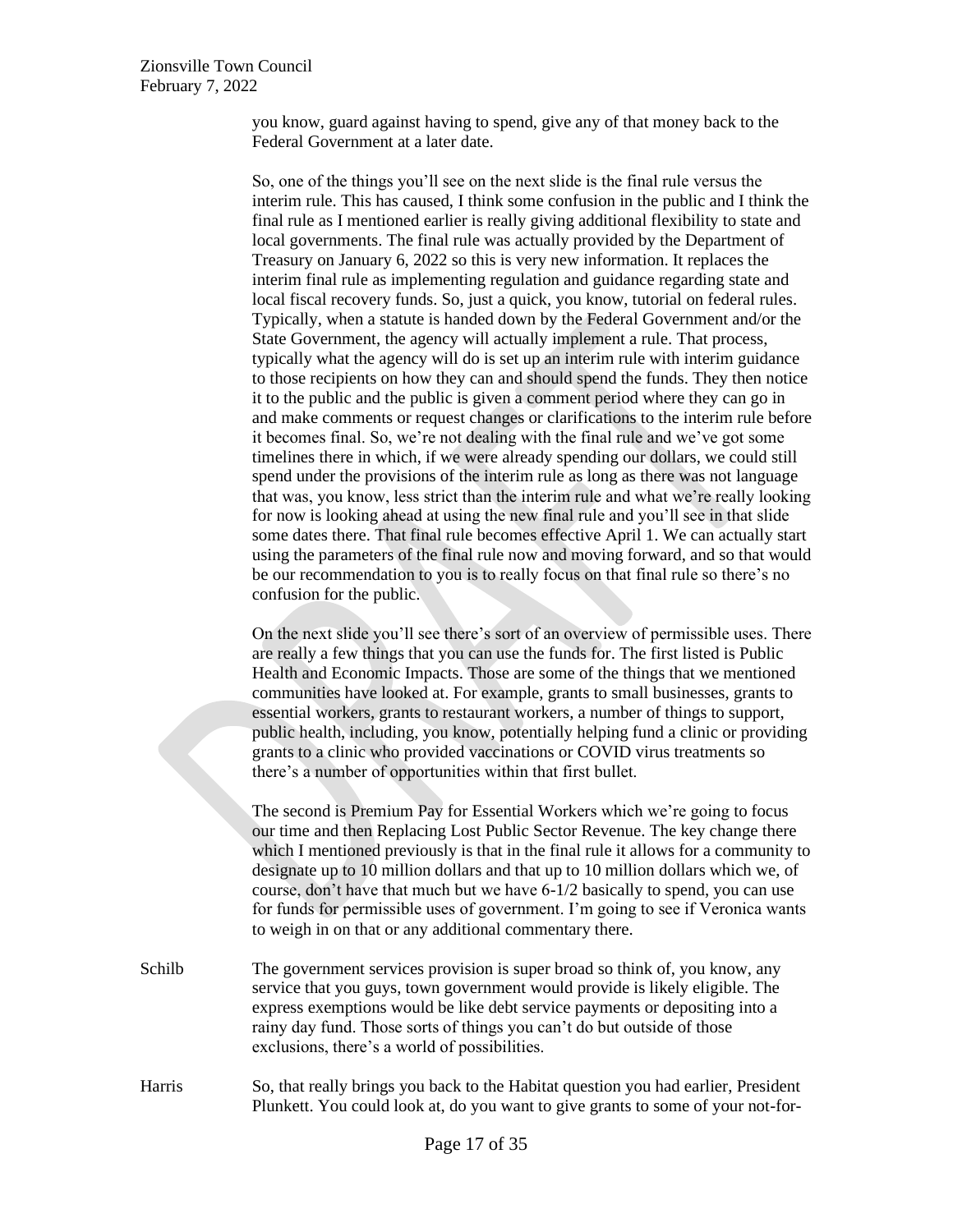|         | profits who've been supporting missions aligned with, you know, providing<br>services to low-income individuals or providing services maybe for jobs training<br>and retraining or getting people back to work? All of those things are permissible<br>uses from government now so you could really be very creative in how you<br>wanted to spend the dollars. The Town technically could sweep our whole<br>amount into the loss revenue category and then really appropriate it for anything<br>that we might want to, you know, be creative and think about. So, it's really a<br>great opportunity. That final rule really gives a lot of flexibility that was not<br>included in the interim rule.                                                                                                                                                                                                                                                                                                                                                                                                                                                                                               |
|---------|--------------------------------------------------------------------------------------------------------------------------------------------------------------------------------------------------------------------------------------------------------------------------------------------------------------------------------------------------------------------------------------------------------------------------------------------------------------------------------------------------------------------------------------------------------------------------------------------------------------------------------------------------------------------------------------------------------------------------------------------------------------------------------------------------------------------------------------------------------------------------------------------------------------------------------------------------------------------------------------------------------------------------------------------------------------------------------------------------------------------------------------------------------------------------------------------------------|
| Garrett | Heather, just to confirm that, you don't have to quantify lost revenue? If Town's<br>revenues were down 5 percent, you know, 1 million dollars, you're not limited to<br>that definable amount, it just has to be less than 10 mil, is that correct?                                                                                                                                                                                                                                                                                                                                                                                                                                                                                                                                                                                                                                                                                                                                                                                                                                                                                                                                                   |
| Harris  | Correct. And, that's a big change. I'm going to let Veronica speak to this as well<br>because that's important and it's created some confusion between the interim rule<br>and the final rule. In the interim rule, you had to do a specific calculation of lost<br>revenue. So, you had to say, Okay, the Town of Zionsville, we've been pretty<br>fortunate. We weren't in a position where, you know, people weren't able to pay<br>their bills or we didn't really see a huge dip in our, you know, property tax<br>revenues or sales tax revenues that we received. So, in many instances it was<br>very difficult, you know, for people to see a calculation that was really<br>substantial in that lost revenue category and to be able to do the calculation under<br>the interim rule so this is really, I'm just saying, you can say up to 10 million<br>dollars is lost revenue and you can spend it for whatever you need. Veronica, do<br>you want to elaborate on that?                                                                                                                                                                                                                  |
| Schilb  | Yes, that essentially covers it. Say, from an accounting perspective, your project<br>expenditure report will be due at the end of April of this year and that's when the<br>Town would make its selection to use the standard revenue loss allocation if<br>that's what you want to do.                                                                                                                                                                                                                                                                                                                                                                                                                                                                                                                                                                                                                                                                                                                                                                                                                                                                                                               |
| Garrett | So, that's not necessarily tied then to a signed contract? It's just you can sweep it<br>in and say we spent it for this and then can you, if you still have a balanced<br>budget can you the delta and move it to a rainy day fund then?                                                                                                                                                                                                                                                                                                                                                                                                                                                                                                                                                                                                                                                                                                                                                                                                                                                                                                                                                              |
| Harris  | No, I don't think you can supplant your rainy day fund or any of your debt<br>service. So, you would need to sort of leave that off the table. But, let's say, for<br>example, you've got the program where you give grants to members of the<br>community that's an established program already in the Town. Let's say, you<br>wanted to say, hey, we're going to give a million dollars of grants additionally in<br>this next, you know, four-year cycle to you know, individuals in the community,<br>organizations that wanted to come forward, you know, in these certain categories<br>and you really could use it for any category that you're currently eligible to use it<br>but you could also make a policy decision that you really what to focus it on what<br>I think the spirit of the law was which is, you know, making sure that people who<br>are, low income, are receiving services, people who have lost their job can get<br>back to work. People who are, you know, in small businesses on the brink, you<br>know, could maybe continue to operate in the Town. Or, restaurant workers who,<br>you know, had a lot of difficulty during this time. I know several communities |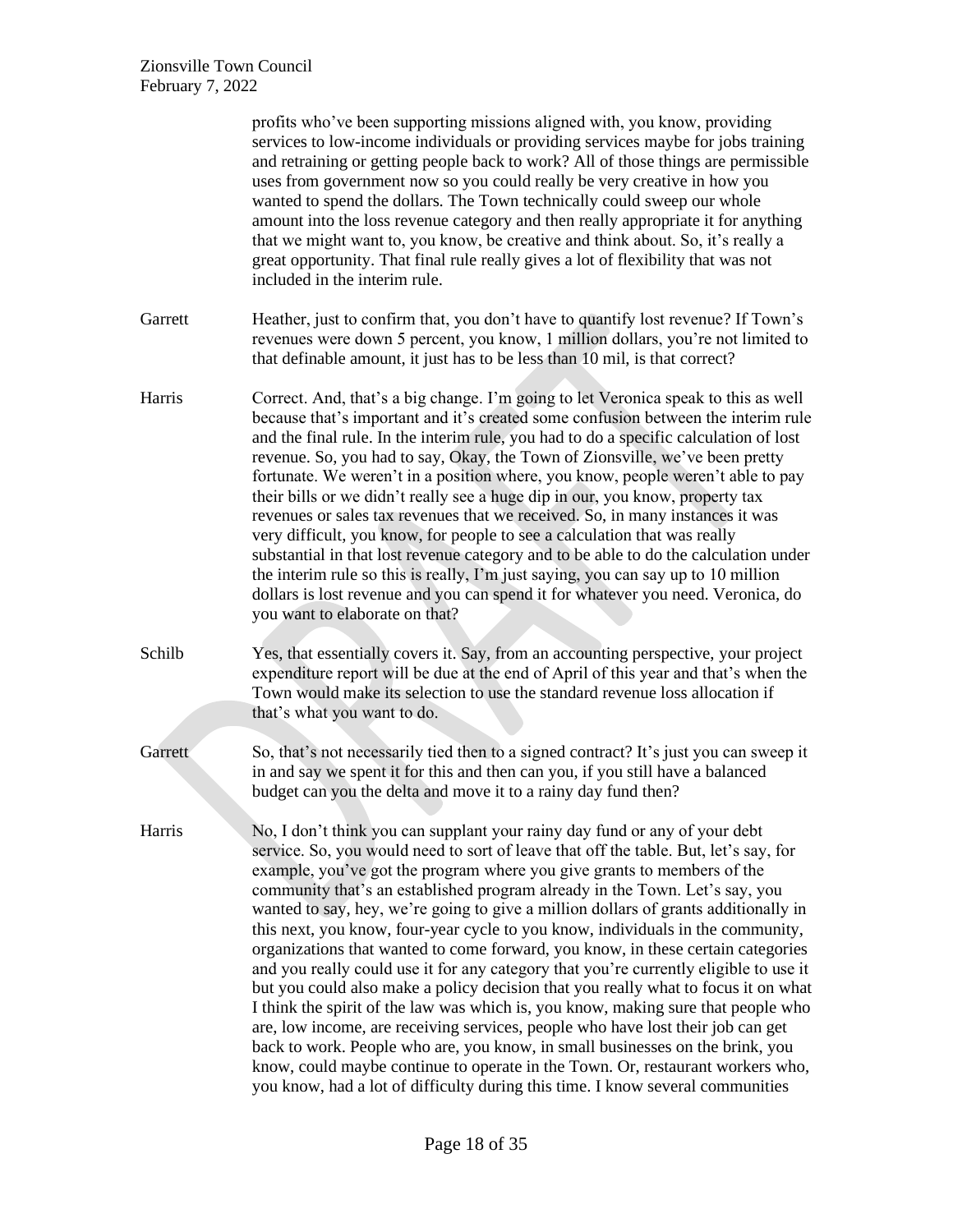have looked at that kind of programming for those kinds of individuals and decided to use the money in that way. So, it—

- Garrett So, let's just say, sorry Brad, let's just say, we wanted to give Lance a million dollars to work on infrastructure, right? And, his current budget—I'm just making up numbers—is four million dollars. Can we give him a million dollars of this, his budget stay at four million dollars and then the million dollars that we sort of supplanted would then be rolled over to the next year in kind of a—I'm not calling it a rainy day fund—you see what I'm getting at here? A way to transfer it into departmental budgets while maintaining—I don't want to have a deficit budget that this then supplements but I would be curious if I could use this money, this receipt, to pay this down and start building up my cash balances because I'm not having to pay the things that this budget is now paying down. Does that make sense?
- Harris Yes.
- Garrett Veronica doesn't look as if she agreed with me. She looked I was talking turkey.
- Harris Yes, so typically—I would want to double check this and Veronica may want to as well. Typically, you can't use federal funds like this to supplant existing state funds or existing local funds. They really are supposed to be used as a one-time infusion of additional cash to go spend on, you know, the purposes for which they were appropriated under the Federal Government.
- Garrett Got it.
- Harris Because this is so broad, I've not seen any commentary from the State Board of Accounts to, you know, really clarify that but we can definitely take a look and try to clarify that before the next meeting.
- Choi Basically, you're saying that, I think they're basically saying you can't use it as part of the normal budget?

Harris Right, right.

- Garrett Well, I know but if you are saying that I wanted to spend 100,000 dollars on police to support police salaries and we've already got that budgeted, can you not then spend it on that? I'm just very curious because if you can, then this is effectively just very flexible cash and we should be very careful how we spend it. If it's only one-time uses then it becomes kind of Brewster's Millions and you're just trying to get rid of it, right?
- Harris Yes, it's not limited to one-time uses so I think that's important. So, you know, to make Lance happy, I'm going to say yes, you could give Lance a million dollars additional money and he could go out and do road projects that you all have wanted to do, you know, if you chose to sweep that money into lost revenue. That would be a permissible use and that's definitely something you can do. I think the question I would want to clarify is whether or not, you could take money that was allocated in our published budget and supplant it with this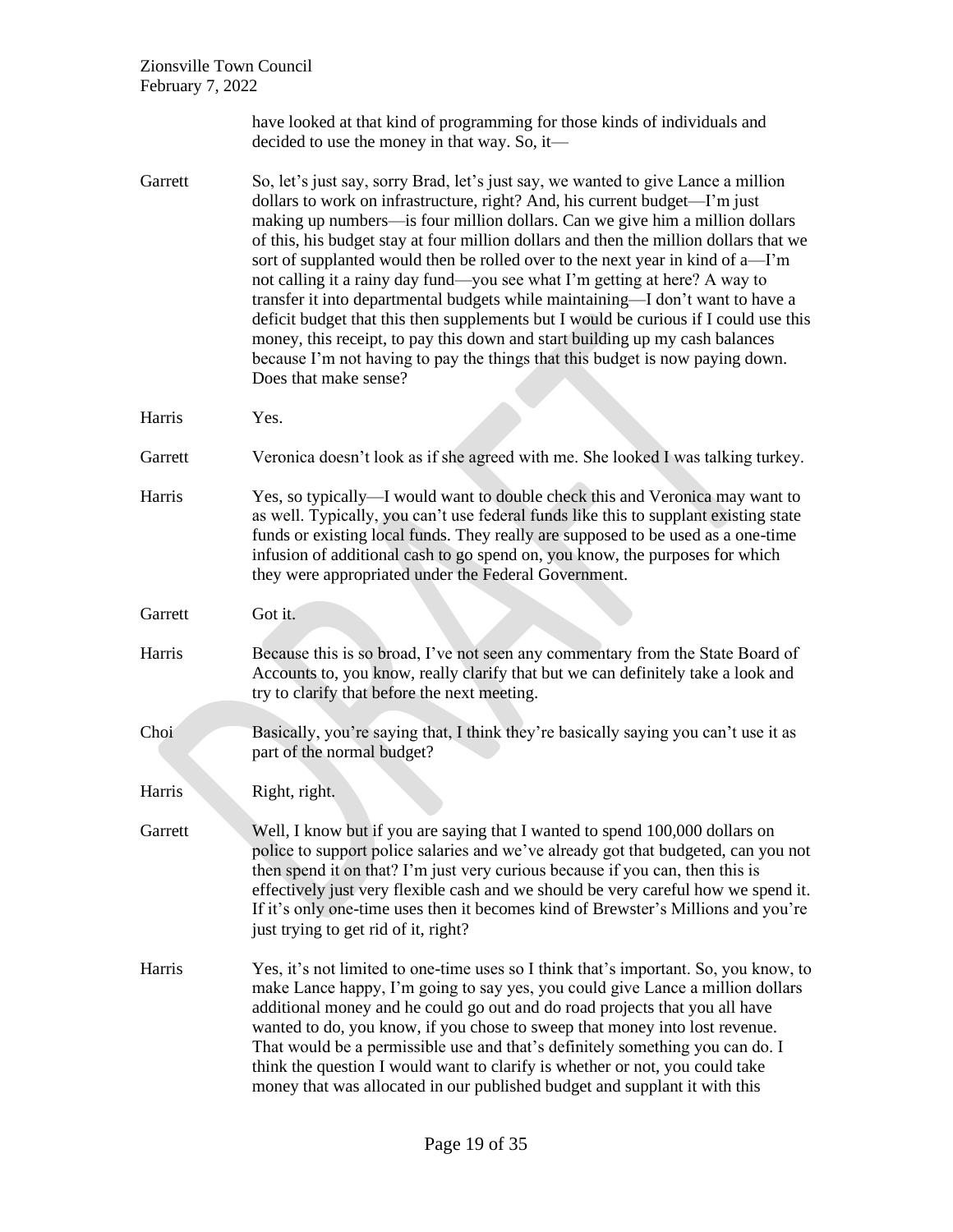|         | federal money. You could definitely take the 4 million we have and give him an<br>extra million which-                                                                                                                                                                                                                                                                                                                                                                                                                                                                                                                                                                                                                                                                                                                                                                                                                                                                                                                                                                                                                                                                          |
|---------|---------------------------------------------------------------------------------------------------------------------------------------------------------------------------------------------------------------------------------------------------------------------------------------------------------------------------------------------------------------------------------------------------------------------------------------------------------------------------------------------------------------------------------------------------------------------------------------------------------------------------------------------------------------------------------------------------------------------------------------------------------------------------------------------------------------------------------------------------------------------------------------------------------------------------------------------------------------------------------------------------------------------------------------------------------------------------------------------------------------------------------------------------------------------------------|
| Garrett | You've got to be very careful then not to create a structural deficit if you're<br>bringing this money in to-                                                                                                                                                                                                                                                                                                                                                                                                                                                                                                                                                                                                                                                                                                                                                                                                                                                                                                                                                                                                                                                                   |
| Harris  | Correct.                                                                                                                                                                                                                                                                                                                                                                                                                                                                                                                                                                                                                                                                                                                                                                                                                                                                                                                                                                                                                                                                                                                                                                        |
| Garrett | -- recurring charges.                                                                                                                                                                                                                                                                                                                                                                                                                                                                                                                                                                                                                                                                                                                                                                                                                                                                                                                                                                                                                                                                                                                                                           |
| Harris  | And, you need to be careful about that for other purposes, too, which I'm sure the<br>State Board of Accounts would want us to look at because of our RDLGF<br>property in our published budget and the circuit brakes and so, you know, I think<br>it would our recommendation to look at uses to supplement and not supplant<br>existing resources but we can definitely provide additional clarification. There is<br>some guidance that the State Board of Accounts has been issuing on, you know,<br>uses and ways from the accounting side that you really need to keep track of<br>these dollars and there's some guidance there as well. Veronica, anything else to<br>add?                                                                                                                                                                                                                                                                                                                                                                                                                                                                                             |
| Schilb  | I was just going to say that you couldn't transfer that, say it's one million dollars,<br>into another fund. It would have to stay in your ARPA fund and then be used for<br>whatever the infrastructure projects were.                                                                                                                                                                                                                                                                                                                                                                                                                                                                                                                                                                                                                                                                                                                                                                                                                                                                                                                                                         |
| Garrett | To run claims against that fund then, right? Got it.                                                                                                                                                                                                                                                                                                                                                                                                                                                                                                                                                                                                                                                                                                                                                                                                                                                                                                                                                                                                                                                                                                                            |
| Harris  | Yes.                                                                                                                                                                                                                                                                                                                                                                                                                                                                                                                                                                                                                                                                                                                                                                                                                                                                                                                                                                                                                                                                                                                                                                            |
| Garrett | How is that fund budgeted, if the Mayor says I want to spend a million dollars on<br>the roads and we say we want to spend a million on police, is there a vetting<br>process then? To say, like we're going to allocate this money accordingly?                                                                                                                                                                                                                                                                                                                                                                                                                                                                                                                                                                                                                                                                                                                                                                                                                                                                                                                                |
| Harris  | Yes, so in the resolution that you guys passed back in October, that was actually<br>a resolution that came from the administration. It actually established the ARPA<br>fund which is what Veronica is mentioning so you need to receipt everything in.<br>The reason they do that is one, to make sure we know what the federal money is<br>being spent on and that it's a permissible use and two, is so it doesn't get<br>comingled into, you know, RDLGF funds that impact our tax circuit breakers and<br>the like. And, then, also included in the ordinance that you all passed and was<br>signed by the Mayor was that you would jointly develop a plan. It says, "The<br>Town Council and the Mayor shall jointly develop a plan." ARPA talks a lot<br>about the executive and the executive, you know, deciding sort of what the<br>permissible uses would be but it also clearly says that the Town Council has to<br>approve and appropriate any monies to be spent from the ARPA funds. So, it's<br>going to be almost like we have a 6 million dollar budget that we're appropriate<br>separate and apart from our current budget process. Does that make sense? |
| Garrett | That makes sense. Thank you.                                                                                                                                                                                                                                                                                                                                                                                                                                                                                                                                                                                                                                                                                                                                                                                                                                                                                                                                                                                                                                                                                                                                                    |
| Harris  | Yes, so premium pay. I know you all want to go home at some point tonight so<br>we'll try to speed it up here a little bit. But, I know this is important to all of you.                                                                                                                                                                                                                                                                                                                                                                                                                                                                                                                                                                                                                                                                                                                                                                                                                                                                                                                                                                                                        |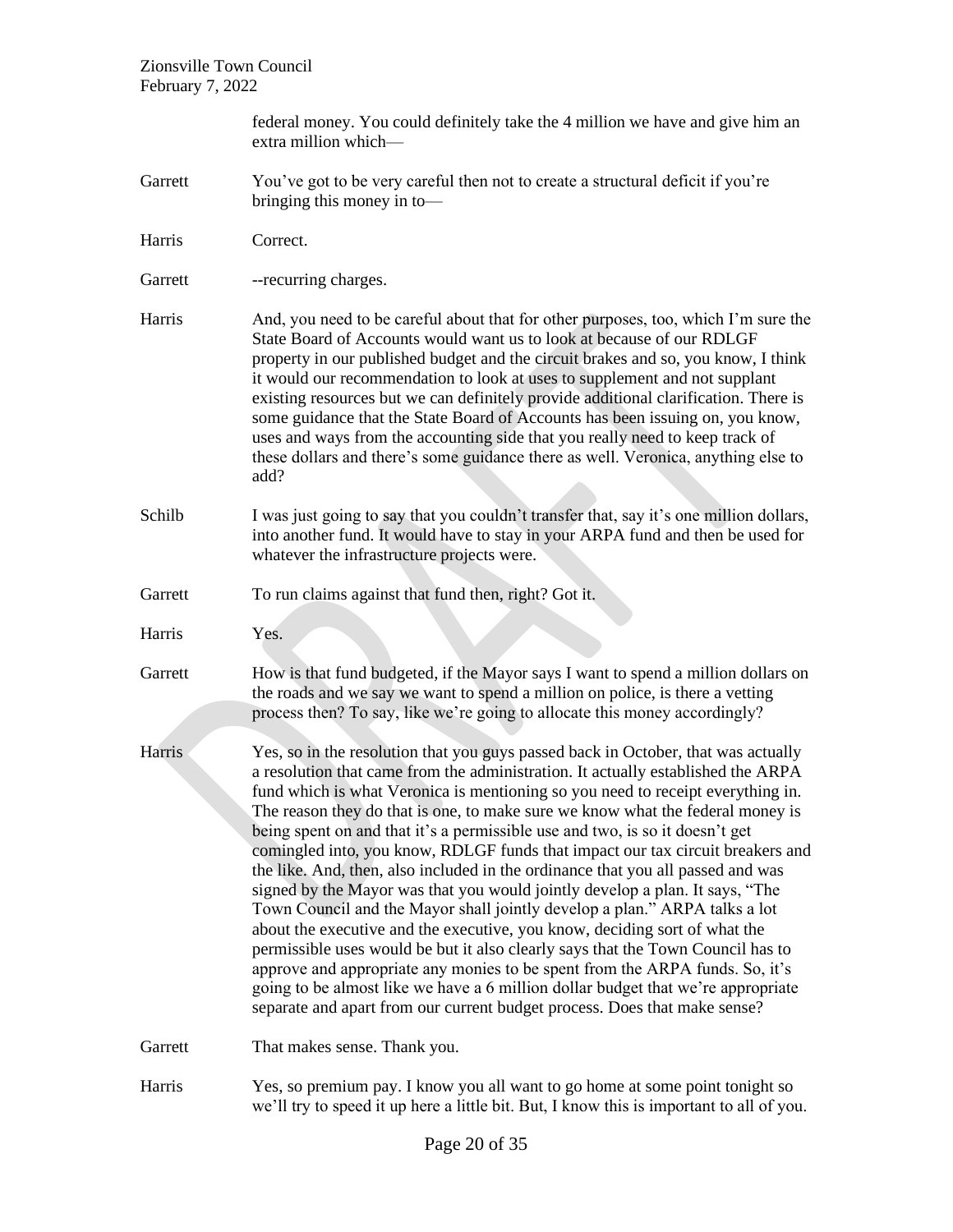So, premium pay is really what you might think of as hazard pay. So, the Federal Government through the Department of Treasury has really used that term to denote that this is really additional pay and compensation for individuals who regularly were in the public interfacing with the public, handling public mail during the COVID pandemic, something sort of over and above their actual job and over and above what was expected of others in positions in the Town. There is some flexibility that's been given and we'll talk to that a little bit about the definition of eligible employee. That has changed in the final rule. But, really, the spirit was compensating workers that by virtue of their employment they were forced to take on additional burdens and make great personal sacrifices as a result of COVID-19. So, we've seen a number of communities in the state who have awarded premium pay, for example, to police and fire. You know, individuals in our Fire Department, we've heard had to sleep at the Fire Department because they were interfacing with the public and transporting, you know, folks, you know, helping them with EMS transports. For example, they weren't able to go home, especially at the height of the pandemic and so these are the kinds of uses that many communities have used the funds for.

So, to be eligible, there's really sort of a three-part test. The first is looking at whether or not you have an eligible worker and we'll go talk about that a little bit more. And, then you have to have eligible worker that performs essential work and that's key. Then, the premium pay must respond to and you'll see respond to is kind of a key phrase in ARPA in the final rule to workers performing essential work during the COVID-19 public health emergency. And, that goes to today because we're still in a public health emergency.

As we mentioned, next is the definition of eligible worker. So, who is an eligible worker? This definition changed in the final rule and gave a lot more flexibility to local governments to basically include all local government employees. Before, it was more of a critical worker definition and so you've heard that. We've talked about that a little bit in the past. That definition has now changed and so any worker of Town Government is an eligible employee. The executive, the Mayor, as part of your plan, you could also designate non-public entities as an eligible worker. So, perhaps you would want to look at, you know, someone else in the community who you believed performed an essential service or who put themselves, you know, in harm's way over and above to serve the community at large. And, that's a designation that you could make as part of your plan

In the next one, we'll go to, what is essential work? Essential work is to ensure that the premium pay is targeted to workers that faced or face heightened risks due to the character of their work during the pandemic. Those workers that faced a disproportionate risk are likely folks like our public safety personnel. There is a lot of commentary about essential worker in the ARPA final rule and sort of the spirit of what they were trying to get at, making sure that those individuals who regularly and routinely were, you know, face-to-face with the public when the rest of us were at home, who had to put themselves in harm's way or who had to come in, you know, people like our IT, you know, had to come in and facilitate public meetings when we were all working on Zoom or people who had to come in and get the mail and were handling, you know, things like checks from our sewer utility. They had to physically be here to get those checks and deposit them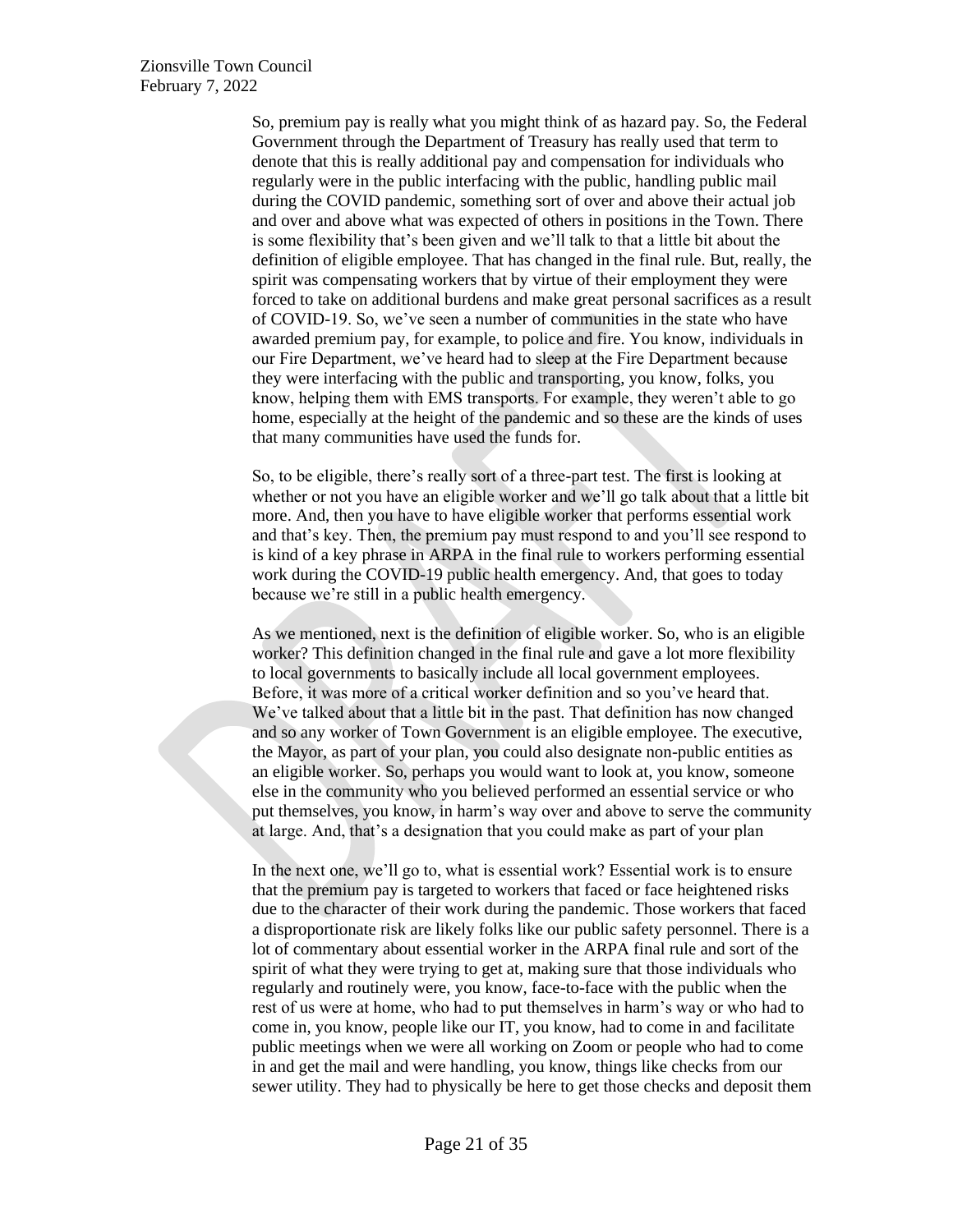to keep government going. So, really, those are the kinds of things that ARPA really speaks to.

And, then, responded to is, you know, that they were responding to, that you're using this pay to respond to compensating those additional workers. And the next—

Burk One of the key words is 'regular' right? Because that's what I was thinking is well, a lot of folks worked from home but say you had to come in for something or you had to interact with one or two people, that's probably not regular, right? Or, if you were home but you or say you used a public vehicle but you used it regularly. It had to be cleaned or you were handling the steering wheel or something like that but regular, I guess, is a bit of a nuanced term.

Harris Regular is actually something that the rule actually talks about a lot because they're talking about, you know, I think of myself going in and grabbing my mail, you know, with my mask, off my desk a couple times during the height of the pandemic. You know, I wasn't regularly in the office. Definitely, there were colleagues of mine who were there the entire time, facilitating the mail, depositing checks, you know, dealing with the maintenance of the building, you know, those types of things. So, our security personnel, for example, would be, in my mind, similar to what you might have at the Town. There is a nuance, and I want to go back to it, one is that it cannot include individuals that teleworked. That is very clear in the final rule. So, if someone has been remote 100% of the time, they are not eligible for premium pay. Now, what gets a little confusing and a little bit more muddy as this often does is that, you know, since we are now back open, we've been open, Town Hall has been open, people are back to work on a routine, regular basis, even though those individuals may have not been, you know, working regularly during the height of the pandemic and they may have teleworked for some portion of that job we are still in a public health emergency. So, with the final rule, we know that you could look at those individuals who have been here since the building has opened since they have been back to work full time and they may be eligible for premium pay. Not if they've been still working from home, they're not going to be eligible. So, what's so important I think is you can give some flat stipends. You can calculate this and we'll talk about that. But, you really have to look individual by individual by individual to determine how the calculation should work, if this is the policy of the Town to give it to everyone. That's something you and the Mayor's administration will have to determine if that's the policy you want versus maybe just giving it to critical workers. We know that community of Zionsville and many other communities designated essential workers, you know, right at the beginning of the pandemic, those individuals that had to come in to do their job. We did that I know in Zionsville. Other communities did that as well. You could choose that's who you want to give premium pay to.

> So really, you've got some flexibility and it really is a policy decision. At this point, anybody that's back in the office working regularly, we're still in the pandemic, you know, would technically be eligible and then it would just be calculating based on the formula that is set out in ARPA as well as through the State Board of Accounts.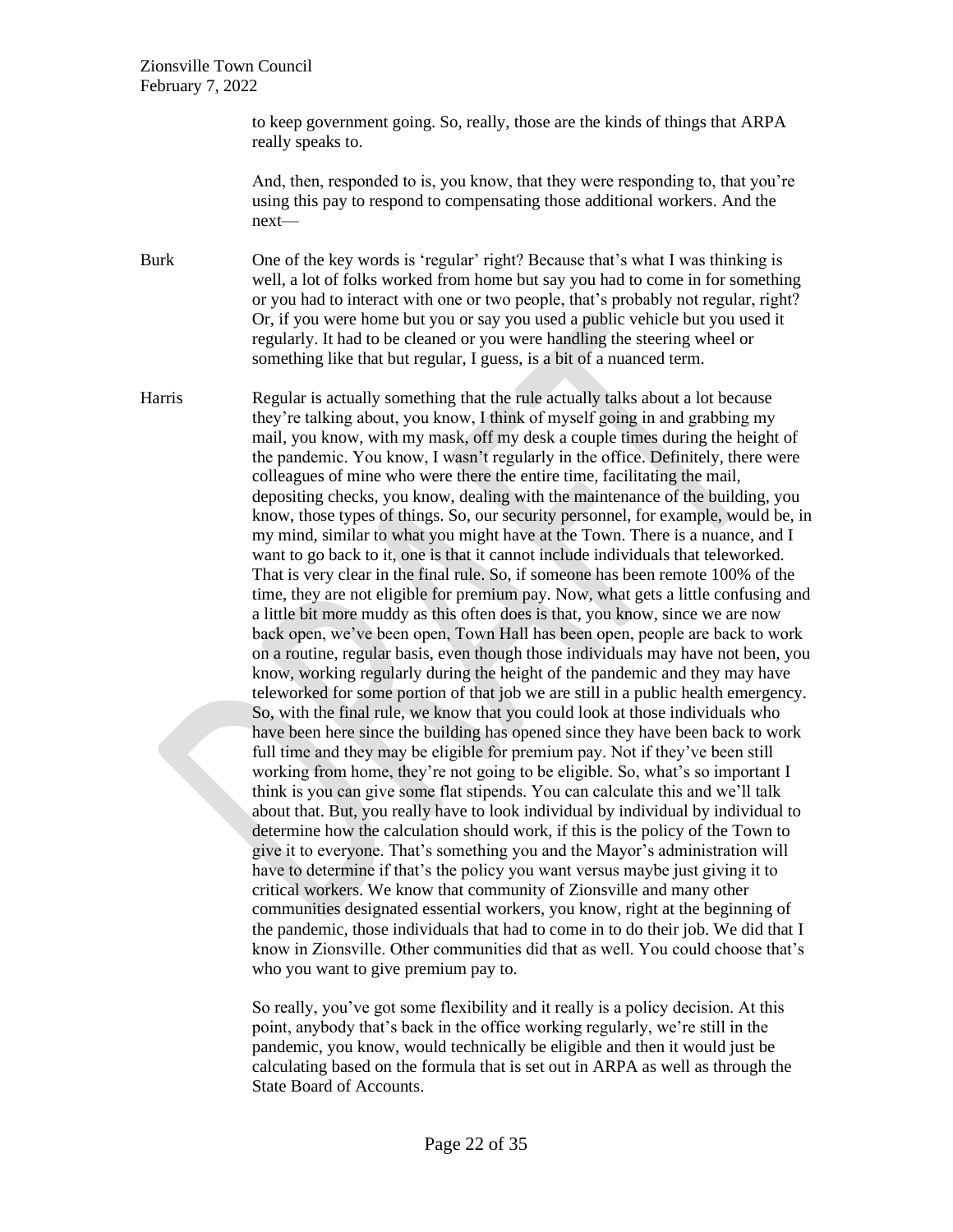So, on the next slide.

Burk Heather, real quick, so it is a, so is it like a one-time payment?

Harris It is. So, it is a one-time payment up to 25,000 dollars to a single individual is what you're able to allocate. It gives you a lot of flexibility to decide that amount. It does not mean you have to give every person up to 25,000 dollars. You could designate different categories like these are the folks who had to work from Day 1, you know. These are the folks that have had to work since we came back to the office. There's a lot of flexibility in the design but you do have to follow specific criteria and I think we may have a slide or two on that. We'll kind of flip forward.

> So, take the next one. This is the premium pay for eligible workers. You'll kind of see the criteria here. You can offer additional compensation up to 13 dollars per hour in additional wages. Then, the amounts in total cannot exceed 25,000 dollars for any single eligible worker. Premium pay could be paid in a lump sum or it could be paid in installments and it can be awarded to eligible workers performing essential work regardless of their being part-time or salaried, hourly or non-hourly workers. So, again, a lot of flexibility to look at your workforce. And, you can actually provide premium pay retroactively all the way to the beginning of the pandemic which is January 27, 2020. And, then it may also be provided to third party employers. So, again if you wanted to look at like a stipend for grocery workers or other classes of workers that would need to be designated. They could be non-public meaning non-governmental employees and you might decide, hey, we really think the restaurant workers need a fund, you know, a bonus fund or something like that.

With that, it's a lot to take in. So, we know you're going to have a lot of questions as this moves forward. We've been doing a lot of this work with local communities and I'm going to, you know, if you have questions, we can try to answer them and share, you know, additional information. I think the key is now really setting your plan which needs to be done by April –

| Schilb  | 1st.                                                                                                                                                                                                                                                                                                                                                                                                                                                                                  |
|---------|---------------------------------------------------------------------------------------------------------------------------------------------------------------------------------------------------------------------------------------------------------------------------------------------------------------------------------------------------------------------------------------------------------------------------------------------------------------------------------------|
| Harris  | Well, the initial, you want to talk about that?                                                                                                                                                                                                                                                                                                                                                                                                                                       |
| Schilb  | So, the plan there is some flexibility on the time but you can't spend the funds<br>per SPOA guidance until you have a plan in place. So, to the extent that you want<br>to start moving forward with any projects you need to develop a plan for how<br>you're to spend the funds. And, that can be amended. So, if you adopt something<br>in April and six months down the road, there's a great opportunity to do<br>something different, it's not set in stone once you adopt it. |
| Garrett | What if you miss that date? That's a lot to get done between now and the 1st.                                                                                                                                                                                                                                                                                                                                                                                                         |
| Harris  | So, if you miss the obligated date?                                                                                                                                                                                                                                                                                                                                                                                                                                                   |
| Garrett | The April 1 date. That's the first I've heard of that date.                                                                                                                                                                                                                                                                                                                                                                                                                           |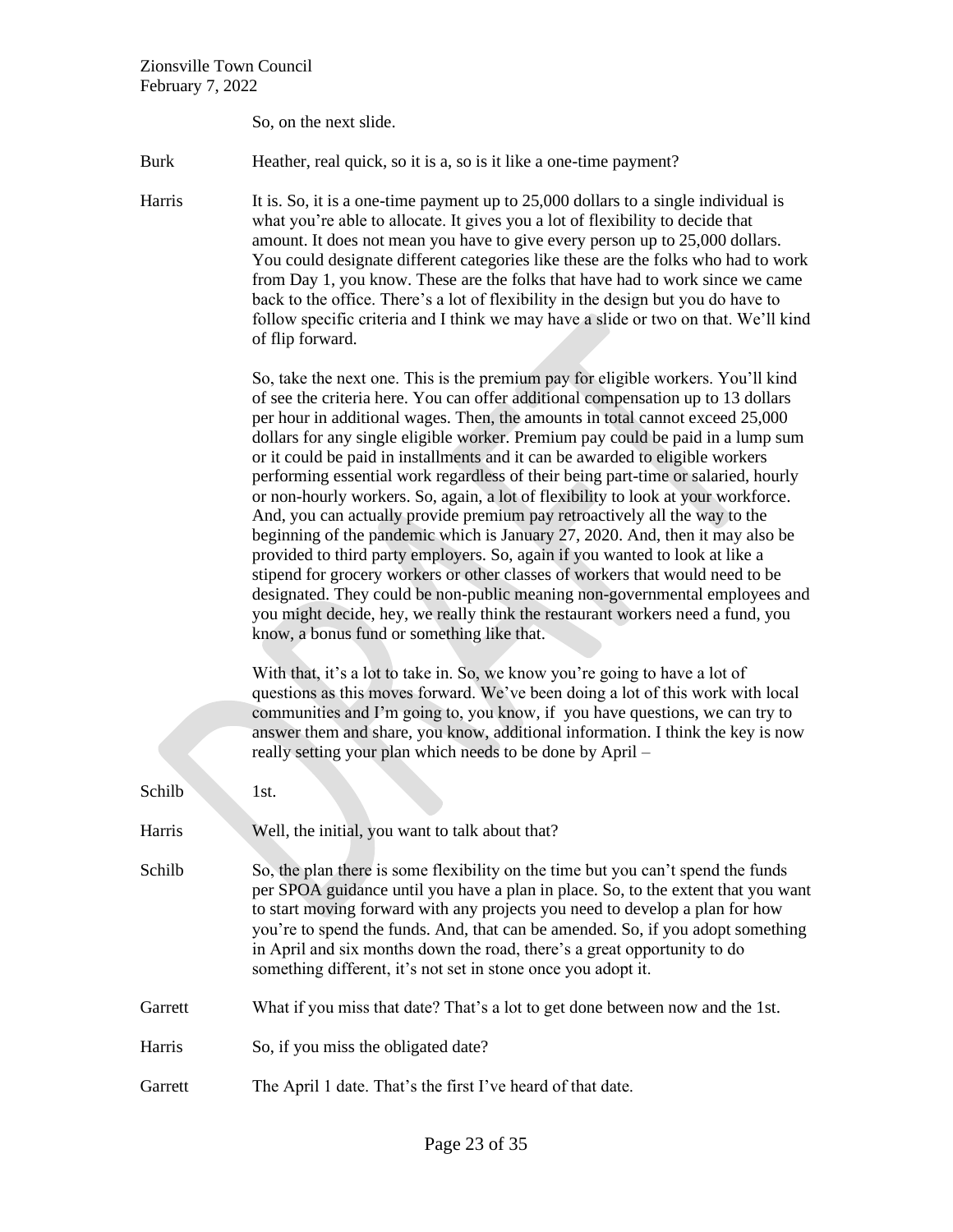| Schilb      | Yes, that's not, so there's not a deadline to adopt the plan. It's just you have to<br>have it adopted before you spend any funds.                                                                                                                                                                                                                                                                                                                                                              |
|-------------|-------------------------------------------------------------------------------------------------------------------------------------------------------------------------------------------------------------------------------------------------------------------------------------------------------------------------------------------------------------------------------------------------------------------------------------------------------------------------------------------------|
| Garrett     | So, April, what was the April 1 date?                                                                                                                                                                                                                                                                                                                                                                                                                                                           |
| Harris      | No, I just made it up.                                                                                                                                                                                                                                                                                                                                                                                                                                                                          |
| Garrett     | You just made up a date, got it.                                                                                                                                                                                                                                                                                                                                                                                                                                                                |
| Harris      | No, there's a report due in April talking about-I'll let Veronica talk to this.<br>There is a report due in April from the Town that we will need to fill out.                                                                                                                                                                                                                                                                                                                                  |
| Garrett     | Got it. So, can you, do you have to adopt an entire plan? Or can you, like for<br>example, for me, it's a priority for me for premium pay for first responders<br>before we do anything else. Can you adopt that part of the plan without figuring<br>out how to spend the whole 6.3 million dollars? Or, and maybe if we want to add<br>other layers of workers later we can have that discussion or is it all predicated on<br>getting everything done before you can spend that first penny? |
| Schilb      | I would take a look at the SBOA guidance but the way we've been doing it is that<br>plan contemplates the entirety of the funds or at least the so the Town at this<br>point has received half of that money in your ARPA account-                                                                                                                                                                                                                                                              |
| Garrett     | Sure.                                                                                                                                                                                                                                                                                                                                                                                                                                                                                           |
| Schilb      | So, at least accounting for the dollars that you have received at this point and<br>then, once you receive the second amount, you can amend the plan at that point.                                                                                                                                                                                                                                                                                                                             |
| Garrett     | I just worry about, there will be, I'm sure, lots of back and forth on differing<br>priorities between the administration and council. If that takes months and<br>months and months, I would want the, this is just my own preference, first<br>responders to get, not have to wait on that negotiation to get theirs. So, is there<br>like a, like a template plan of like, hey, 400,000 dollars is going to first<br>responders and the rest of the money is going into TBD.                 |
| Harris      | There's a lot of plans that communities have already adopted, developed and<br>adopted so we know that surrounding communities have already done that in a<br>lot of cases. They are already spending the dollars from their plan, they're<br>already allocating and appropriating funds. For example, you know, Marion<br>County has already spent money as part of their plan. They adopted it, you know,<br>to provide restaurant stipends, park stipends-                                   |
| <b>Burk</b> | The nuances, what's the definition of that plan? We have until 2026 to spend this<br>money so not everybody's going to all of a sudden formulate something and go<br>now.                                                                                                                                                                                                                                                                                                                       |
| Garrett     | Right, but there are certain things you want to go and help. That's I guess what<br>I'm trying to look for some guidance on is how do we, how do we pay first<br>responders while we still figure out how to spend the rest of the money in<br>priorities that we all may have for the community.                                                                                                                                                                                               |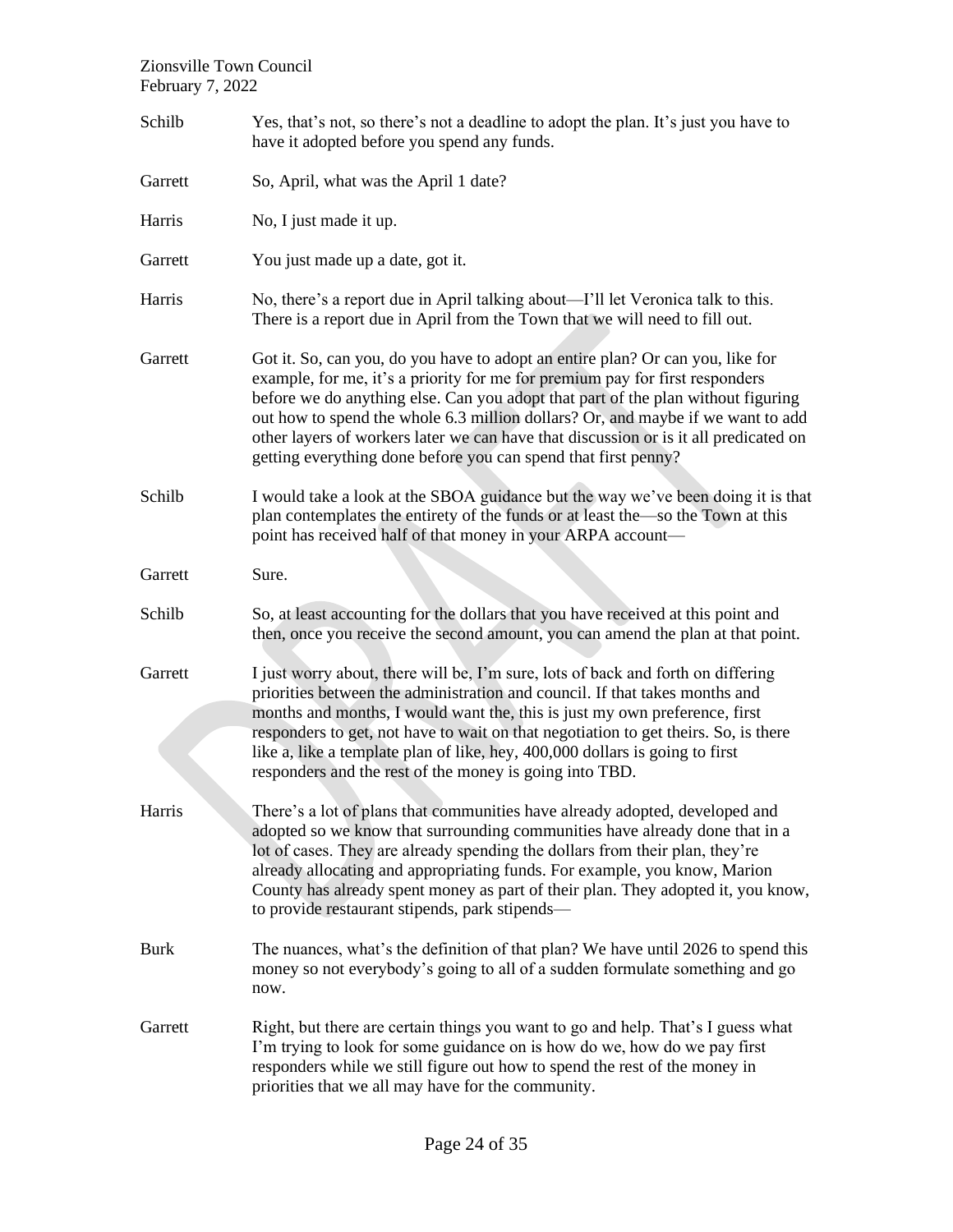Harris I do think that you need, I mean, the way that they define it is that you just can't start spending willy-nilly to use a very technical legal term.

Garrett Sure.

Harris And, so, you really do need to have a plan in place and this is, I know, something that Council's been trying to prompt, like we need to start working on this so we can get this money out the door. I think the thought is that they do want communities to be thoughtful about how this money is going to be impactful and not just sort of take one thing or, you know, one or two things and start paying for it. To Veronica's point, you can always go back and amend the plan so if your priorities shift or change, you know, you get further along, I'm always a believer when it comes to federal money to spend as quickly as possible before they change their mind. Just based on my, you know, 28 years in government. But, you know, that is, it is, you know, we've got money in the door and so we do have the opportunity to start developing an initial plan, maybe it's an initial plan that spends, you know, a quarter of the money and then you come back—and it maybe something you want to work—

Garrett So, that's what I'm asking. Can we develop an initial plan that just says, money for first responders or does it have to be all encompassing of all of the money because if you want to be thoughtful about this money and I want to spend it appropriately but there are things that have, one thing that has more, in my mind, a more pressing timeline. So, I don't want to rush through the remainder of the money to get that bonus piece done but I also don't want to wait on the bonus piece. So, that's kind of where I'm at.

Schilb Yes, we've prepared these plans for a number of communities. So, what I think State Board of Accounts' intent behind this is, again, that you're not just doing one-off expenditures and not thinking about the funding as a whole, so. Something you may be able to do is in the plan, say we're going to allocate this amount or this premium pay and then because the lost revenue in government service provision we talked about is so broad, maybe put the rest of the funds in there. And, then, as you come up with other projects, amend the plan should other projects outside of that category be something you want to move forward with.

Garrett Got it. So, we can do that. We can kind of place hold the other money without necessarily specifically identifying where it's going for. One other comment and then I'll let it to others, for me, I think it's important if we can engage like formally Barnes & Thornburg, like bring up Veronica, I appreciate you coming up here today as a guide to go through this process because the last thing I want to have happen is we spend 6.3 million dollars and forget to file a form and, as a result, the government says, "Well, we want our 6.3 million dollars back." So I think it's important to have like professional advice guiding us on that, and I know, you have done this for other communities so I would certainly be an advocate for being a partner with our community in making sure that dot the I's, cross the T's , all that little stuff that can bite you.

Harris It is very compliance-intensive. They've, they've, I think, tried to create some additional flexibility in the final rule but it still requires a lot of reporting and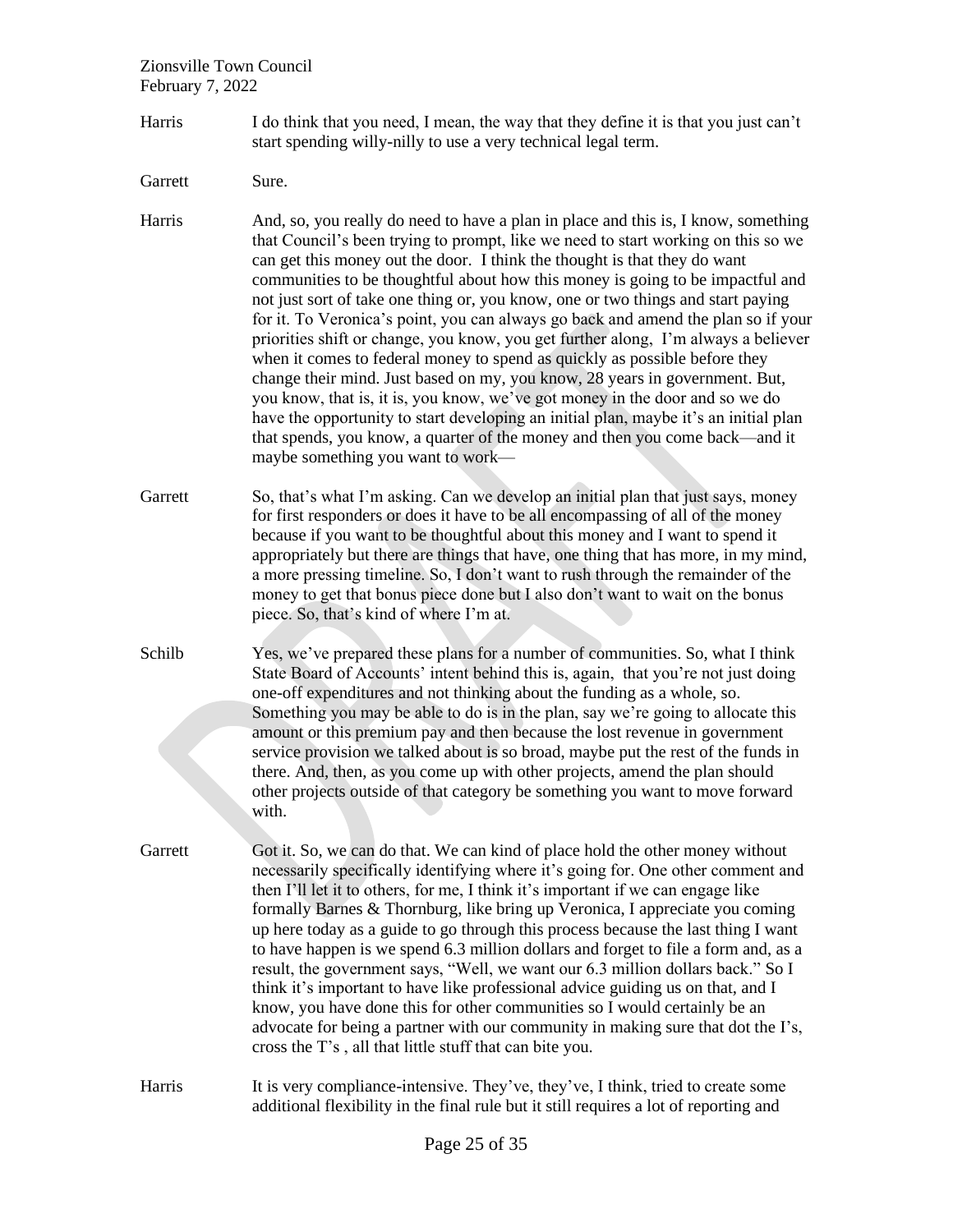|        | there's, you know, even on the premium pay, there's very specific guidelines that<br>you have to look back at Fair Labor Standards Act and, is an employee in this<br>category or that category, are they eligible for overtime, are they not eligible so it<br>is, you know, it's something I think that should also have strong accounting<br>guidance in making sure that, you know, it meets the requirements and that, you<br>know, the team, Cindy and you know, the CFO's office is getting a lot of support<br>because they've already got a very busy office and then this is going to be<br>complicated. Jo Kiel and her team, you know, just doing the calculations because<br>you really have to do them employee by employee by employee which is just<br>different than we've had to do in the past. So, you know, a lot of communities<br>have thought of this more like a bonus, like hey, we're going to give everybody a<br>bonus for doing a really great job and it's really not that. Like you really can't<br>treat it like you would a bonus structure. It is very specific. So, it really needs<br>some strong, you know, sort of accounting guidance and legal guidance<br>throughout the process. This will really run, you know, to completion of<br>spending all of the funds. |
|--------|------------------------------------------------------------------------------------------------------------------------------------------------------------------------------------------------------------------------------------------------------------------------------------------------------------------------------------------------------------------------------------------------------------------------------------------------------------------------------------------------------------------------------------------------------------------------------------------------------------------------------------------------------------------------------------------------------------------------------------------------------------------------------------------------------------------------------------------------------------------------------------------------------------------------------------------------------------------------------------------------------------------------------------------------------------------------------------------------------------------------------------------------------------------------------------------------------------------------------------------------------------------------------------------------------------|
| Culp   | Who owns this project?                                                                                                                                                                                                                                                                                                                                                                                                                                                                                                                                                                                                                                                                                                                                                                                                                                                                                                                                                                                                                                                                                                                                                                                                                                                                                     |
| Harris | Well, really both you and the Mayor. So the Town Council, okay, the May—<br>okay, it talks a lot in the final rule and in ARPA about the executive, you know,<br>coming up with some of the policy decisions but it also says the Town Council<br>shall appropriate and allocate funds. So, again, just like many things, you're<br>helping set the policy, you know, if you can't agree on the funds, you know, the<br>Mayor could come up with a policy but if you're not going to agree to pay for it,<br>it's not going to work. So, I mean, it really does need to be hand-in-glove and<br>there needs to be a lot of communication and collaboration on what that plan's<br>going to look like.                                                                                                                                                                                                                                                                                                                                                                                                                                                                                                                                                                                                      |
| Culp   | Well, I'm just worried that the collaboration has not been there for two years and<br>I don't want people who deserve this money like sooner, that we're not sitting<br>here a year from now still having the same discussion. How do we make—that's<br>why I asked, who owns it? It's not necessarily who's the final say. I want to<br>know who's pushing this through.                                                                                                                                                                                                                                                                                                                                                                                                                                                                                                                                                                                                                                                                                                                                                                                                                                                                                                                                  |
| Harris | Yes, well I would recommend, you know, that the Council take a strong<br>leadership role as well. I mean, perhaps, you want to set up a formal committee<br>with the Mayor to really develop the plan because that really needs to be done<br>and, you know, in a lot of instances, in some cities, like the city of Indianapolis,<br>you know, the Mayor presented a plan to the Council but the Council was very<br>involved in shaping that plan. A lot of the communities are well out of the gate<br>on this so I would just encourage us to start, you know, sooner rather than later<br>$and$ —                                                                                                                                                                                                                                                                                                                                                                                                                                                                                                                                                                                                                                                                                                     |
| Culp   | Jo, do you have any updates on what's going on with this or next steps since it<br>will have to go through you I would assume the first step that this group is<br>wanting to take care of the first responders? Is there anything, any updates from<br>you?                                                                                                                                                                                                                                                                                                                                                                                                                                                                                                                                                                                                                                                                                                                                                                                                                                                                                                                                                                                                                                               |
| Kiel   | I am not prepared to share any updates at this time.                                                                                                                                                                                                                                                                                                                                                                                                                                                                                                                                                                                                                                                                                                                                                                                                                                                                                                                                                                                                                                                                                                                                                                                                                                                       |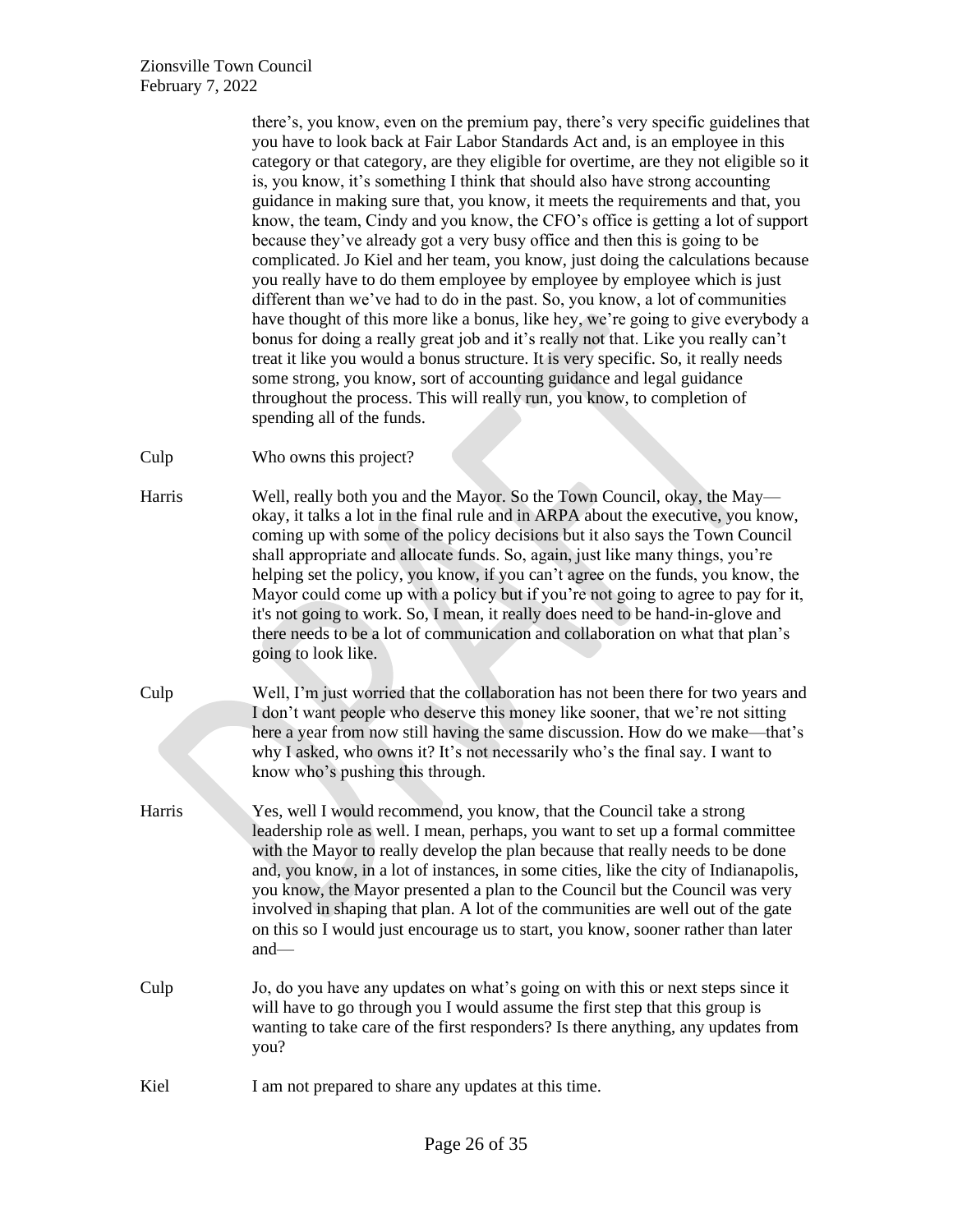| Harris      | And, I will say in credit to Jo, she's been working on-                                                                                                                                                                                                                                                                                                                                                                                                                                                                                                                                                                                                                                         |
|-------------|-------------------------------------------------------------------------------------------------------------------------------------------------------------------------------------------------------------------------------------------------------------------------------------------------------------------------------------------------------------------------------------------------------------------------------------------------------------------------------------------------------------------------------------------------------------------------------------------------------------------------------------------------------------------------------------------------|
| Culp        | I didn't mean to put her on the spot, I just—                                                                                                                                                                                                                                                                                                                                                                                                                                                                                                                                                                                                                                                   |
| Harris      | No, no, no. I will just say that Jo has been sharing some information with Council<br>leadership about options and what that might look like—I failed to mention that<br>and I didn't see Jo so that's why, you're hiding behind Chief. But, she has been<br>sharing some options about, you know, we could do this or we could do that. We<br>could look at all employees or we could look at look at Public Safety and, here's<br>some scenarios so her office is already working on that, too.                                                                                                                                                                                               |
| Culp        | I just worry that there's going to be so many hands in the cookie jar if there's not<br>person from each side of the team that's supposed to work on this, we're going to<br>be sitting here a year from now and nothing's going to be done.                                                                                                                                                                                                                                                                                                                                                                                                                                                    |
| Harris      | Yes.                                                                                                                                                                                                                                                                                                                                                                                                                                                                                                                                                                                                                                                                                            |
| <b>Burk</b> | I'm not in charge of anything but I would recommend that there is a committee<br>and maybe someone from Council maybe should lead that with a co-partner from<br>the administration and a small group of people take proposal ideas and try to put<br>it together. To your point, I think—                                                                                                                                                                                                                                                                                                                                                                                                      |
| Plunkett    | I think before we get too far down there, I do think it's important, Josh, to your<br>point, I mean, the objective has been to do this for first responders for the better<br>part of four months now.                                                                                                                                                                                                                                                                                                                                                                                                                                                                                          |
| Garrett     | Correct.                                                                                                                                                                                                                                                                                                                                                                                                                                                                                                                                                                                                                                                                                        |
| Plunkett    | I mean, this has been something that has been shared with the administration<br>since October.                                                                                                                                                                                                                                                                                                                                                                                                                                                                                                                                                                                                  |
| Culp        | And the administration is okay, I mean, they're on board with that?                                                                                                                                                                                                                                                                                                                                                                                                                                                                                                                                                                                                                             |
| Plunkett    | The administration wants—I'm not going to speak for the administration but<br>based on emails I received from Jo, they certainly want something done. My<br>point would be, just like yours, if we're going to try to figure out a way to spend<br>6.4 million dollars anytime soon, that's going to be a monumental effort given,<br>given the history. So, so my question would be, could we just say from our<br>perspective, we would like and, I don't know, Josh, if this is where you were<br>going with this, but, could we just say we want to put this stipend together for<br>first responders and until we receive another plan as a default, just sweep this<br>into lost revenue? |
| Garrett     | Well, I don't think we should wait to receive a plan. I think but you're on the<br>track I would like which is, first responders, what is that, right? And then, park<br>everything else while Mayor and Council works on a plan.                                                                                                                                                                                                                                                                                                                                                                                                                                                               |
| Plunkett    | Right, right.                                                                                                                                                                                                                                                                                                                                                                                                                                                                                                                                                                                                                                                                                   |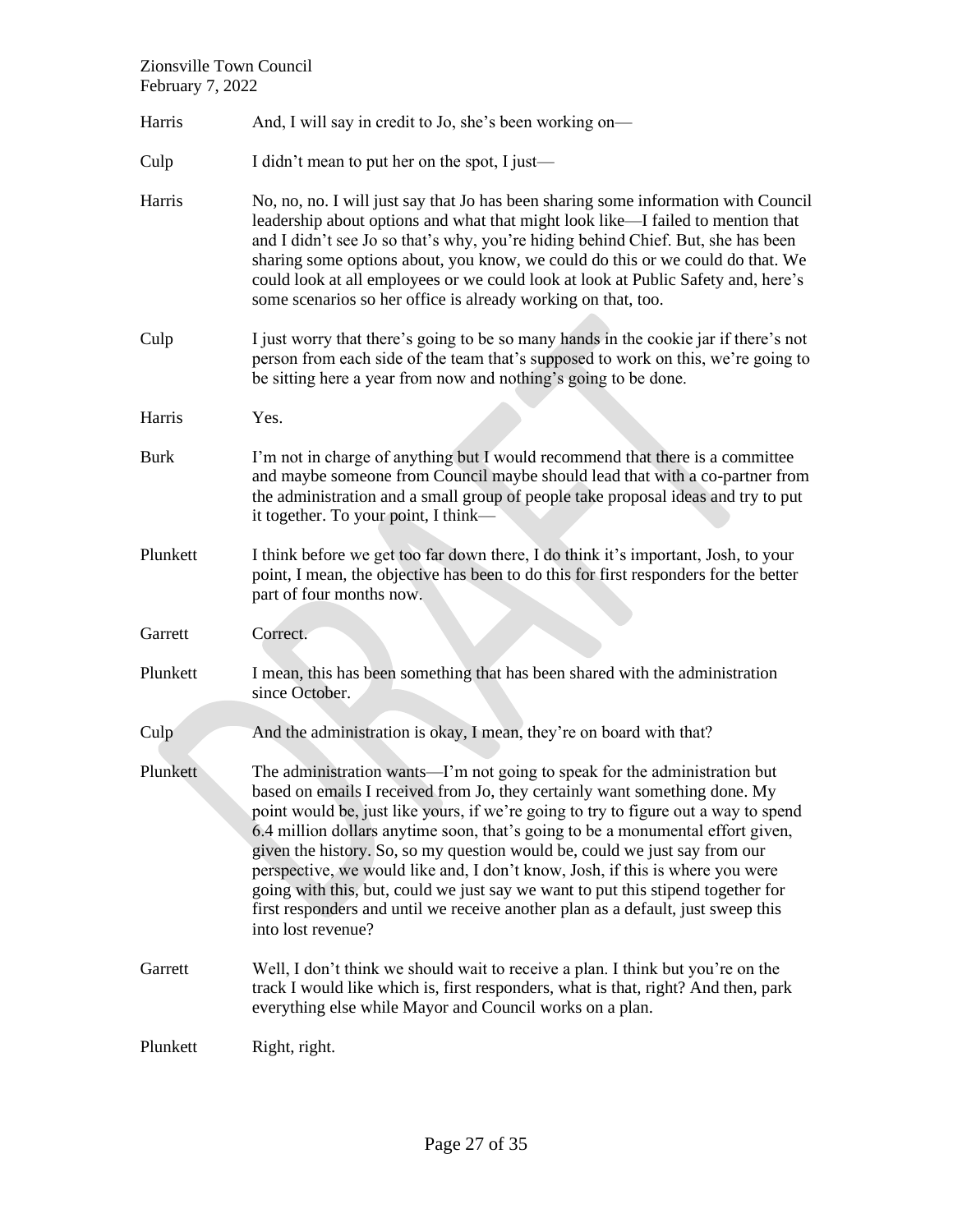- Garrett Negotiates on a plan. Council should have a chance to weigh into that—thanks, Vice-President Burk—to give them that information and then that's when that negotiation happens.
- Plunkett Yes.
- Garrett It shouldn't all be driven by Council. It shouldn't all be driven by Mayor. It's going to be both and hopefully, there is some overlap. I think there is overlap on first responders and if that program is to be expanded to other workers, that's part of the discussion but I don't want to wait on that.
- Harris I was going to mention as well, it's not a requirement of ARPA or the final rule or the State Board of Accounts but several communities have also held public meetings to have input from the public on how to spend the money. I mean, certainly, it's not binding but they've really given their communities the opportunity to come in and say, hey what you, what would you like? What's your wish list? You know, what are your needs and they've heard from small businesses and school leaders and, you know, health care clinics and others that are, you know, working through the pandemic. So, certainly no obligation to do that but it does, you know, bring the community together to talk about a pretty substantial investment in Zionsville.
- Plunkett Yes, there's clearly a lot of options here and I, you know, I know Councilor Melton certainly is an advocate for Perry Township and internet and Perry Township, I mean, it sounds like if that's something we could do, I mean—
- Harris Broadband expansion is an allowable use and that's where a lot of rural communities have looked at that. You know, one of the things that we've talked about, Veronica and I, you know, maybe providing some additional services to rural residents because that's you know, is something we've talked about as part of the reorganization process, making sure there is, you know, better access for those folks. I mean, that obviously impacts work from home, it impacts people who are, you know, doing remote school, all of those things. If you have unreliable broadband access. So, lots of flexibility, lots of ideas that you could explore and we can give you, you know, ideas and, like we said, we've worked lots and lots of communities on these plans and compliance plans and all of the related items. I'm sure others have as well.
- Plunkett Is there anybody from the administration that could give us an idea of who the point of contact would be for someone in our group to kind of start getting the ball rolling or do you guys already know that?
- Harris Well, I think it's the Mayor and then obviously, Julie, the Deputy Mayor and their counsel, Amy Nooning's also been involved. Amy and I have talked. Jo's involved. Cindy, I'm sure, will get involved. Because it really is multifaceted but I mean, I think, from a leader perspective in my opinion it's the Mayor and the Council president and then anybody else that can get involved.
- Plunkett Yes, I would just say, I mean, certainly at the 1/31 check-in call with the administration there was communication about wanting this done. I was also pleased to hear the Mayor indicate or the Mayor's attorney, I should say, indicate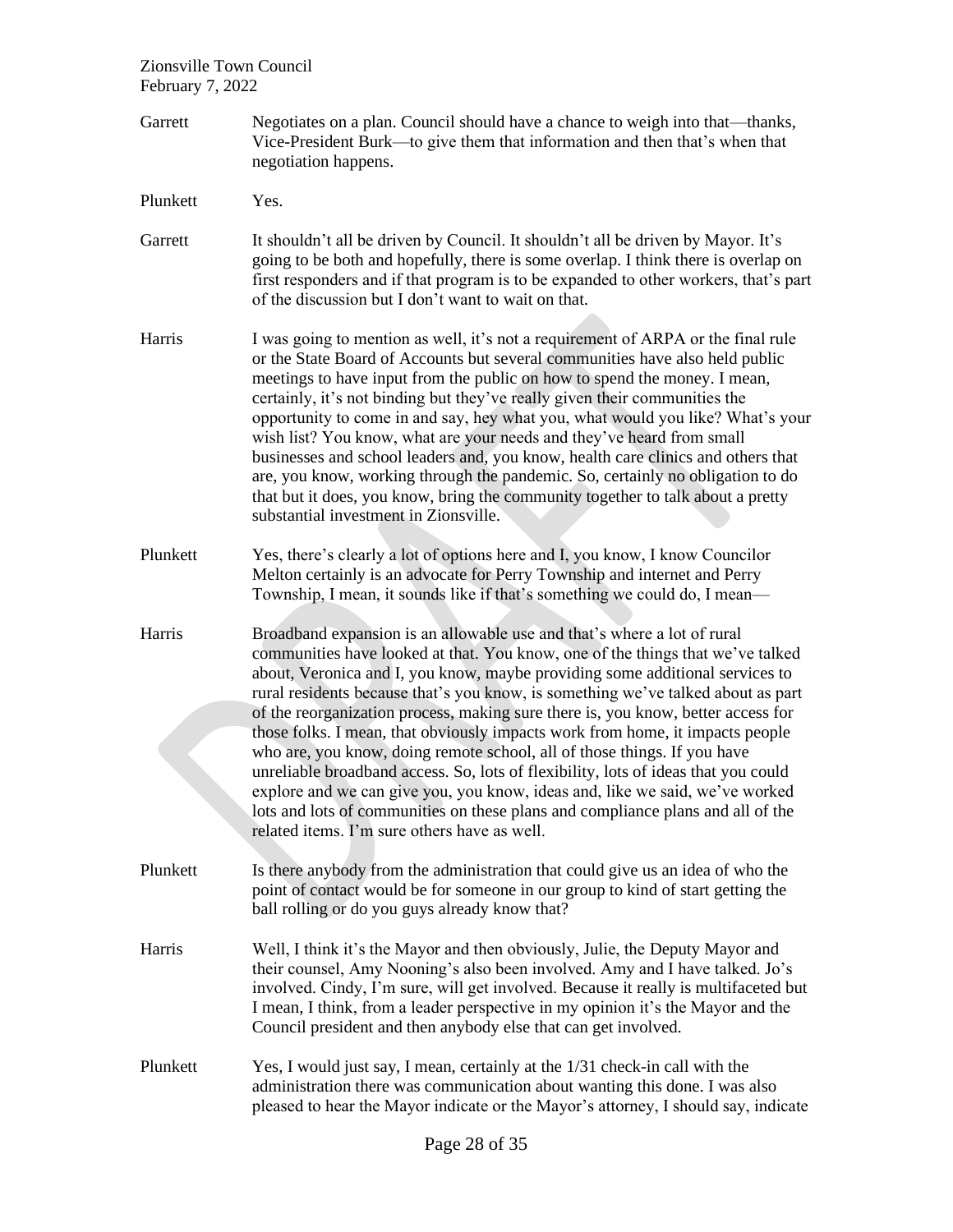|          | that we would be able to engage whoever we wanted in this particular matter, so,<br>you know, I like, you know, I like hearing that. So, I mean, I feel like, I mean<br>we're not going to have a meeting mid-February meeting so our next meeting's<br>going to be in March. Are there any actionable items or steps we can take if<br>Council agrees that we want to work with this administration on all this money<br>and we want first responders paid now. Is there, is that the general feel of the<br>Council? Would anyone disagree with that? |
|----------|---------------------------------------------------------------------------------------------------------------------------------------------------------------------------------------------------------------------------------------------------------------------------------------------------------------------------------------------------------------------------------------------------------------------------------------------------------------------------------------------------------------------------------------------------------|
| Traylor  | Yes, I think that's the one thing we know, we know we're going to be able to<br>agree upon with the administration so let's knock that out and move forward with<br>the rest after.                                                                                                                                                                                                                                                                                                                                                                     |
| Garrett  | My other ask is that B&T is engaged on our process, right? To help guide it. But,<br>I'd love to be able to vote on this next meeting.                                                                                                                                                                                                                                                                                                                                                                                                                  |
| Culp     | Yes, me too.                                                                                                                                                                                                                                                                                                                                                                                                                                                                                                                                            |
| Traylor  | Agreed.                                                                                                                                                                                                                                                                                                                                                                                                                                                                                                                                                 |
| Plunkett | Anybody else have -                                                                                                                                                                                                                                                                                                                                                                                                                                                                                                                                     |
| Harris   | So, I think, then we're just going to need to do a follow-up and can send a note<br>in the morning to the folks, Amy and the Mayor and Julie and you, Jo, I mean, I<br>think that's the next step is deciding what policy we want to bring forward. Is it<br>all employees, is it some employees, who's eligible and how that might look. So,<br>I know, like I said, Jo's been doing that.                                                                                                                                                             |
| Plunkett | From our perspective, we'd like to start with first responders and—                                                                                                                                                                                                                                                                                                                                                                                                                                                                                     |
| Traylor  | Right. Because we know we're going to be able to agree there.                                                                                                                                                                                                                                                                                                                                                                                                                                                                                           |
| Harris   | Yes, and then the key is, though, we're going to need to develop a plan that's<br>more than just that which, I think, we just want—                                                                                                                                                                                                                                                                                                                                                                                                                     |
| Plunkett | We can come back to that.                                                                                                                                                                                                                                                                                                                                                                                                                                                                                                                               |
| Harris   | Because the State Board of Accounts has been very sticky about that.                                                                                                                                                                                                                                                                                                                                                                                                                                                                                    |
| Plunkett | So, let's say, we, you know, we, Council agrees, you know, we want first<br>responders, a stipend for first responders, and we may want to extend that, right?<br>Or expand on that. In the scenario referenced, we can identify this is how much<br>money we're giving to first responders—                                                                                                                                                                                                                                                            |
| Harris   | Sweep.                                                                                                                                                                                                                                                                                                                                                                                                                                                                                                                                                  |
| Plunkett | And then sweep the rest into lost revenue and then come back and say, you<br>know, we've seen other municipalities do this with other members of the Town<br>staff and it's worked out, here's how they've done it and we can lean on that and<br>make those adjustments at that point.                                                                                                                                                                                                                                                                 |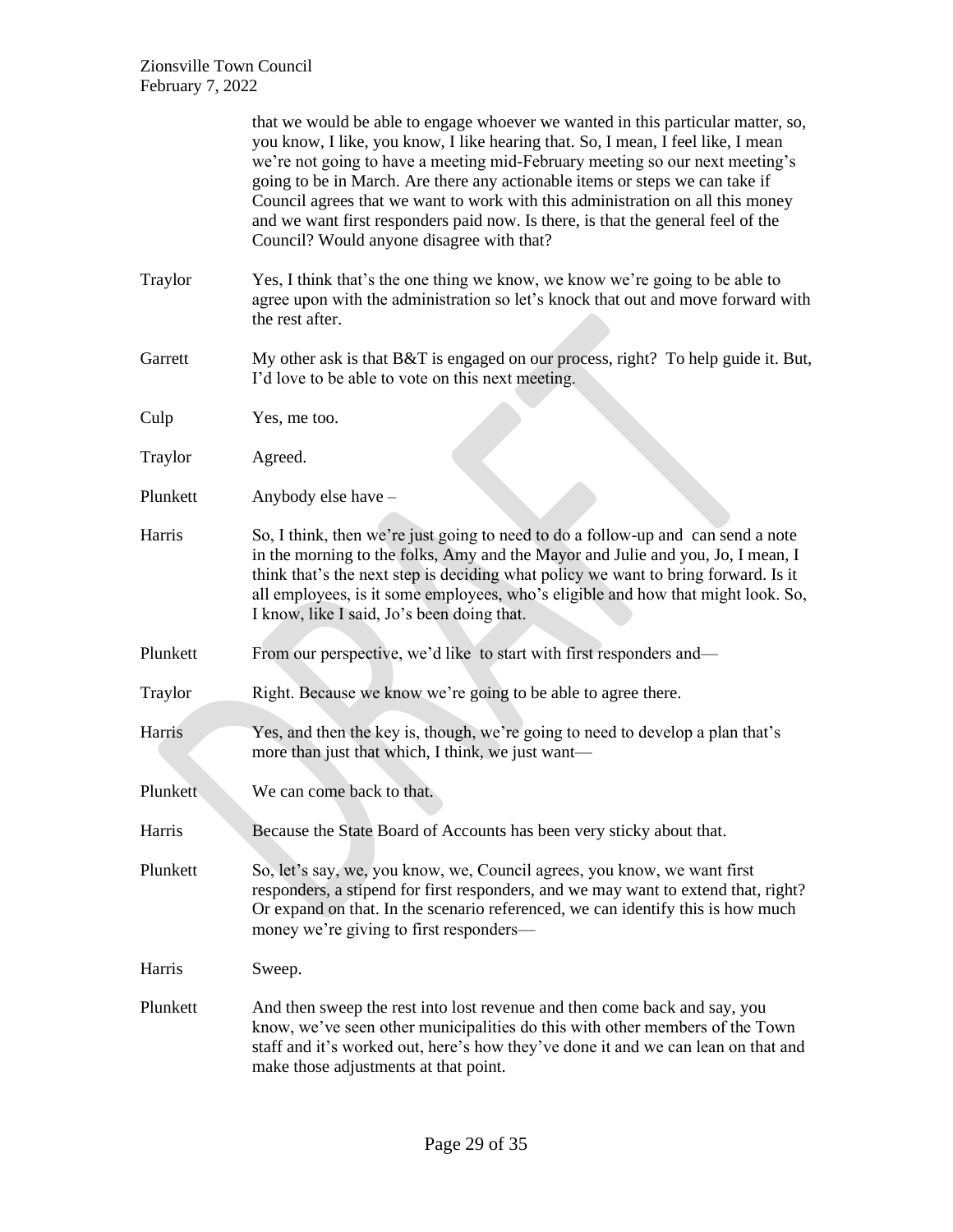| Harris   | Yes, you could definitely do that. And, that will give you time to allow the public<br>to weigh in and work out the details. So. |
|----------|----------------------------------------------------------------------------------------------------------------------------------|
| Plunkett | I'm in with that. You guys like that?                                                                                            |
| Harris   | Sorry, Lance. I think Lance wanted his million dollars.                                                                          |
| Plunkett | Well, he might still get it. He got six hundred tonight.                                                                         |
| Harris   | Yes, okay, great.                                                                                                                |
| Plunkett | Great, thank you.                                                                                                                |
| Garrett  | Thanks, Veronica.                                                                                                                |

# **D. Cancellation of Warrants**

| Galteu        | Thanks, veronica.                                                                                                                                                                                                                                                                                            |
|---------------|--------------------------------------------------------------------------------------------------------------------------------------------------------------------------------------------------------------------------------------------------------------------------------------------------------------|
|               | <b>D.</b> Cancellation of Warrants                                                                                                                                                                                                                                                                           |
|               |                                                                                                                                                                                                                                                                                                              |
| Plunkett      | All right. On the home stretch. Up next is a cancellation of warrants. Cindy, I<br>believe you are up for this.                                                                                                                                                                                              |
| Poore         | This is something that we're required to do annually, whenever we have a check<br>that is still outstanding after two years, we have to go through the process of<br>doing an official cancellation of the check. So, we had six from 2019 that we just<br>need to go through and do a cancellation on them. |
| Plunkett      | And, there's no vote on this. This is just you're notifying us?                                                                                                                                                                                                                                              |
| Poore         | Is there?                                                                                                                                                                                                                                                                                                    |
| <b>Harris</b> | Do we not need a vote?                                                                                                                                                                                                                                                                                       |
| Lacy          | No, we don't. We do this every year and it's just any—Cindy can tell you better,<br>but any checks that are still outstanding for two years as of December 31 and it's<br>by statute and it gets receipted back into the fund where it originally came.                                                      |
| Poore         | Yes.                                                                                                                                                                                                                                                                                                         |
| Harris        | I do think the State Board of Accounts requires us to read it at the Town Council<br>meeting just as part of the public transparency process so that those minutes<br>attach for the State Board of Accounts for audit purposes, for example.                                                                |
| Plunkett      | We don't have to read each check, though, right? We can just say that we're<br>cancelling                                                                                                                                                                                                                    |
| Harris        | We're just cancelling the checks, right.                                                                                                                                                                                                                                                                     |
| Traylor       | Could I ask a question on one of them?                                                                                                                                                                                                                                                                       |
| Plunkett      | Sure.                                                                                                                                                                                                                                                                                                        |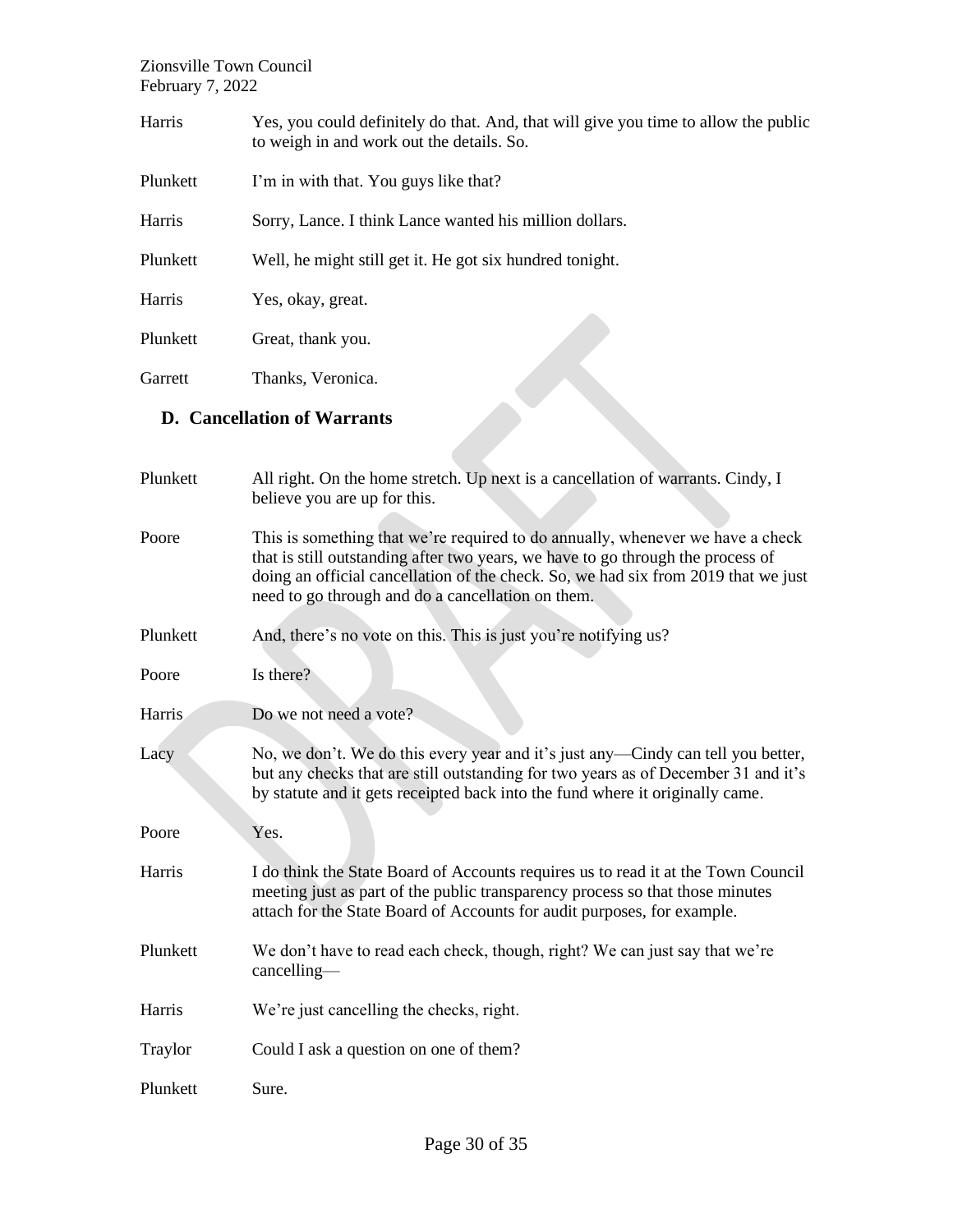| Traylor  | And, Cindy, I understand I'm kind of putting you on the spot so if you don't have<br>the answer, given that we don't have a vote, if you can just give me the answer at<br>some point. Knowing what I know about banks and how particular we can be,<br>I'm just curious about the check payable to Bank of New York Mellon for Art<br>District Bond, ah, I just want to make sure because I know that it went to the<br>wrong address and in a bank's mind that is no excuse for it not being paid. I just<br>want to make sure that was paid at some point, that we're not delinquent on<br>something. |
|----------|----------------------------------------------------------------------------------------------------------------------------------------------------------------------------------------------------------------------------------------------------------------------------------------------------------------------------------------------------------------------------------------------------------------------------------------------------------------------------------------------------------------------------------------------------------------------------------------------------------|
| Poore    | No, it was paid. What happened was this check was in error and it should have<br>been voided and it never was.                                                                                                                                                                                                                                                                                                                                                                                                                                                                                           |
| Traylor  | Oh, okay, all right. I feel much better then. Thank you.                                                                                                                                                                                                                                                                                                                                                                                                                                                                                                                                                 |
| Poore    | You're welcome.                                                                                                                                                                                                                                                                                                                                                                                                                                                                                                                                                                                          |
| Plunkett | All right. Any other questions for Cindy? Thank you, Cindy.                                                                                                                                                                                                                                                                                                                                                                                                                                                                                                                                              |
| Poore    | Thanks.                                                                                                                                                                                                                                                                                                                                                                                                                                                                                                                                                                                                  |

# **E. Approval of the Amended 2022 Schedule of Meetings**

| Plunkett | Up next on the agenda is a request to amend the 2022 schedule of meetings.<br>Amy, I believe you're presenting on this.                                                                               |
|----------|-------------------------------------------------------------------------------------------------------------------------------------------------------------------------------------------------------|
| Lacy     | Yes, the amendment is just that we are taking off the second February meeting<br>for Town Council and also for Board of Police Commissioners and that is the<br>only change to the original schedule. |
| Plunkett | And, that change is due to the school scheduling and everybody kind of being out<br>of town?                                                                                                          |
| Lacy     | Yes.                                                                                                                                                                                                  |
| Plunkett | Very good. Any other, any questions for Amy? Otherwise, I'll make a motion to<br>approve.                                                                                                             |
| Garrett  | Second.                                                                                                                                                                                               |
| Plunkett | Who was that? Josh?                                                                                                                                                                                   |
| Garrett  | Yes, sir.                                                                                                                                                                                             |
| Plunkett | Okay. First by Plunkett, second by Garrett. All those in favor say aye?                                                                                                                               |
| All      | Aye.                                                                                                                                                                                                  |
| Plunkett | All opposed?<br>[No response.]                                                                                                                                                                        |
| Plunkett | Motion passes, 6 in favor, 0 opposed.                                                                                                                                                                 |
|          |                                                                                                                                                                                                       |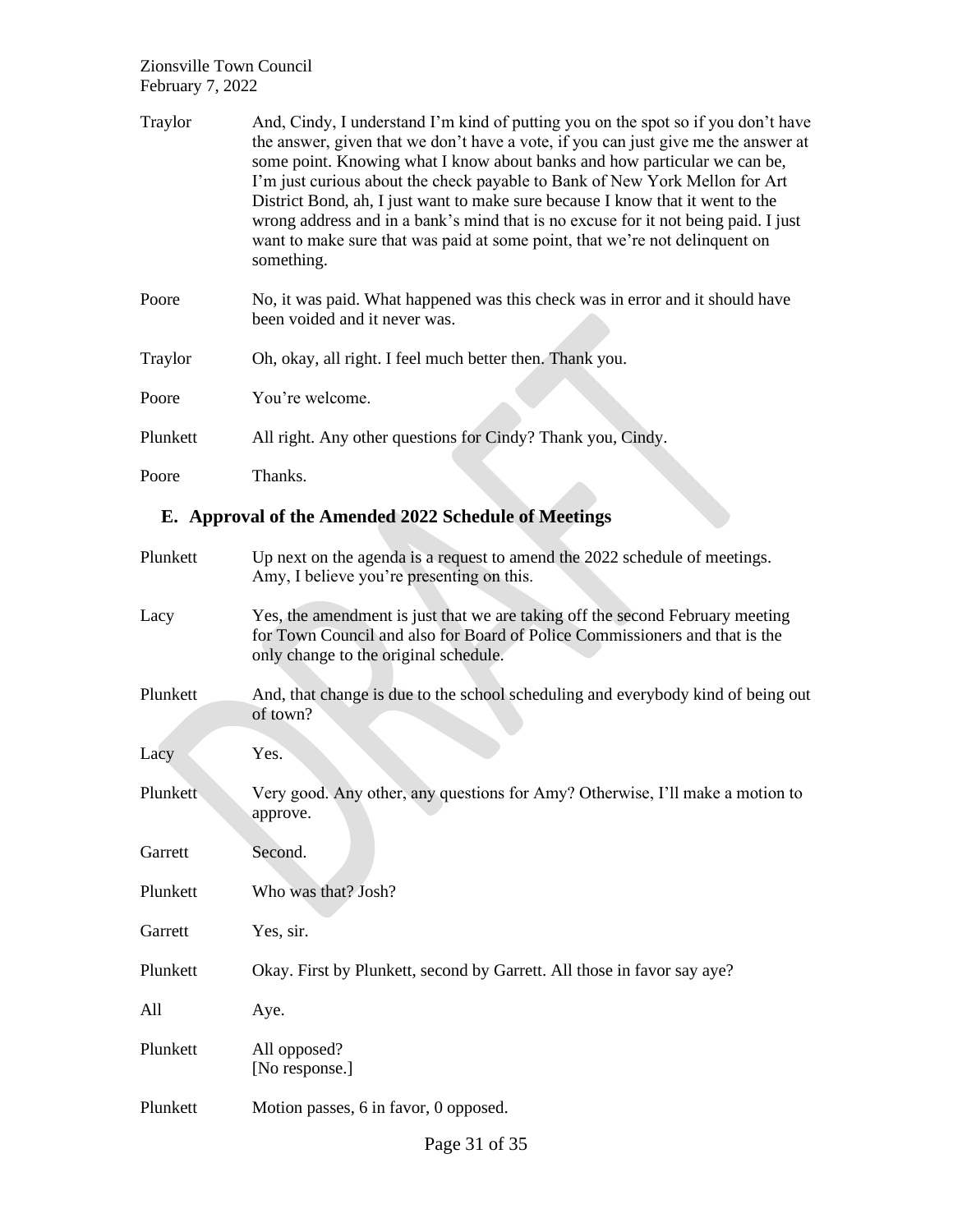Garrett Did Alex vote?

Choi I did not vote.

Plunkett 5 in favor, 0 opposed. Up next, other matters.

# **OTHER MATTERS**

| Plunkett    | Are there any councilors who have other matters they would like to discuss?<br>Going once.                                                                                                                                                                                                                                                                                                                                                                                                                                                                                                                                                                                                                                                                                                                                                                                                                                                                                                                                                                                 |
|-------------|----------------------------------------------------------------------------------------------------------------------------------------------------------------------------------------------------------------------------------------------------------------------------------------------------------------------------------------------------------------------------------------------------------------------------------------------------------------------------------------------------------------------------------------------------------------------------------------------------------------------------------------------------------------------------------------------------------------------------------------------------------------------------------------------------------------------------------------------------------------------------------------------------------------------------------------------------------------------------------------------------------------------------------------------------------------------------|
| Culp        | Yes, I do have one thing for everybody. March 8 we'll be doing the second<br>conservation district community Town Hall like we did last time. You guys are<br>more than welcome to attend. But, this one is strictly just going over the creating<br>the commission. There will be a postcard going out to all the residents of<br>Zionsville. We'll be right here again. Wayne will be up here with me and<br>probably someone from the State as well to kind of just go through the last piece<br>and hopefully get to present that to you guys in March.                                                                                                                                                                                                                                                                                                                                                                                                                                                                                                                |
| Garrett     | What time?                                                                                                                                                                                                                                                                                                                                                                                                                                                                                                                                                                                                                                                                                                                                                                                                                                                                                                                                                                                                                                                                 |
| Culp        | Oh, I knew you were going to say that.                                                                                                                                                                                                                                                                                                                                                                                                                                                                                                                                                                                                                                                                                                                                                                                                                                                                                                                                                                                                                                     |
| Garrett     | Sorry.                                                                                                                                                                                                                                                                                                                                                                                                                                                                                                                                                                                                                                                                                                                                                                                                                                                                                                                                                                                                                                                                     |
| Culp        | I'm sure it's 6:30 on the 8 <sup>th</sup> here in this room. Let me pull that up. You'll want<br>that for the notes. Let me see my calendar. It's at 6 in this room. And, on the<br>website, check it out. We've got a quick little video explaining what we'll be<br>talking about. Amanda did a great job. She did all the work. I just showed up and<br>Joe took the video but it kind of explains the way we're going with the<br>conservation district and, ah, like I said, most, I think almost all of you showed<br>up to the last meeting. I don't think, I don't know if there's going to be as many<br>people at this one because it's just the setting up the commission but at least I<br>wanted to let you know that I wanted the Town to be able to have their option to<br>give their feedback. Joe, I assume we would videotape that anyways if any of<br>you guys wanted to watch later. But, you're more than welcome to show up but,<br>like Brad, you really helped out last time. I appreciate that and sticking around at<br>the very long meeting. |
| Burk        | It was good.                                                                                                                                                                                                                                                                                                                                                                                                                                                                                                                                                                                                                                                                                                                                                                                                                                                                                                                                                                                                                                                               |
| Culp        | So, thank you for your time. So finally that project –                                                                                                                                                                                                                                                                                                                                                                                                                                                                                                                                                                                                                                                                                                                                                                                                                                                                                                                                                                                                                     |
| <b>Burk</b> | I'm assuming there may be, assuming we may want to move forward with<br>something after that, do you have a time frame in mind? I mean.                                                                                                                                                                                                                                                                                                                                                                                                                                                                                                                                                                                                                                                                                                                                                                                                                                                                                                                                    |
| Culp        | Well, that's, that's a question I have for Heather. Typically, when you have a<br>new ordinance like that because I've never proposed one before, would there be<br>like a first reading and then—                                                                                                                                                                                                                                                                                                                                                                                                                                                                                                                                                                                                                                                                                                                                                                                                                                                                         |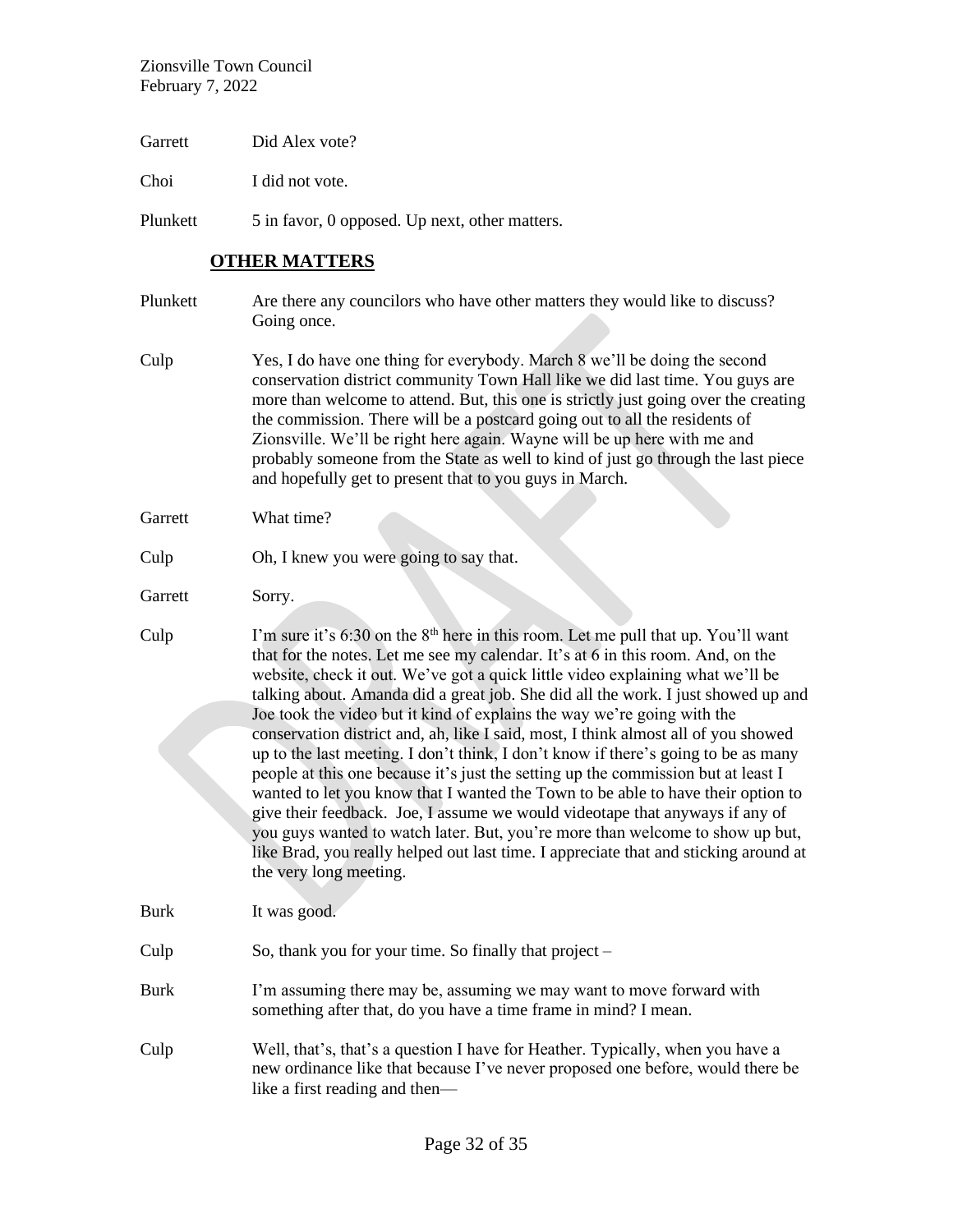| Harris      | Yes.                                                                                                                                                                                                                                                                                                                                                                                                                                                                                                                                                                                                                                                                                                                                                                         |
|-------------|------------------------------------------------------------------------------------------------------------------------------------------------------------------------------------------------------------------------------------------------------------------------------------------------------------------------------------------------------------------------------------------------------------------------------------------------------------------------------------------------------------------------------------------------------------------------------------------------------------------------------------------------------------------------------------------------------------------------------------------------------------------------------|
| Culp        | And, then, like questions and then, so it would be at least a month after March 8?                                                                                                                                                                                                                                                                                                                                                                                                                                                                                                                                                                                                                                                                                           |
| Harris      | Yes, I think the goal and first, I would just like to acknowledge how hard<br>Councilor Culp has worked on this. I mean, it's ah, it's a tremendous effort of<br>time and energy and just a thoughtful group of people from the Village who have<br>ben working so hard on it as well. But I think what we would want to do is take<br>any additional feedback from the final draft that would be talked about at the next<br>public meeting, incorporate that in which might take a week or so because we'll<br>incorporate it and then we'll send it to the Mayor's counsel and they take a look<br>at it. We've been doing this really in close ties with them and then probably bring<br>it to the next Council meeting thereafter so maybe two weeks after the meeting- |
| Culp        | in April.                                                                                                                                                                                                                                                                                                                                                                                                                                                                                                                                                                                                                                                                                                                                                                    |
| Harris      | So, then, that would be the next—two weeks after the public hearing we could<br>probably have first reading?                                                                                                                                                                                                                                                                                                                                                                                                                                                                                                                                                                                                                                                                 |
| Culp        | Yes.                                                                                                                                                                                                                                                                                                                                                                                                                                                                                                                                                                                                                                                                                                                                                                         |
| Harris      | If people were ready. Then, it would take two Council meetings unless we did a<br>two-step process. But, this is probably important enough that we probably would<br>not recommend that.                                                                                                                                                                                                                                                                                                                                                                                                                                                                                                                                                                                     |
| Culp        | Yes, no, we need to do two, two different meetings. For Sure.                                                                                                                                                                                                                                                                                                                                                                                                                                                                                                                                                                                                                                                                                                                |
| <b>Burk</b> | Yes, second on the thank you and we may have to brand this, the Culp Act,<br>something for posterity.                                                                                                                                                                                                                                                                                                                                                                                                                                                                                                                                                                                                                                                                        |
| Culp        | Oh, geez. That depends on how favorable it is.                                                                                                                                                                                                                                                                                                                                                                                                                                                                                                                                                                                                                                                                                                                               |
| <b>Burk</b> | That's true, too.                                                                                                                                                                                                                                                                                                                                                                                                                                                                                                                                                                                                                                                                                                                                                            |
| Culp        | If you want to vote for me in two years, so.                                                                                                                                                                                                                                                                                                                                                                                                                                                                                                                                                                                                                                                                                                                                 |
| Plunkett    | All right, anything else? If nothing else, we'll move on to claims.                                                                                                                                                                                                                                                                                                                                                                                                                                                                                                                                                                                                                                                                                                          |

# **CLAIMS**

- Plunkett I believe, Heather, Amy, there's something about claims that we want to go through, this was the old claims we've go to sign, right?
- Harris Yes, so you will recall from our last meeting, Cindy Poore shared with us that there was some 2022 claims on the 2021 form and vice-versa. They've been corrected. You already voted on this so there's no need for a vote. We just need your signatures on the documents so you're going to see 2022 on top and 2021 on the bottom. So, this is not tonight's claims. Just need signatures. And, then we just need to proceed with the regular claims.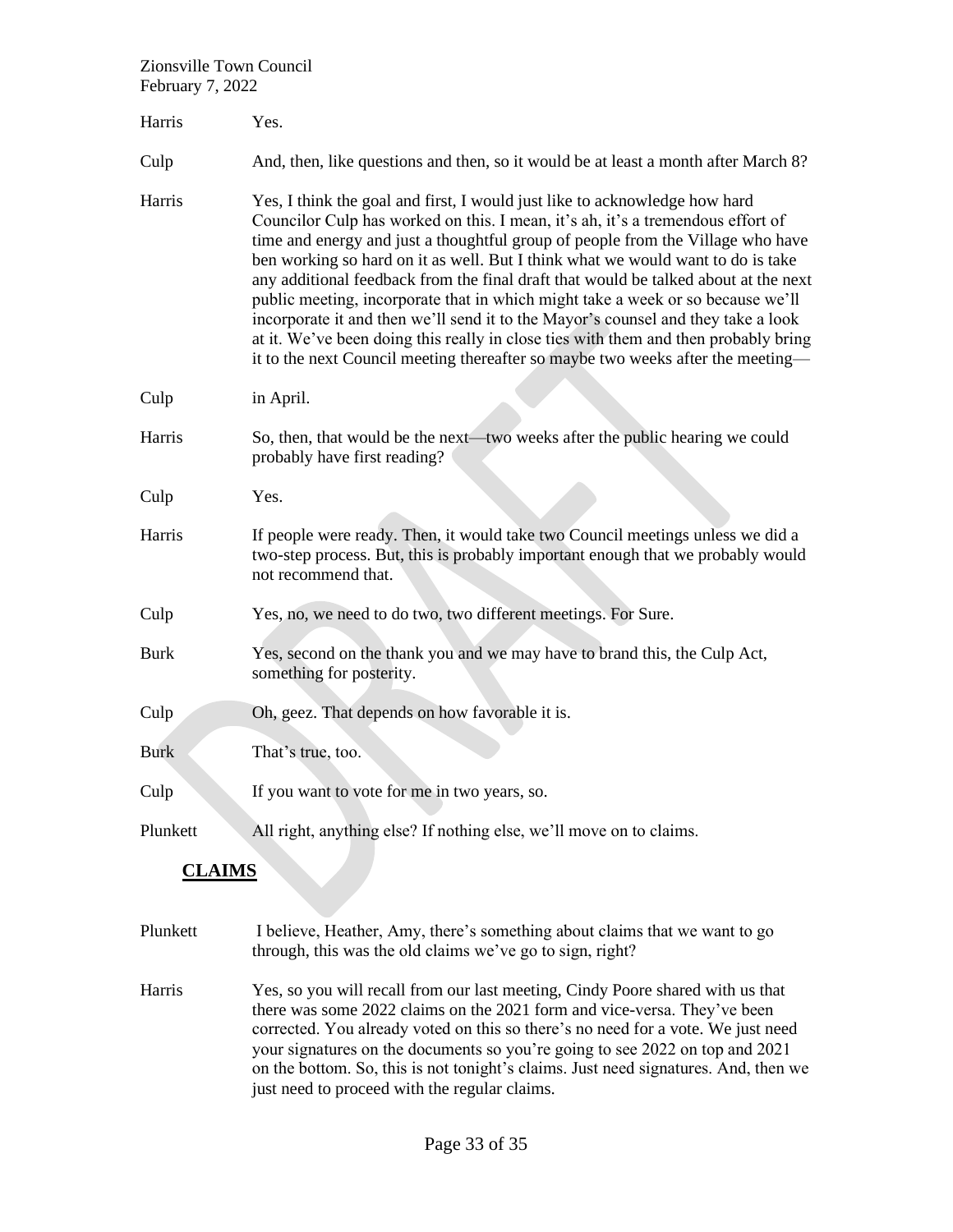Plunkett Does anyone have questions on the claims presented at this meeting?

- Traylor I don't have a question surprisingly but I do have a little bit of an education that I provided to myself along with the help of Amy. So, uh, there is claim on here for 10 thousand dollars that I questioned. It was coming out of the food and beverage fund for some preliminary engineering on a possible parking structure. And, I said, this is outside of what we normally would approve from the food and beverage fund so I wanted to make sure that it could actually be spent from that fund. So, I asked Amy if she could come up with ordinances establishing the food and beverage tax and the fund and she, she did and I was surprised to learn that not only can we use the food and beverage tax money for parking structure but actually that was the original intent of the food and beverage tax. If you go back to the original ordinance establishing the food and beverage tax and the food and beverage fund, it says right in there that the use of those funds is for a parking structure or parking improvements for Zionsville. Now, in 2007 and 2014, that ordinance was updated to allow for also things that would help to promote the Town of Zionsville and our businesses so it was broadened but I just, I thought I'd share—because I think it's always good for us to kind of know the history of these funds and what they were originally used for. I did not have a question on the claims as it turns out because this fund, that 10,000 dollar claim for engineering is exactly what that fund was supposed to be for originally. Plunkett Thank you, history teacher Traylor. Traylor Yes, my mom would be so proud. She's a teacher. Plunkett I have no questions. I'll make a motion to approve claims. Burk Second. Plunkett Second by Councilor Burk. All those in favor signify by saying aye? All Aye.
- Plunkett All opposed, same sign? [No response.]
- Plunkett Motion passes, 6 in favor, 0 opposed.

## **ADJOURN**

| Garrett  | I make a motion to adjourn.                                |
|----------|------------------------------------------------------------|
| Traylor  | Second.                                                    |
| Plunkett | First by Garrett. Second by Traylor. All in favor say aye? |
| A11      | Aye.                                                       |
| Plunkett | All opposed?<br>[No response.]                             |